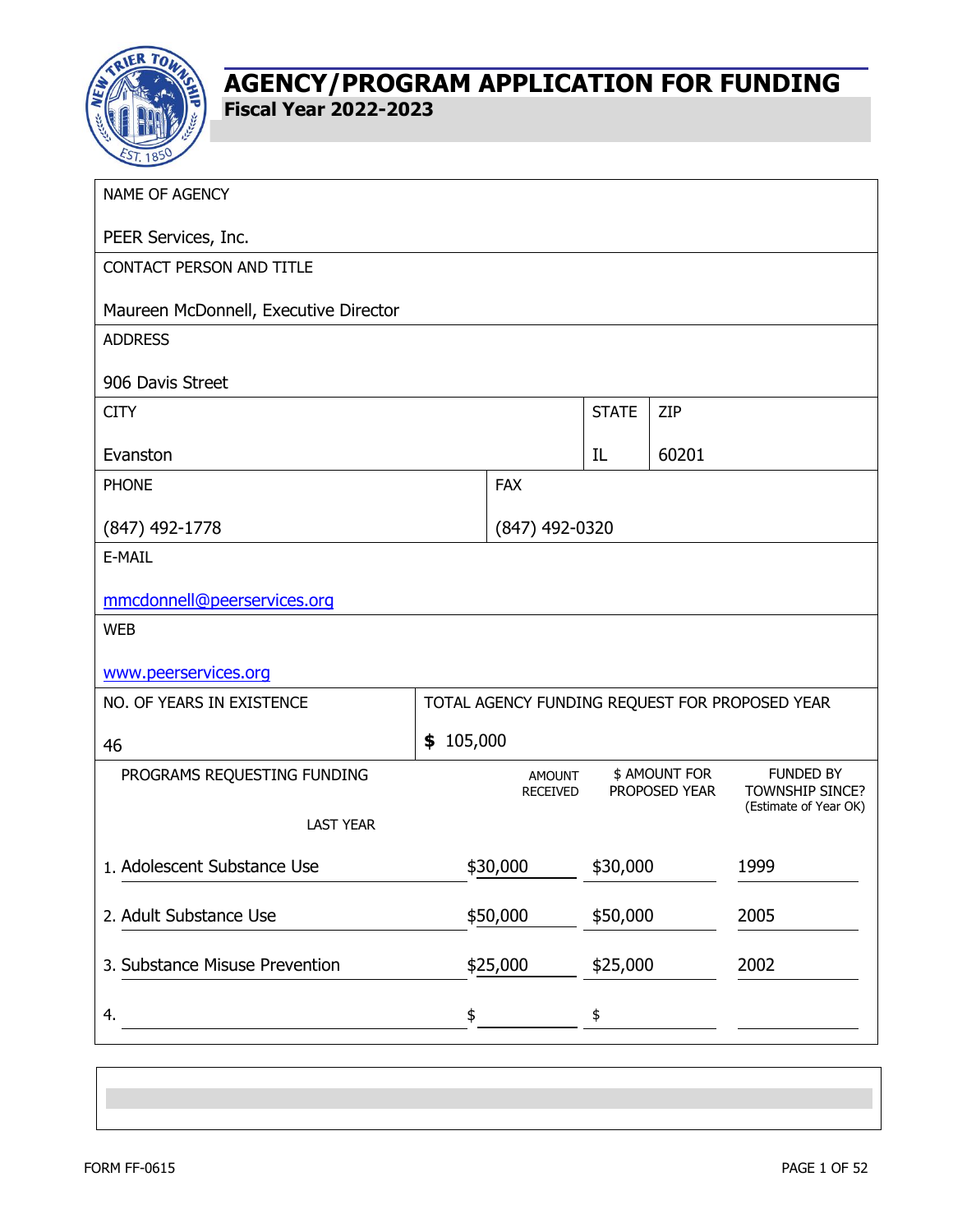

## **Eligibility Criteria For Funding**

New Trier Township General Statement of Policy:

- **Each agency/program requesting funding from the Township will be referred to either the Agency Oversight Committee, the Mental Health Committee, or the Money Follows the Person Committee of the Township. Those committees will make funding and agency/program recommendations to the New Trier Township Board of Trustees. You will be notified of their final decisions sometime in the spring.**
- Agencies considered for funding should have been in existence for one year after receiving their not-for profit status from the State of Illinois and have been providing services to the community during that time.
- No agency with the ability to tax or conduct referendums will receive Township funding.

In order to be eligible for funding an agency must meet the following minimum requirements:

- **Area Served** While an agency may serve areas other than New Trier Township, its programs must serve residents of New Trier Township.
- **Proportion of Township Residents Served-** For agencies serving more than New Trier Township, the amount of funding requested shall take into consideration the proportion of the agency's service rendered to residents of New Trier Township.
- **Non-Profit Funded agencies must be 501 (c) (3) not-for-profits.**
- **Needs-** The need for the service must be demonstrated.
- **Standards -** An agency requesting funding must have at least one full-time paid staff person, or its equivalent; the credentials of the applicant's staff shall meet professional standards, commensurate with the responsibilities involved.
- **Employment Practices -** The agency must be an equal opportunity employer.
- **Articles of Incorporation** Submit a copy, as amended, if changed in the last 12 months.
- **Bylaws** Submit a copy, as amended, if changed in the last 12 months.
- **Use of Funds** Funds must be used as specified in the grant application and as approved by the Township. Changes must be cleared with the Township.
- **Accessibility** All services must be available to clients with disabilities and the agency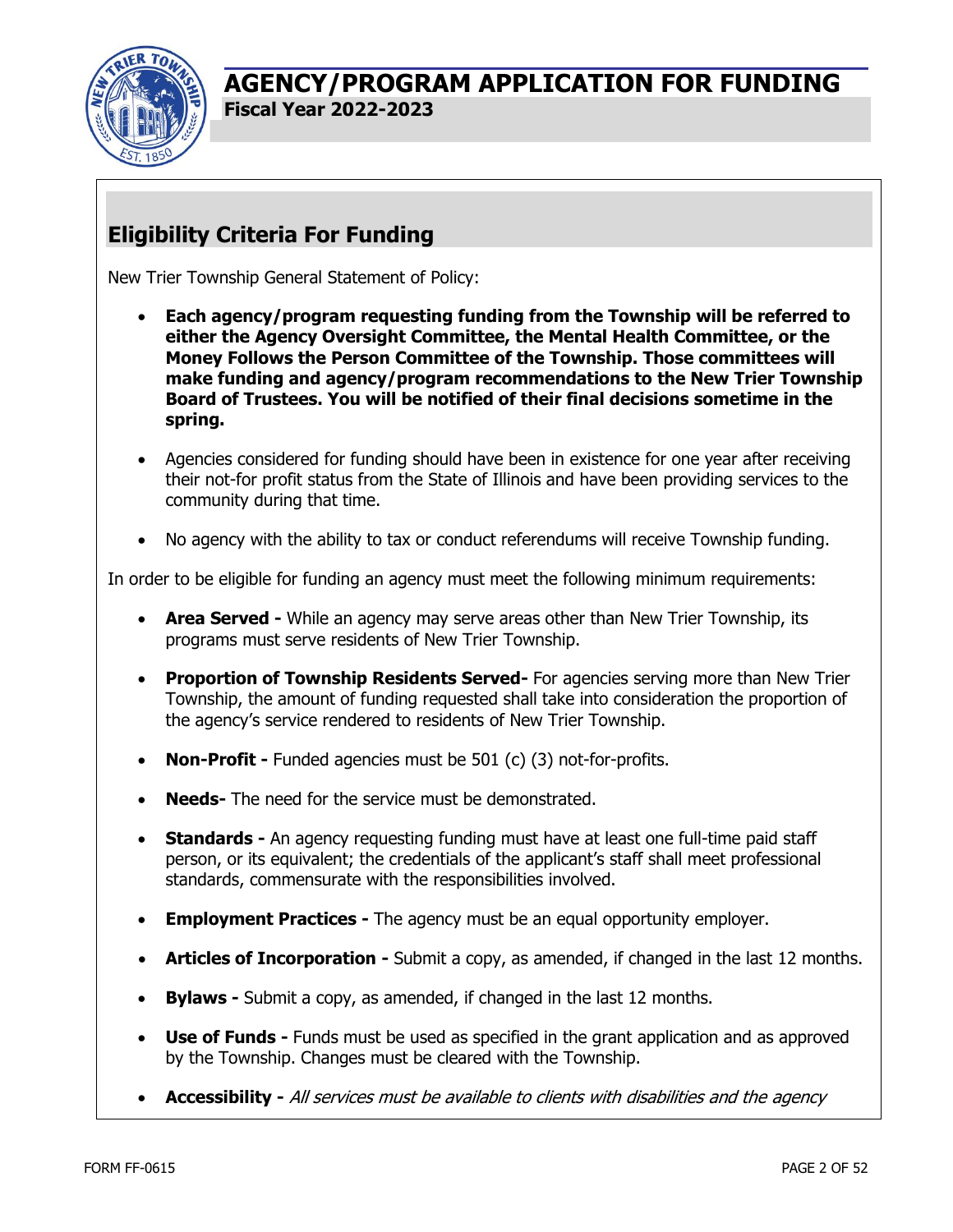

must be able to deliver services from a site that is ADA accessible. If not, please explain.

- **Accountability** The agency shall maintain communication with the assigned advisory committee liaison, who must be allowed to attend board meetings upon request. The agency may dismiss the person from a board meeting if they convene into Executive Session. The agency shall provide meeting minutes to the liaison upon request
	- **Financial** All agencies with budgets of greater than \$300,000 must have an annual audit performed by an independent CPA. Those agencies with a budget of \$300,000 or less must submit to the Township a copy of form AG990 that is sent to the Attorney General's Office. The Township reserves the right to request an audit be performed for agencies with budgets of \$300,000 or less.
	- **Absence of Conflicts of Interest –** The agency certifies, to the best of its knowledge, information, and belief, that it has no current relationship or involvement with any New Trier Township Trustee, Employee, or Committee Member which the Agency reasonably believes could either favorably or unfavorably influence the Township's possible grant of the Agency's funding request.

| YES X     |                          |
|-----------|--------------------------|
| <b>NO</b> | - If no, please explain. |

## **Other Certification Issues**

Please mark yes, no, or other as appropriate next to each statement. If no, or other, please explain. Supporting documents may be requested at a future date and must be supplied upon request.

| YES | NO. | OTHER (PLEASE EXPLAIN)                           |
|-----|-----|--------------------------------------------------|
|     |     | Agency maintains a personnel policy manual       |
|     |     | Agency has a non-discrimination policy           |
|     |     | Agency has a sexual harassment policy            |
|     |     | Agency has a grievance procedure                 |
|     |     | Agency has a Strategic Plan<br>Covers years 2021 |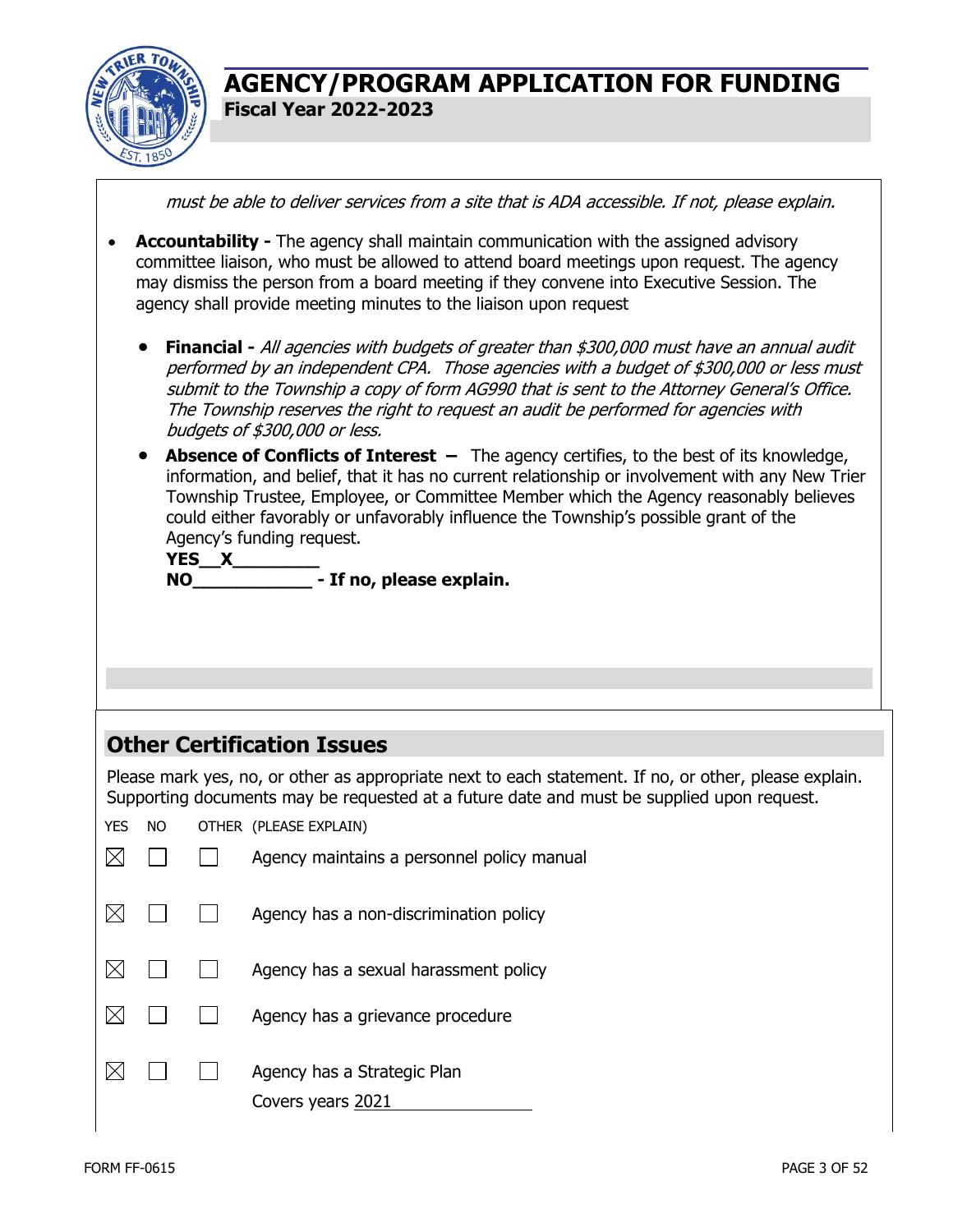

|             |           | Agency produces an Annual Report                                                                                                                                                                                        |
|-------------|-----------|-------------------------------------------------------------------------------------------------------------------------------------------------------------------------------------------------------------------------|
|             |           | Most recent report covers period CY2020                                                                                                                                                                                 |
| $\boxtimes$ |           | Agency has an effective fiscal management system in place and has disclosed any<br>and all Conflicts of Interest as described in the Eligibility Criteria for Funding.                                                  |
| $\boxtimes$ |           | Audit or AG990 completed and copy provided to the Township for most recent fiscal<br>year                                                                                                                               |
| $\boxtimes$ |           | Agency maintains general liability insurance coverage and names New Trier<br>Township as additional insurer<br>Amount of coverage \$1,000,000 per occurrence/ \$3,000,000 aggregate                                     |
|             |           | Name of insurer Amtrust                                                                                                                                                                                                 |
|             |           | Effective dates of coverage 4/1/2021-4/1/2022                                                                                                                                                                           |
|             |           |                                                                                                                                                                                                                         |
| $\boxtimes$ |           | Agency pays all state and federal payroll taxes                                                                                                                                                                         |
| $\boxtimes$ |           | Agency has a conflict of interest policy.                                                                                                                                                                               |
| <b>YES</b>  | <b>NO</b> | OTHER (PLEASE EXPLAIN)                                                                                                                                                                                                  |
| $\boxtimes$ |           |                                                                                                                                                                                                                         |
|             |           | Agency has by-laws in place                                                                                                                                                                                             |
|             |           | Date last amended/accepted 3/24/08                                                                                                                                                                                      |
| $\boxtimes$ |           | Agency is accredited by recognized accreditation organization (where appropriate)                                                                                                                                       |
|             |           | Date of most recent accreditation 06/29/18 (Currently in accreditation review<br>process)                                                                                                                               |
|             |           | Accreditation Organization Joint Commission                                                                                                                                                                             |
| $\boxtimes$ |           | Agency's board serves without compensation                                                                                                                                                                              |
|             |           | Number of board members 7                                                                                                                                                                                               |
|             |           |                                                                                                                                                                                                                         |
|             |           | List board sub-committees Audit/Finance Committee, Board Development, Strategy<br><b>Task Force</b><br>and the control of the control of the control of the control of the control of the control of the control of the |
|             |           | Schedule of board meetings 8-9 meetings per year                                                                                                                                                                        |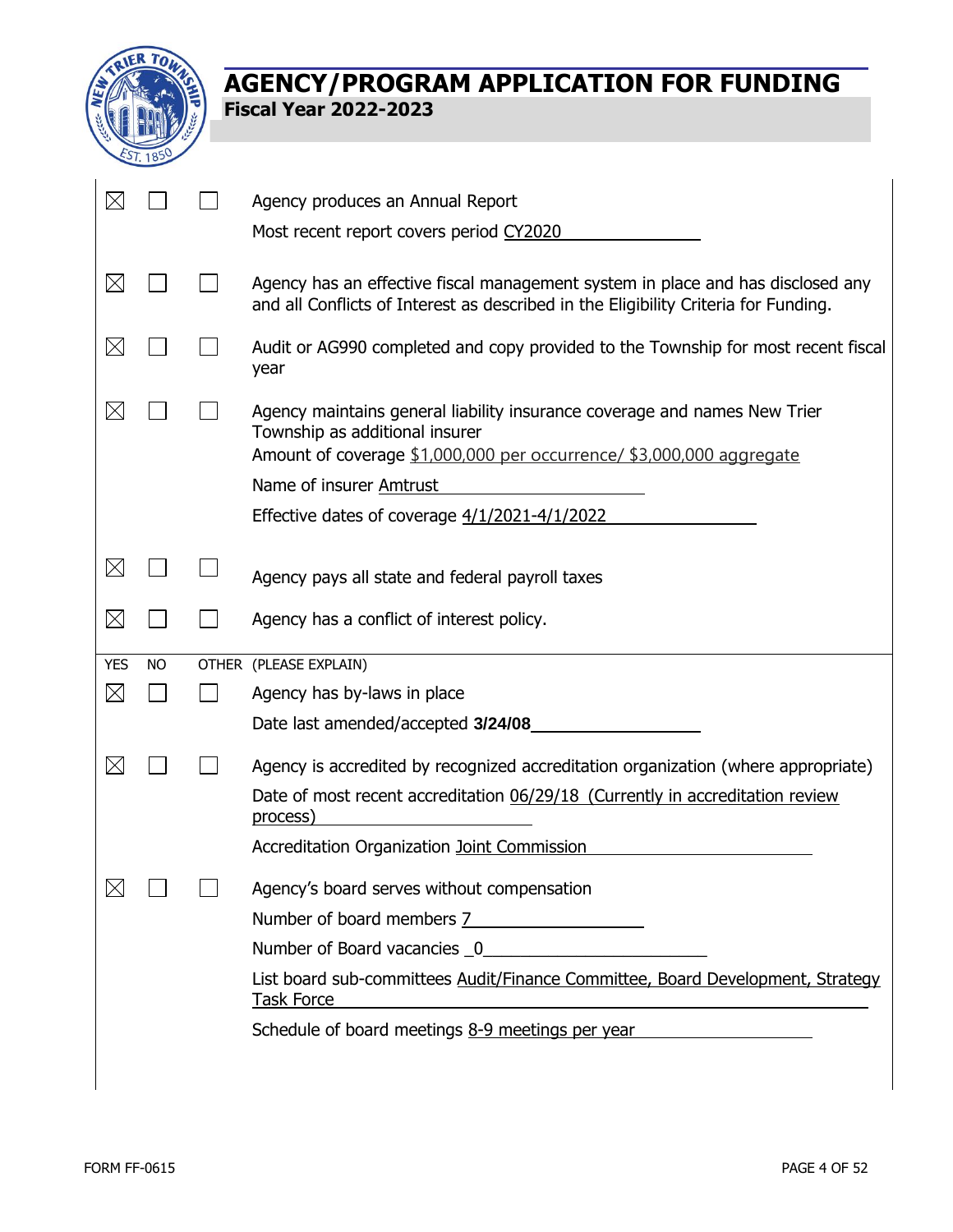|                                     |  | <b>AGENCY/PROGRAM APPLICATION FOR FUNDING</b>                                                                                                                                                                                                                                                                                                                                                                                                         |  |  |
|-------------------------------------|--|-------------------------------------------------------------------------------------------------------------------------------------------------------------------------------------------------------------------------------------------------------------------------------------------------------------------------------------------------------------------------------------------------------------------------------------------------------|--|--|
|                                     |  | <b>Fiscal Year 2022-2023</b>                                                                                                                                                                                                                                                                                                                                                                                                                          |  |  |
|                                     |  |                                                                                                                                                                                                                                                                                                                                                                                                                                                       |  |  |
| $\boxtimes$                         |  | Agency has Auxiliary or other Advisory/Governing Board. If so, please explain:                                                                                                                                                                                                                                                                                                                                                                        |  |  |
| ⊠                                   |  | Agency provides staff with opportunities for training and personal development                                                                                                                                                                                                                                                                                                                                                                        |  |  |
| ⊠                                   |  | Agency has filed its annual report with the Illinois Attorney General<br># 01-008570                                                                                                                                                                                                                                                                                                                                                                  |  |  |
| X                                   |  | Agency has filed its annual report with the Illinois Secretary of State<br># N 5074-959-2                                                                                                                                                                                                                                                                                                                                                             |  |  |
|                                     |  | Federal Tax ID # 36-2848969                                                                                                                                                                                                                                                                                                                                                                                                                           |  |  |
|                                     |  | We certify that we meet all the eligibility criteria for funding and that the information contained in this<br>application is true and correct to the best of our knowledge and agree to comply with all requirements<br>of the program and funder if we are awarded and accept funding. Furthermore, our Board has been<br>advised of the Eligibility Criteria and approved our signing of this document.<br>Agency Director Name: Maureen McDonnell |  |  |
|                                     |  | Signature Maureen MeDonnell<br>Date: $9 - 9 - 2$                                                                                                                                                                                                                                                                                                                                                                                                      |  |  |
| Board President Name: Monica Weed   |  |                                                                                                                                                                                                                                                                                                                                                                                                                                                       |  |  |
| Board Secretary Name: Tom Schneider |  |                                                                                                                                                                                                                                                                                                                                                                                                                                                       |  |  |
| Signature                           |  | Date: $9 - 9 \cdot 7$                                                                                                                                                                                                                                                                                                                                                                                                                                 |  |  |
|                                     |  | Our Board Secretary Tom Schneider is signing in lieu of our Board President who is currently out the<br>country until September 21.                                                                                                                                                                                                                                                                                                                   |  |  |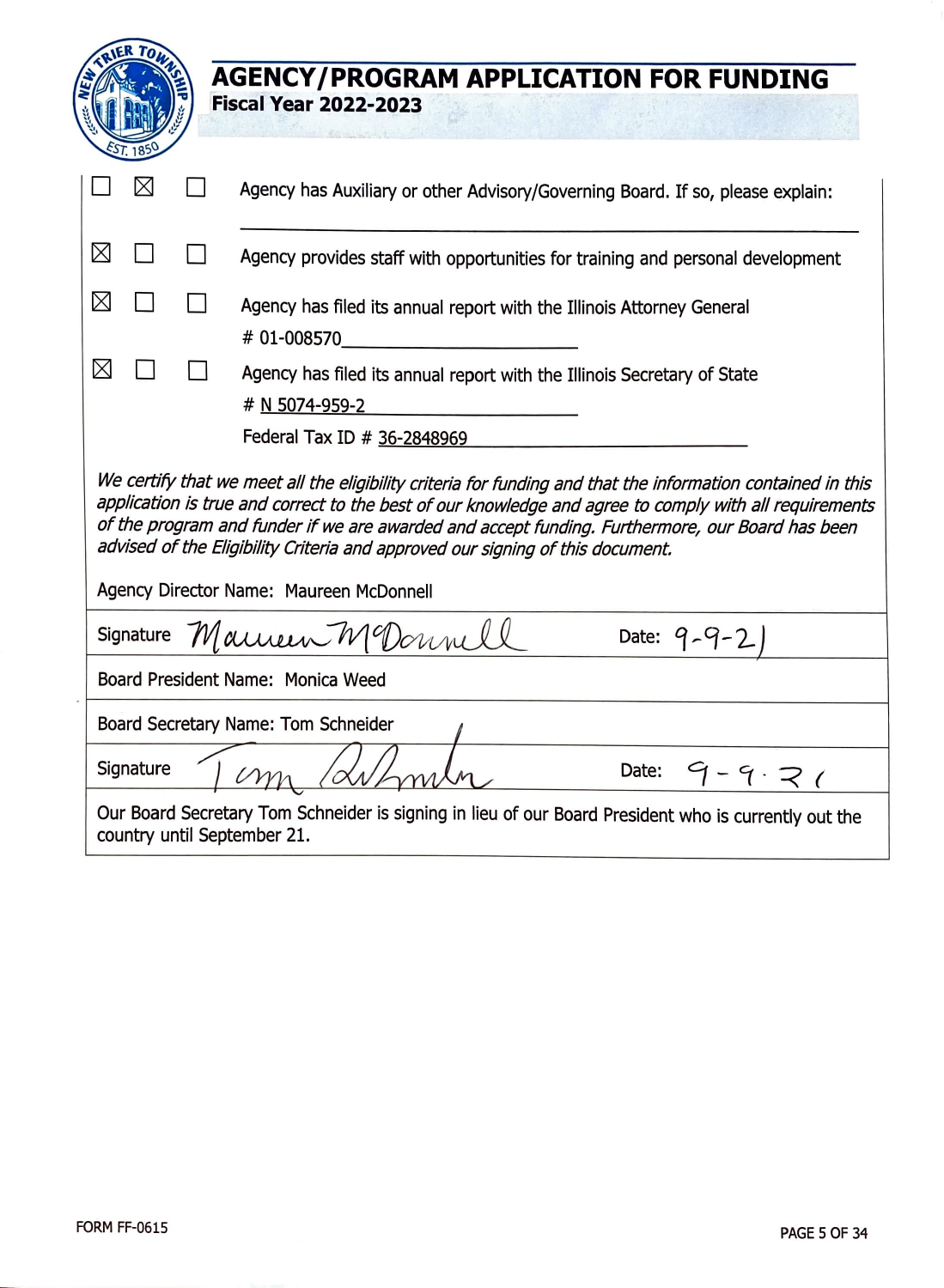

## **Organizational Profile**

(A) The Organizational Profile is part of the New Trier Township Application For Funding; and (B) It is the Agency's responsibility to keep the Organizational Profile information current each year and provide New Trier Township with further information on an ongoing basis if there are any significant changes, such as to the mission, organization, board requirements, and/or other changes.

#### (1) **Briefly summarize the agency's mission, history, services, and organizational structure. Have these changed significantly over the lifespan of the organization? (Please attach a current organizational chart, if available.)**

PEER Services, Inc., was founded October 7, 1975, in response to recommendations made to the Evanston City Council. These recommendations were based on a report submitted by a task force assigned to study the problem of substance misuse in Evanston. We later expanded our service area to northern Cook County and have been serving residents of New Trier Township for more than 30 years. We are a freestanding, community-based agency that focuses on the prevention and treatment of substance use disorders.

During FY2021, PEER Services undertook an in-depth examination and revision of mission along with the development of new vision and values statements to guide our current and future work.

PEER Services' updated mission is to reduce the harms of substance use, addiction and stigma by engaging youth and adults with innovative prevention programming and supporting people on their path to recovery through holistic, evidence-based treatment. We provide affirming services to all in need, regardless of their ability to pay.

Our goal is to help people develop the skills and resilience to overcome challenges and to unleash their capacities to create the lives they want.

This is best accomplished by educating the community and preventing substance misuse from developing, intervening when problem substance use emerges, and providing treatment for those teens and adults struggling with dependence or addiction.

PEER Services is licensed by the State of Illinois to provide substance misuse treatment services to adolescents and adults. We are accredited by the Joint Commission (JCAHO), triennial review currently underway.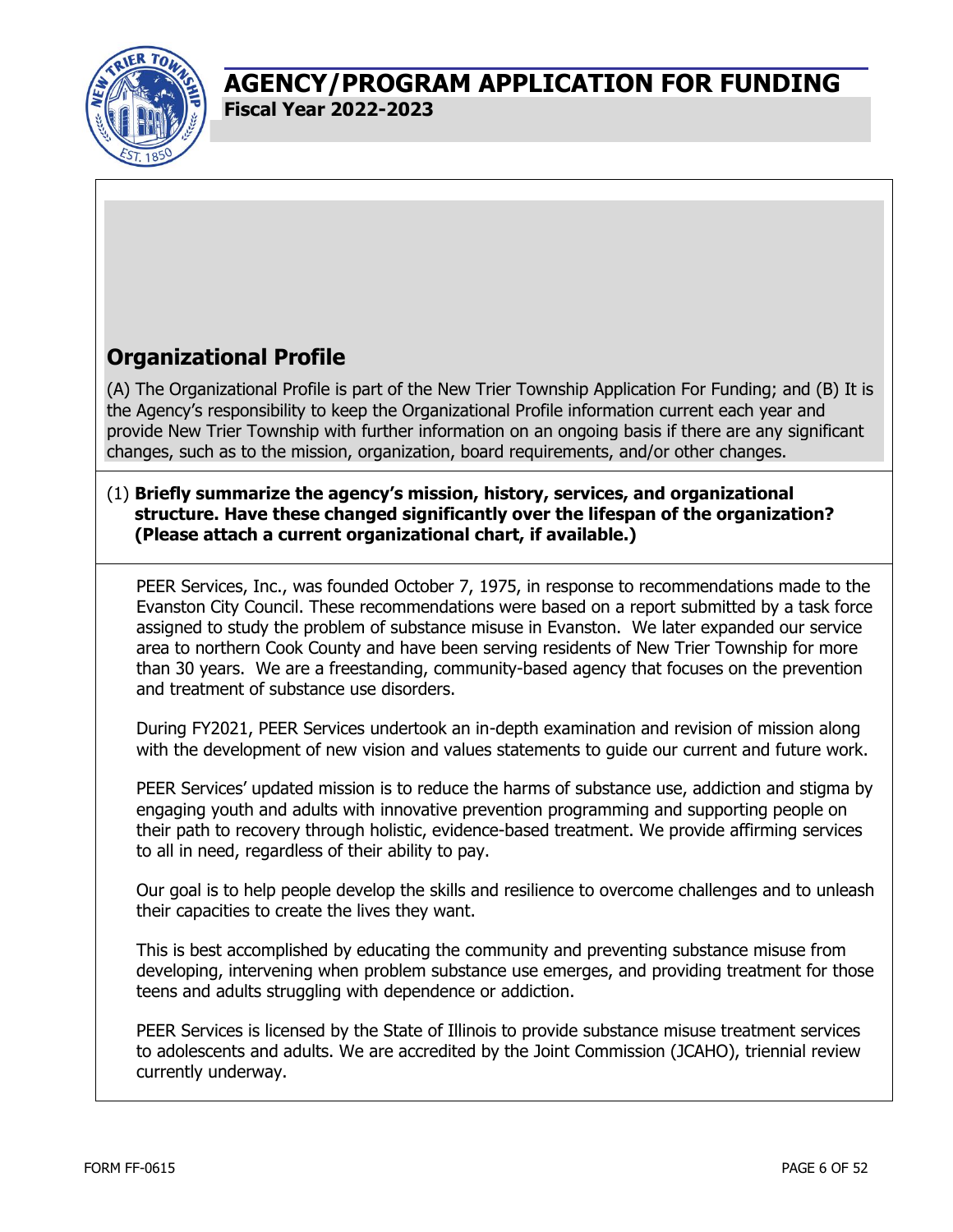

In June 2017, Maureen McDonnell joined our team as Executive Director. She continues to work on internal systems improvements, financial sustainability, and high-quality client care. She also works on sustaining and growing relationships with referral partners, stakeholders, and funders.

In our 46-year history, we have adapted and expanded services to respond to changing community needs and evolving best practices within the substance use prevention and treatment field. We have attached an organizational chart depicting our organizational structure, which has been designed to help us best achieve our mission.

Our current services include:

- 1) Substance Use Treatment for Adolescents (ages 12+) and Adults
	- a. Substance Use Evaluations
	- b. Youth Early Intervention
	- c. Drug and Alcohol Education
	- d. Individual and Group Counseling
	- e. Intensive Outpatient Program (IOP)
	- f. Dual Diagnosis Treatment
	- g. Specialized Treatment for Older Adults
	- h. Medication-Assisted Treatment
	- i. DUI Risk Education and Treatment
	- j. Alternative to Suspension Programming
	- k. Individual and Corporate Drug Testing
	- l. AMITA St. Francis Hospital ER/Overdose Outreach
- 2) Prevention Program
	- a. Prevention Education and Information Campaigns
	- b. Drug and Alcohol Education
	- c. Drug Free Communities Coalitions, including North Shore Coalition for Drug Free **Communities**
	- d. Mental Health First Aid training
- 3) Additional Services
	- a. Training for Education and Mental Health Professionals (Treatment & Prevention)
	- b. b. Speakers Bureau (Treatment & Prevention)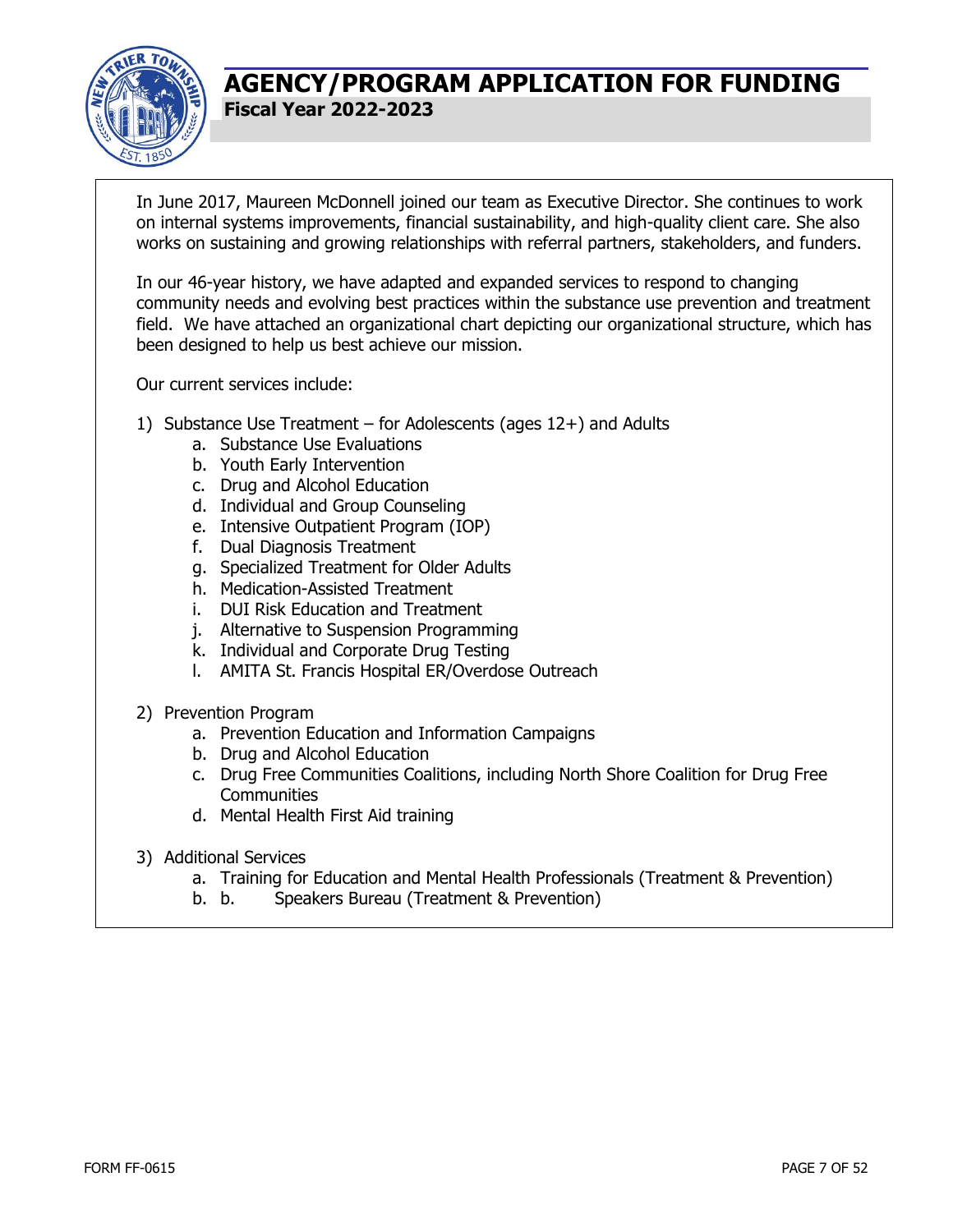

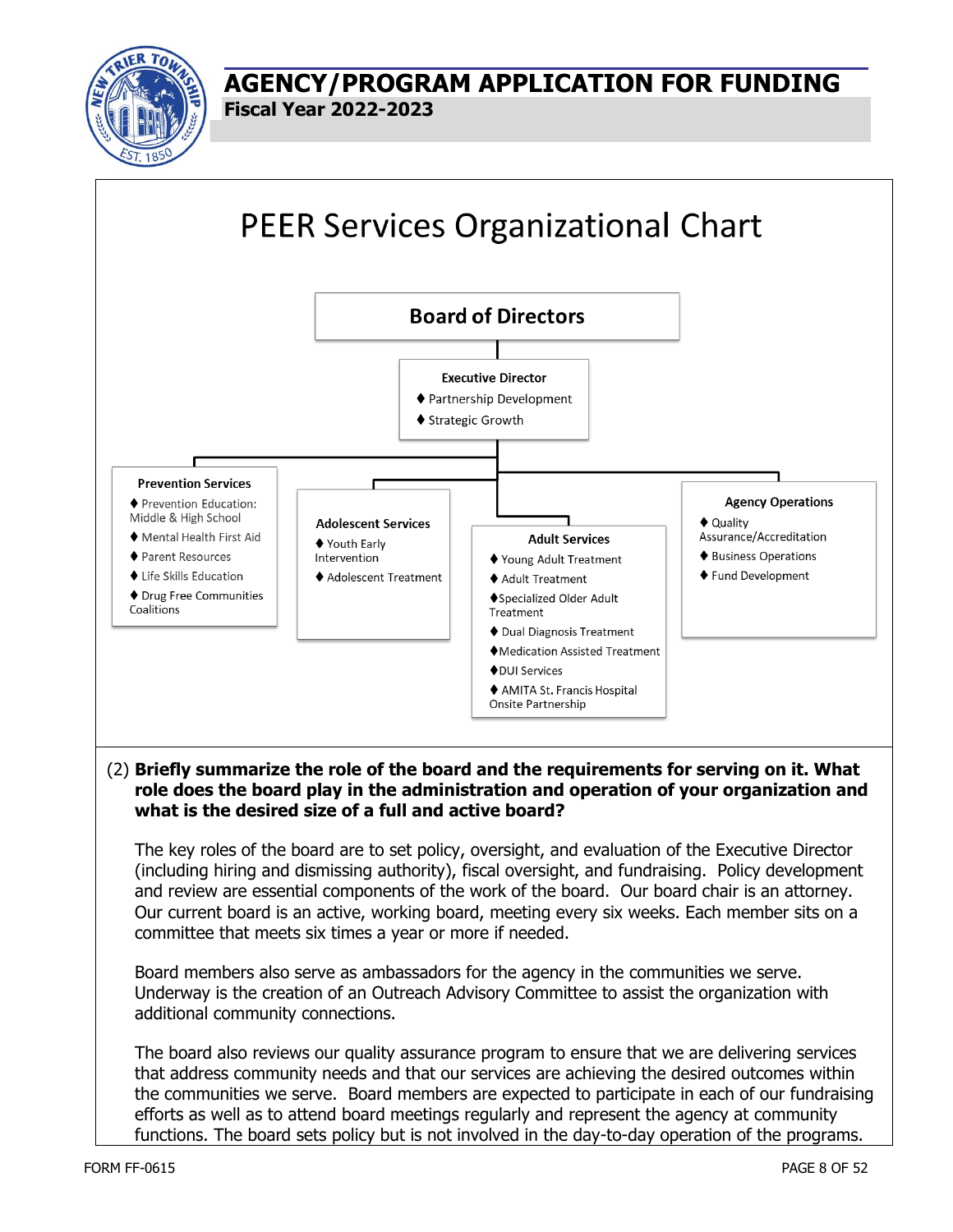

That responsibility has been assigned by the board to the Executive Director. We are currently working on recruiting more board members to reach a desired board size of 10-12 directors.

When pandemic mitigation measures were announced, we transitioned immediately to emergency operations on March 16, 2020. Our board guided us as we navigated the compounding crises, meeting weekly then semi-monthly. The Finance and Audit committee, other board members, our Executive Director and CFO, worked close on financial strategy and applications for emergency relief from the Paycheck Protection Program (PPP) and Economic Injury Disaster Loan (EIDL) program. PEER was successful in securing PPP and EIDL loans, as well as state, federal and private foundation emergency relief funds, allowing PEER to maintain essential staffing levels.

We also undertook efforts to boost our client census. At the onset of pandemic mitigations, our client census and revenue sources decreased by 30% after March 2020. In February 2021 our board approved directing funds toward a robust Outreach Project to refresh our connections with school, court, and community-based referral partners and to identify new connections and partners, such as primary care physicians and mental health counselors, faith-based organizations, and additional community-based organizations.

From among proposals responding to our RFP for outreach specialists, we selected and contracted with The Citizen Group, a Chicago-based firm with significant experience in community engagement, communications, and marketing for nonprofits. With them, we launched the Outreach Project to referral partners in July. We are confident that the Outreach Project will rebuild our client census by identifying teens and adults who are uncertain how or where to navigate assistance, reaching them earlier, before they experience the consequences of untreated substance use disorder.

Our board recognized that stabilizing the organization's infrastructure would benefit from outsourcing stewardship of our bookkeeping, accounting, audit, and strategic financing resources, relieving our executive director from direct management of these tasks. The board agreed to a contract with the financial management firm, EAB Solutions. EAB's clients and their specialty are nonprofits, including health and human services. Our Executive Director meets weekly virtually with our new CFO. Contracting with EAB dramatically increased our capacity in all areas of finance, including our strategic planning ability, which was crucial during the pandemic and as we move into recovery.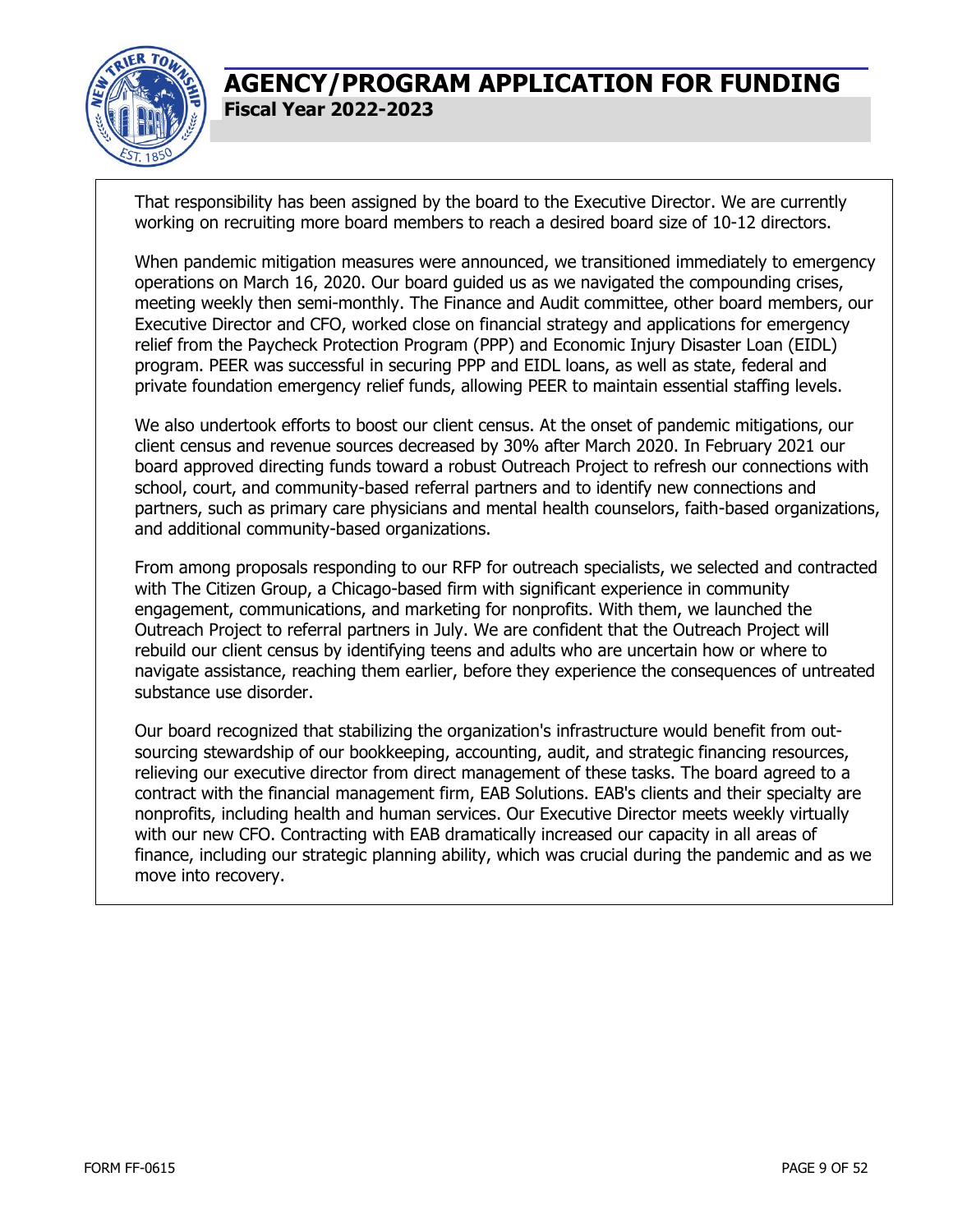

| <b>ANNUAL FUNDING REQUEST FORM</b>                       |              |                               |                 |  |
|----------------------------------------------------------|--------------|-------------------------------|-----------------|--|
|                                                          |              | 2022-2023 TOTAL AGENCY BUDGET |                 |  |
|                                                          | <b>FORM</b>  |                               |                 |  |
| <b>AGENCY NAME:</b>                                      |              |                               |                 |  |
| <b>Peer Services, Inc.</b>                               |              |                               |                 |  |
|                                                          | $7/1/2020 -$ | 7/1/2021 -                    | $7/1/2022 -$    |  |
| Indicate year in each column                             | 6/30/2021    | 6/30/2022                     | 6/30/2023       |  |
|                                                          | <b>PRIOR</b> | <b>PRESENT</b>                | <b>PROPOSED</b> |  |
|                                                          | <b>YEAR</b>  | <b>YEAR</b>                   | <b>YEAR</b>     |  |
|                                                          |              |                               |                 |  |
| <b>AGENCY REVENUES</b>                                   |              |                               |                 |  |
| New Trier Township                                       | 105,500      | 105,000                       | 105,000         |  |
| <b>Federal Government</b>                                | 359,064      | 125,000                       | 125,000         |  |
| State Government                                         | 578,022      | 532,840                       | 538,169         |  |
| Local Government/Townships                               | 165,377      | 153,940                       | 160,000         |  |
| <b>Client Fees</b>                                       | 4,386        | 5,000                         | 5,000           |  |
| MCOs and other third Parties                             | 734,226      | 1,020,982                     | 1,021,000       |  |
| Grants: Foundations, Corporate, Religious                | 108,050      | 61,000                        | 70,000          |  |
| <b>Individual Contributions</b>                          | 71,986       | 40,000                        | 45,000          |  |
| <b>Special Events</b>                                    | 54,284       | 50,000                        | 50,000          |  |
| United Way                                               | 21,726       | 19,999                        | 20,000          |  |
| Sales                                                    |              |                               |                 |  |
| <b>Other Revenues</b>                                    | 10,526       | 400                           | 500             |  |
|                                                          |              |                               |                 |  |
| <b>TOTAL REVENUES</b>                                    | 2,213,147    | 2,114,162                     | 2,139,669       |  |
|                                                          |              |                               |                 |  |
| <b>AGENCY EXPENDITURES</b>                               |              |                               |                 |  |
| Program Staff Salaries, Benefits, Taxes                  | 1,144,965    | 1,397,400                     | 1,425,348       |  |
| Administrative Staff Salaries, Benefits,<br><b>Taxes</b> | 52,229       | 41,752                        | 42,587          |  |
| Fundraising Staff Salaries, Benefits, Taxes              | 61,361       | 63,811                        | 65,087          |  |

**NEW TRIER TOWNSHIP**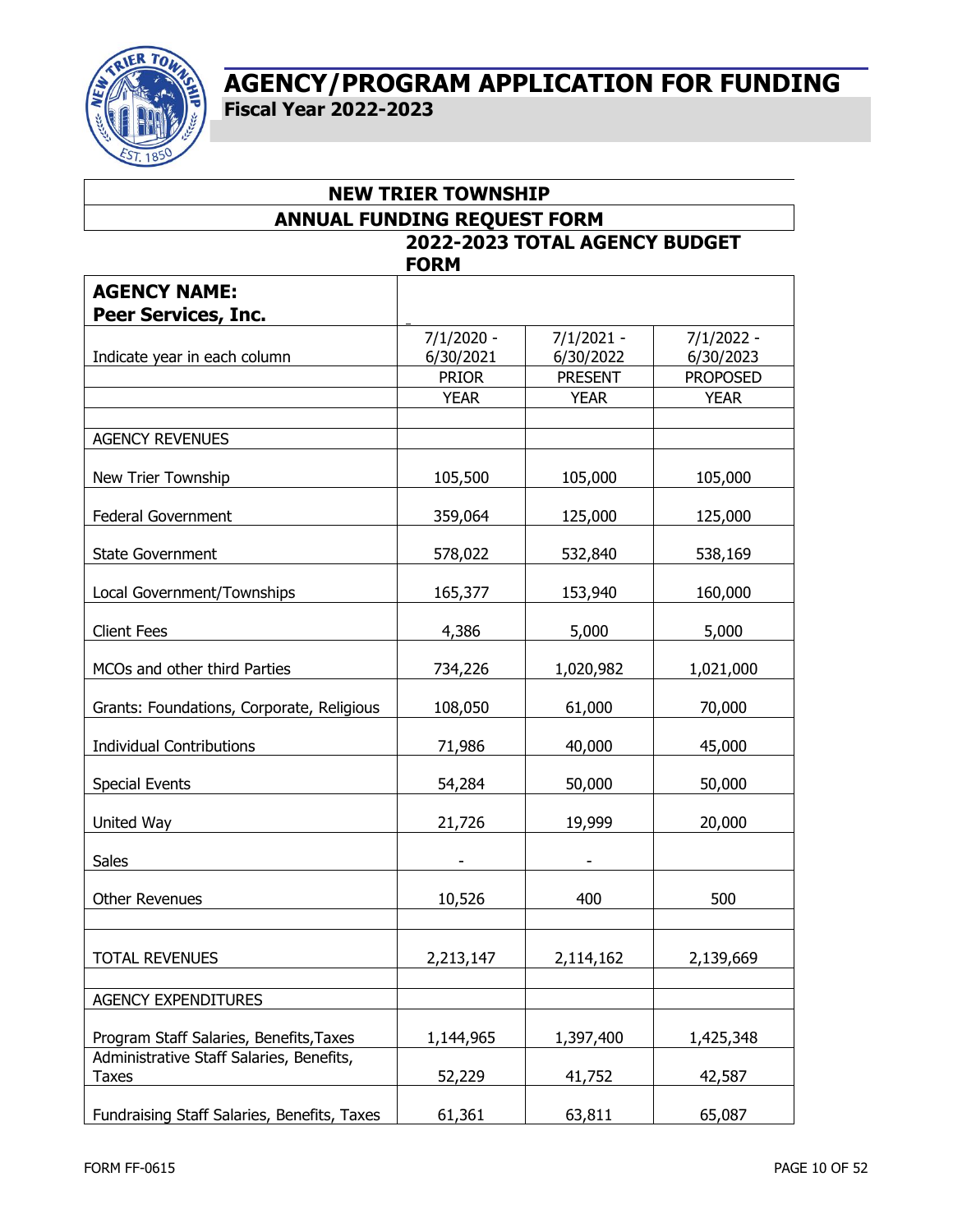

| Professional Fees/Contractual Services | 250,835   | 260,141   | 265,344   |
|----------------------------------------|-----------|-----------|-----------|
| <b>General Operating Expenses</b>      | 120,295   | 139,406   | 142,195   |
| <b>Occupancy and Utilities</b>         | 139,231   | 84,486    | 86,176    |
| Specific Assistance to Individuals     |           |           |           |
| Major and Minor Equipment              | 14,959    | 12,622    | 12,874    |
| <b>Major Capital Expenses</b>          | 17,832    | 17,832    | 18,188    |
| Other Fundraising Expenses             | 6,002     | 17,630    | 17,983    |
| Other/Miscellaneous                    | 13,437    | 41,080    | 41,902    |
|                                        |           |           |           |
| <b>TOTAL EXPENDITURES</b>              | 1,821,146 | 2,076,161 | 2,117,684 |
|                                        |           |           |           |
| SURPLUS (DEFICIT)                      | 392,002   | 38,001    | 21,985    |
| NET GAIN/LOSS FROM OTHER FUNDS         |           |           |           |
|                                        |           |           |           |
| <b>SURPLUS (DEFICIT)</b>               |           |           |           |
|                                        |           |           |           |
| TOTAL FUNDRAISING/ADMIN COSTS          | 119,591   | 123,193   | 125,657   |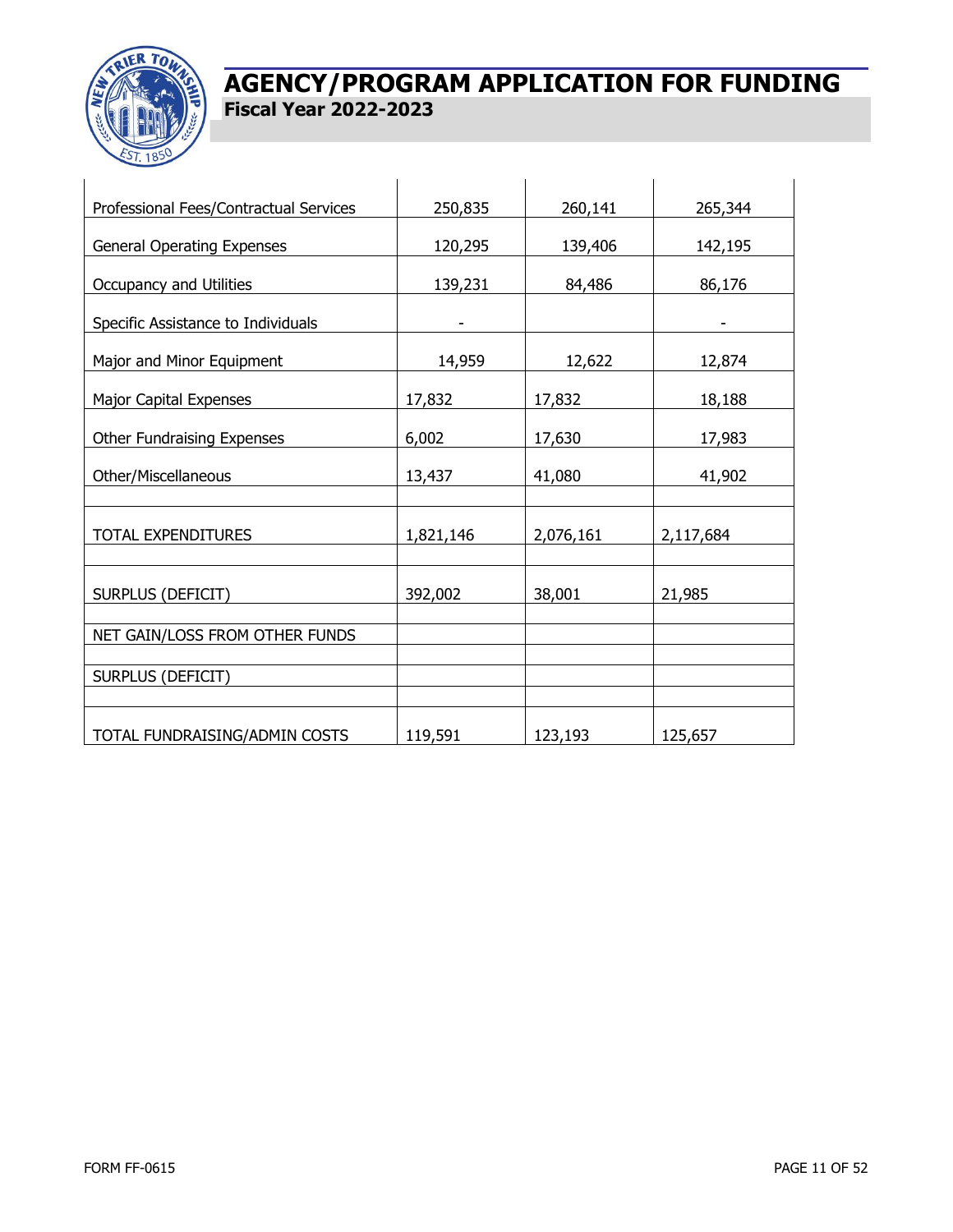

## **PEER Services**

## **Adolescent Substance Use Treatment Program**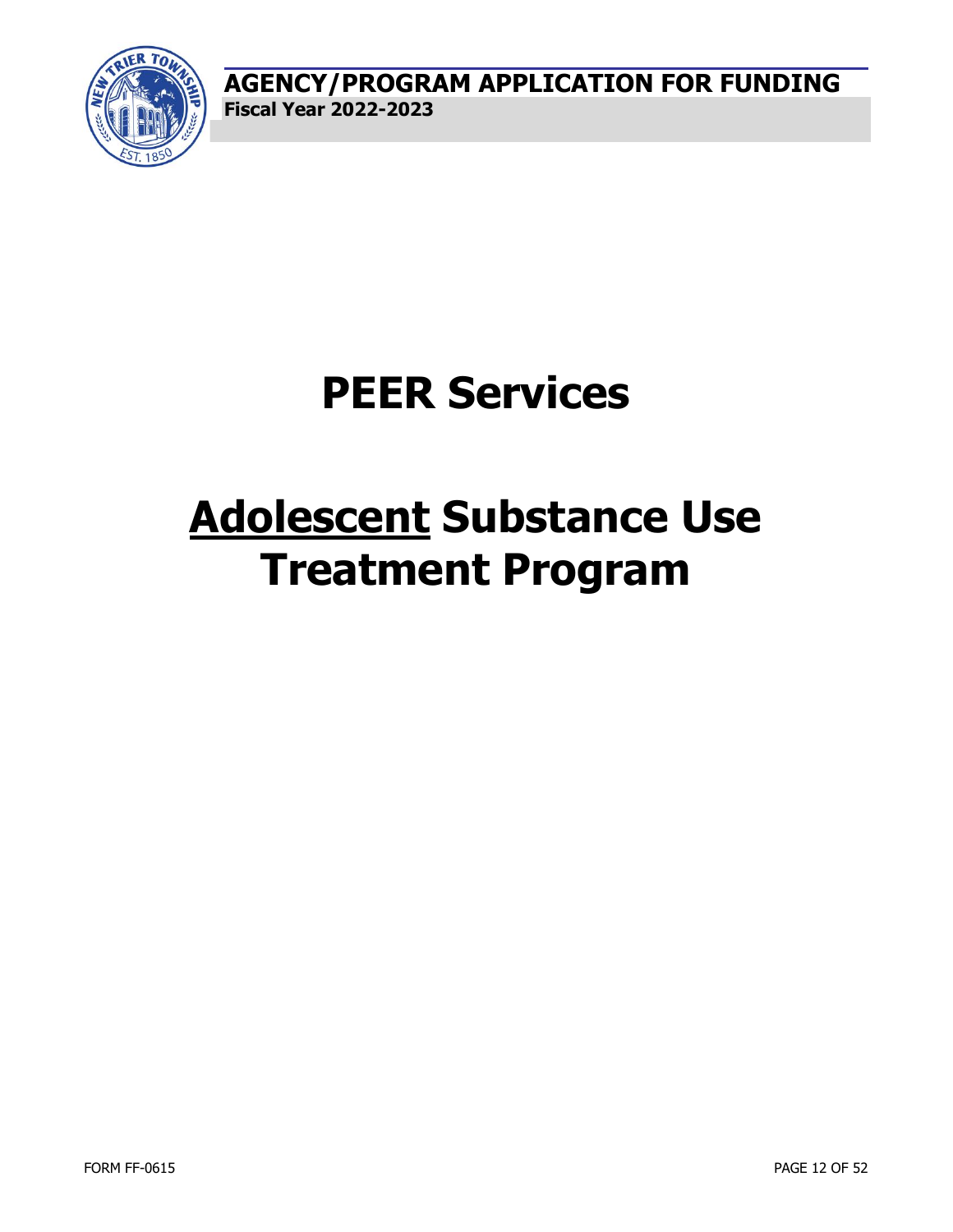

## **Agency/Program Funding Request Information**

#### **PROGRAM DESCRIPTION**

(1) **Describe the services provided by this program, eligibility requirements, and the target population.** 

The Adolescent Treatment program addresses the behavioral, psychological, and physical aspects of substance use and addiction and establishes a foundation for recovery. Our professional treatment team is overseen by the Clinical Director. The team includes Master'slevel counselors with certifications or expertise in substance use treatment, social work, individual and group counseling, art therapy and and family therapy.

#### We provide:

- Assessment
- Early intervention counseling
- One-on-one and group therapy for adolescents with substance use disorders
- Family counseling
- Individualized treatment plans
- Drug education
- Support services for parents
- Drug testing
- Psychiatric Evaluations and short-term psychiatric services

We strongly believe that all clients should be served in the least restrictive environment based on the clinical assessment. We provide extensive treatment and support services aimed at keeping as many teens in the community as possible.

- To be eligible for treatment services, a young person (ages 12-17) must meet the DSM V diagnostic criteria for a substance use disorder and be clinically assessed as appropriate for outpatient or intensive outpatient treatment according to the American Society of Addiction Medicine (ASAM) guidelines for level of care.
- Young people who are experiencing problems with substance use but do not meet the DSM V criteria may participate in early intervention counseling between one and five times a week.
- Clients in Level 1 treatment, also known as traditional outpatient services, typically attend one individual/family counseling appointment per week. We have found that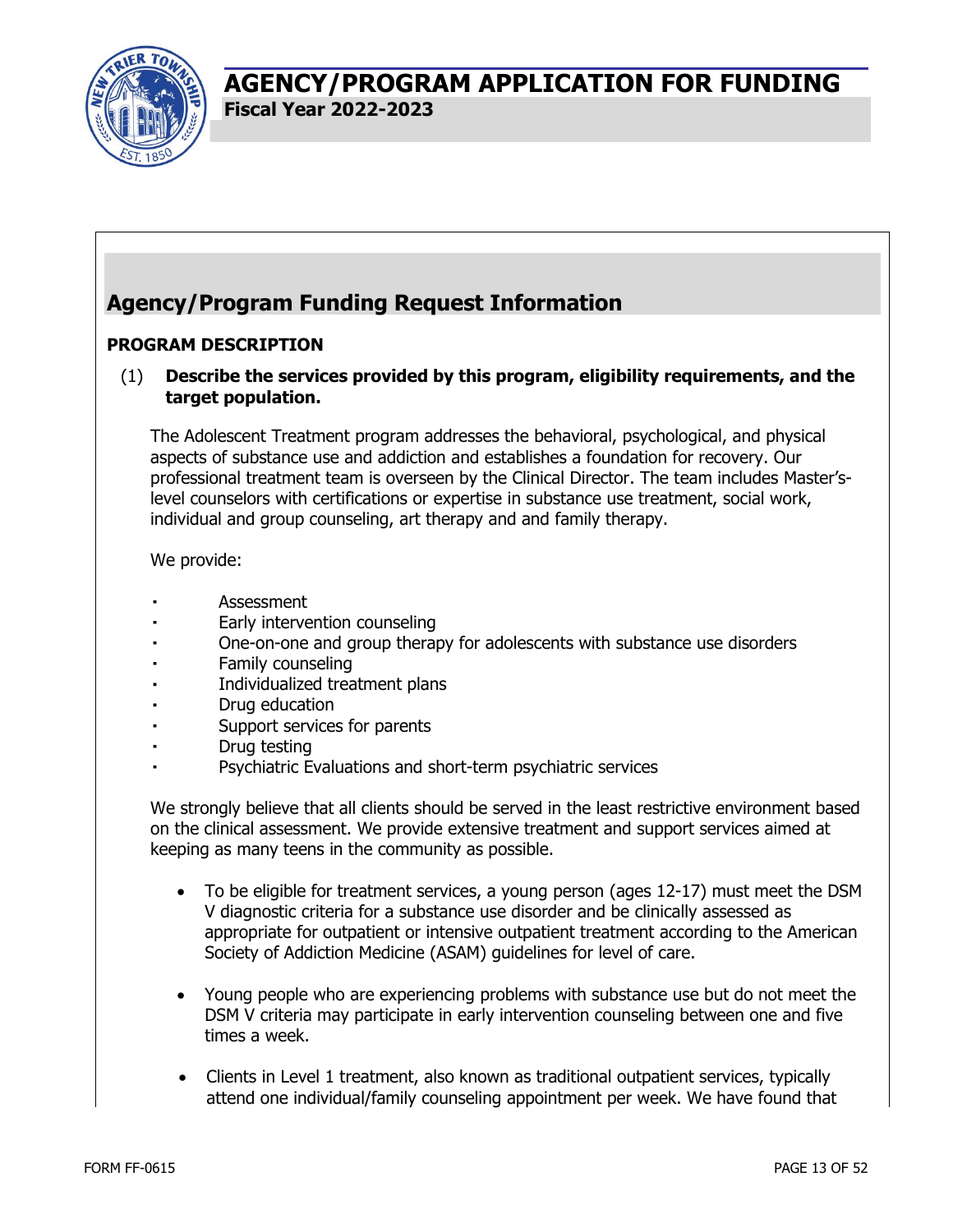

most adolescent clients do better in individual/family counseling appointments as compared to groups.

- When enough clients are interested and we determine the group setting is appropriate for them, we also offer them the group-based Intensive Outpatient Program (**IOP)**. In IOP, teens receive a minimum of six hours of treatment services per week.
- The goal of the IOP is to reduce the likelihood that a young person, whose substance use is highly problematic, would need to leave the community and enter a residential treatment program.
- When our clinicians are concerned that significant mental health isssues may pose a risk to the young person or impede their progress in addressing substance use, they will request a psychiatric evaluation from our consulting psychiatrist. We routinely make referrals for mental health counseling providers to clients who need mental health services in addition to or instead of substance use treatment.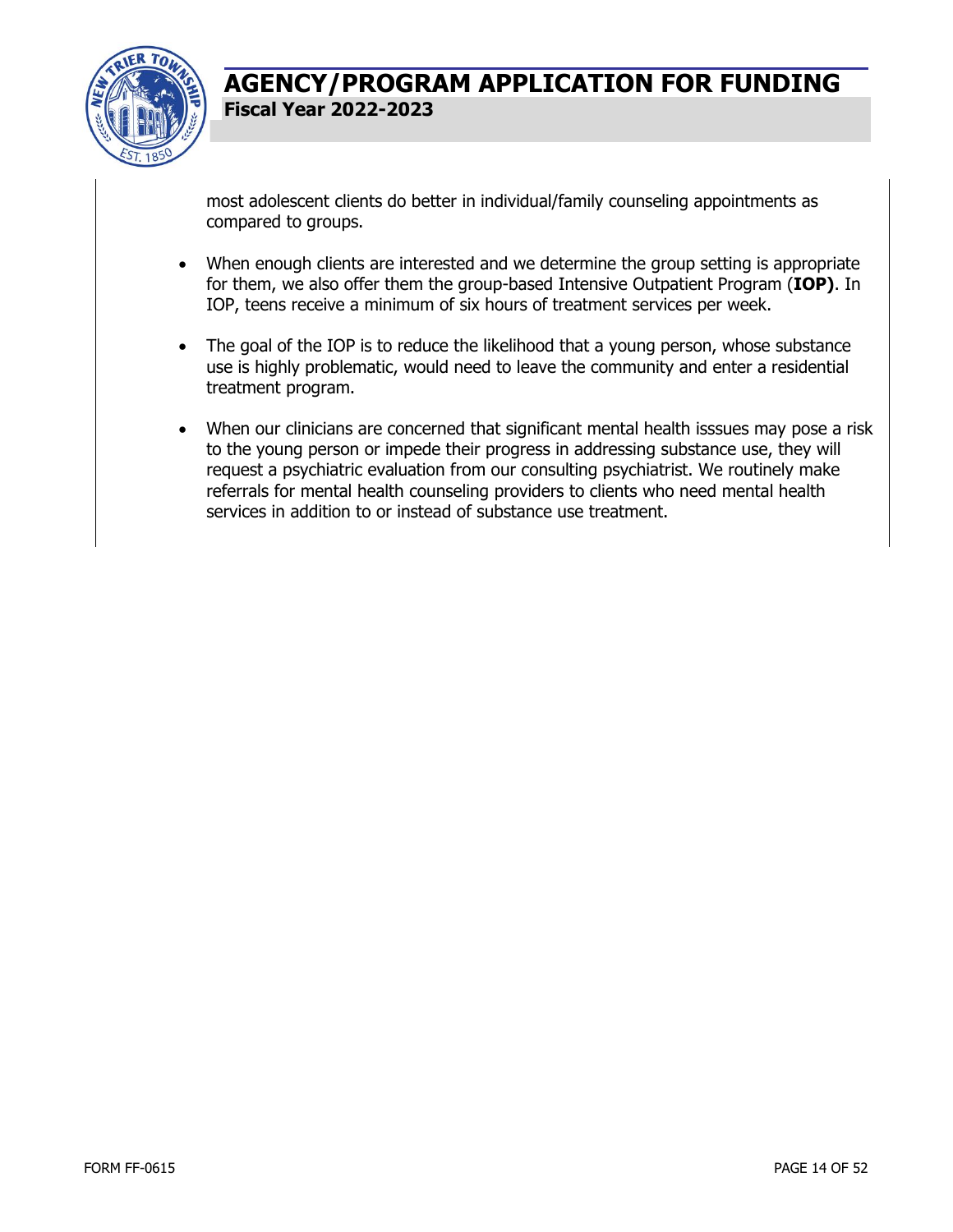

(2) **How does this program fit in with one or more of the priorities identified by New Trier Township in its strategic plan? Please explain.** 

Our Adolescent Treatment Program reflects NTT's focus on identifying and addressing community needs and NTT's 2007-2012 strategic priorities to:

- Encourage individual choice and the creation of more programs to support living and working in one's local community
- Provide leadership to increase awareness of those more vulnerable
- Expand NTT's ability to act as a clearing house to assist residents in finding appropriate services
- Foster collaborative partnerships with other organizations

PEER's Adolescent Substance Use Treatment program provides counseling for youth engaging in substance use, designed to keep teens in the community (to the extent possible) while they address and recover from substance use challenges. We created our Intensive Outpatient Program (IOP) to position community-based treament as more accessible for teens with severe substance use disorders, supporting individuals with services they need to remain in their own local community.

We provide treatment to all in need, regardless of their ability to pay.

Our community outreach and stigma reduction efforts provide leadership, increasing community awareness of those who are more vulnerable in our communities.

Our Outreach Project identifies community members in need of services who are not actively seeking them.

Our collaborative relationships include The Jewish Center for Addiction, Turning Point, Gateway, Rosecrance, New Trier High School, and Evanston's Erie Health Center (FQHC), accessible to NTT residents. We foster partnerships and are committed to referring clients to other service providers as needed.

**Please check each priority you feel the program addresses. (Most programs will address only one or two priorities.)** 

See our website at www.newtriertownship.com for more information.

 $\Box$  Aging in Place  $\boxtimes$  Low Income Families

 $\boxtimes$  Youth Services  $\Box$  Persons with Disabilities

l l Other

**NEED**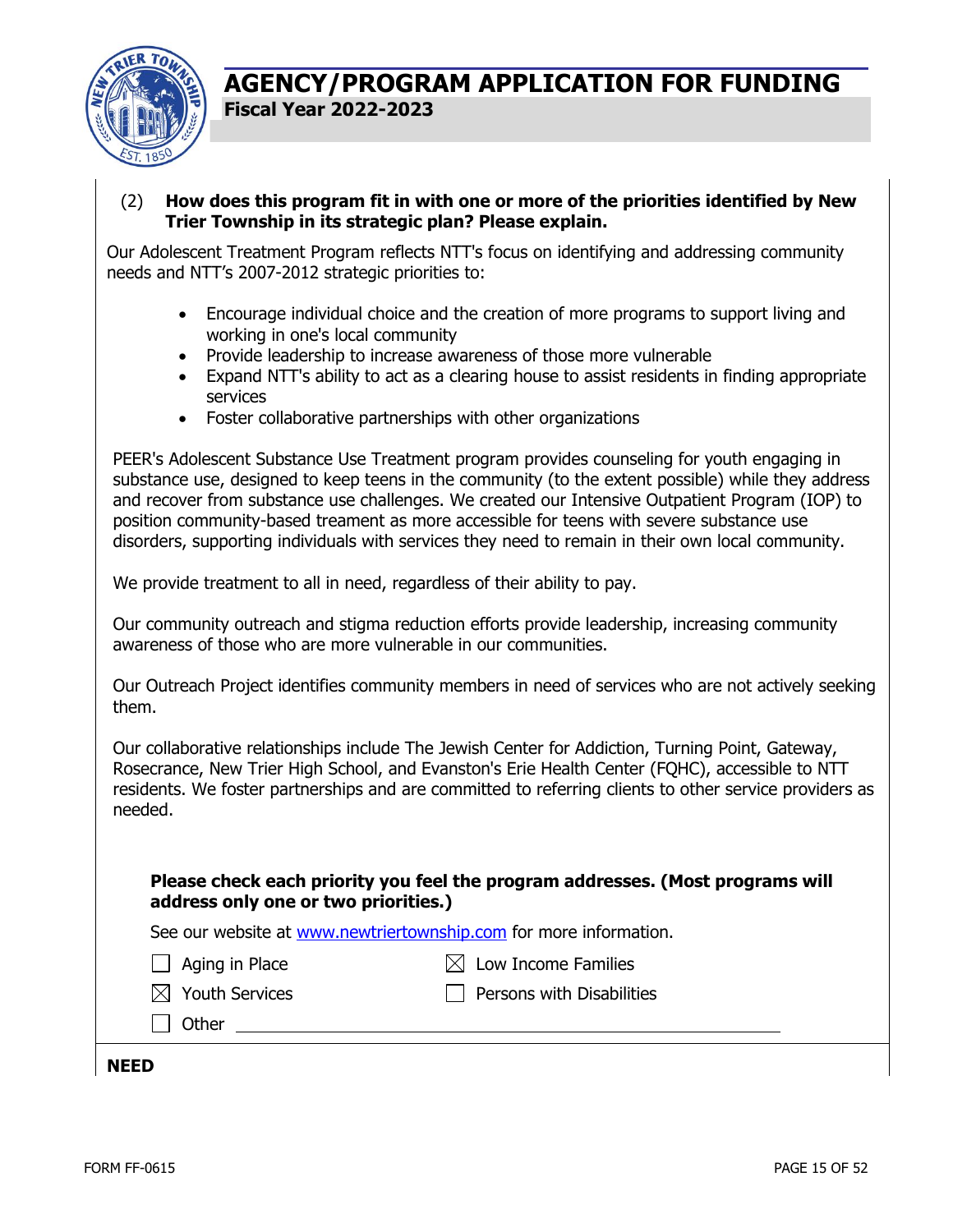

#### (3) **Describe the need and demand for this program in the community and justify that it deserves investment of Township funding. You may include both data and examples of individual clients.**

While the majority of teens in NTT do not misuse substances, it is essential that treatment is available for those in need of services. The metrics of the 2019 biennial CDC Youth Risk Behavior Survey **(YRBS),** a national comparison of previous 30-day substance use rates among 3,209 NTHS responses, found a decrease from 2017 in e-cigarette/vape use (from 42% to 33%, the 2019 national average) and small decreases in alcohol use, but binge drinking remained the same (33%). Marijuana use also remained consistent at 28%, 6 percentage points above the 2019 national average.

The 2019 survey also highlighted mental health needs. 95% of students reported some level of stress/anxiety and 21% reported feeling sad or hopeless almost every day for 2+ weeks in a row. NTHS staff and students shared anecdotally that stress increased during the pandemic.

These data point to continued substance use challenges among NTT youth. Research shows that only about 10% of those with substance use disorders receive treatment, so the fact that more youth are not reaching out for treatment currently is not surprising, especially during remote school, when they had less contact with school staff who could identify substance use challenges and make referrals.

Several studies published in academic journals highlight a range of impacts of Covid-19 on substance use in adolescents, from increased use among those already using to decreased use during stay-at-home orders:

- An online survey of 1,316 adolescents found that the frequency of both alcohol and cannabis use increased among respondents already using alcohol or other drugs, and that these adolescents were more likely to use alone. (September 2020 Journal of Adolescent Health, "What does Adolescent Substance Use Look Like During the COVID-19 Pandemic?")
- A 2020-2021 national in-person survey of 580 12th graders found that while respondents perceived a significant decrease in the availability of marijuana and alcohol during the pandemic, the prevalence of adolescent (30-day) marijuana and alcohol use did not change significantly from pre-pandemic use. ("Adolescent drug use before and during U.S. national COVID-19 social distancing policies." Research grant supportd by NIDA, conducted by Institute for Social Research, U of Michigan, Richard Miech, PhD).
- Another study noted, "Although developmentally appropriate for children to increase their reliance on peers as they age, time spent with peers who engage in unhealthy behaviors is one of the strongest risk factors for substance use. Stay-at-home orders potentially benefit some youth by reducing their likelihood of initiating substance use." (August 2020 Journal of Adolescent Health, "The Effects of the COVID-19 Pandemic on the Risk of Youth Substance Use.")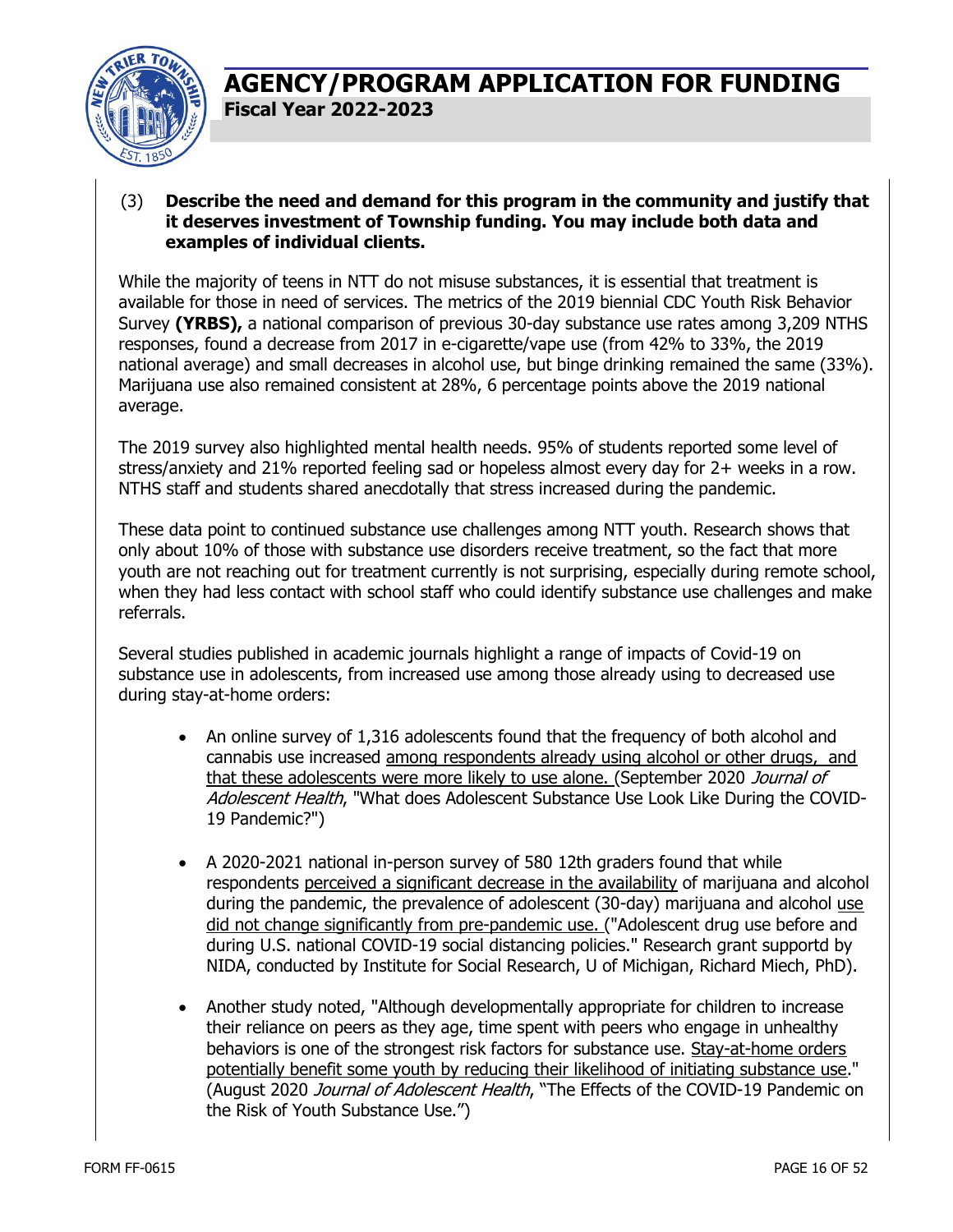

We hope that many NTT youth are in the latter category of teens who did not initiate or reduced their substance use during Covid-19. However, PEER counselors have seen pandemic isolation negatively affect youth mental health, especially among depressed teens already using substances. We are most concerned for those who continued to use during Covid-19, especially those who increased their use. As we emerge from the pandemic, PEER Services will be alert to changes, such as potential increases in substance use once teens begin socializing again.

Through relationships with schools – now in person – and outreach to new referral partners, we believe we will be able to identify and connect with more teens in need of early intervention counseling or substance use treatment.

Funds awarded to PEER by New Trier Township will signficiantly boltster our financial stability, allowing us to maintain sufficient staffing of leading-edge substance use treatment services and ensure they are accessible to NTT youth and their families.

#### (4) **Are you able to meet the full demand for this service or is there a waiting list? What new or unmet needs do you see in the community or for the clients served in this program?**

At this time we have no waiting list. With the pandemic disruption to in-person schooling, school staff and non-familial adults were challenged to identify students misusing substances in virtual-only settings. During school closures, we worked with schools – where possible given the increased demands on school staff – to determine how to better identify students in need of early intervention or substance use treatment and how to effectively deliver prevention messages in a remote context.

As students return to school, our Prevention Team is building broader and deeper relationships with schools to support identification of students in need of treatment, as well as to determine if area schools will benefit from increased access to adolescent treatment and early intervention services, either onsite or in the community. The Citizen Group will also support outreach within NTT to identify adolescents, as well as adults, in need of services.

With ongoing funding from NTT, we are confident PEER will have the capacity to serve more NTT adolescents.

#### **CAPACITY**

#### (5) **Demonstrate that the program has the vision, personnel, and skills to successfully carry out the program and achieve its goals, objectives and performance measures. Summarize any major changes in staff or personnel.**

As noted above, through an extensive process with input from staff and board, PEER Services arrived at the following articulation of the organization's vision: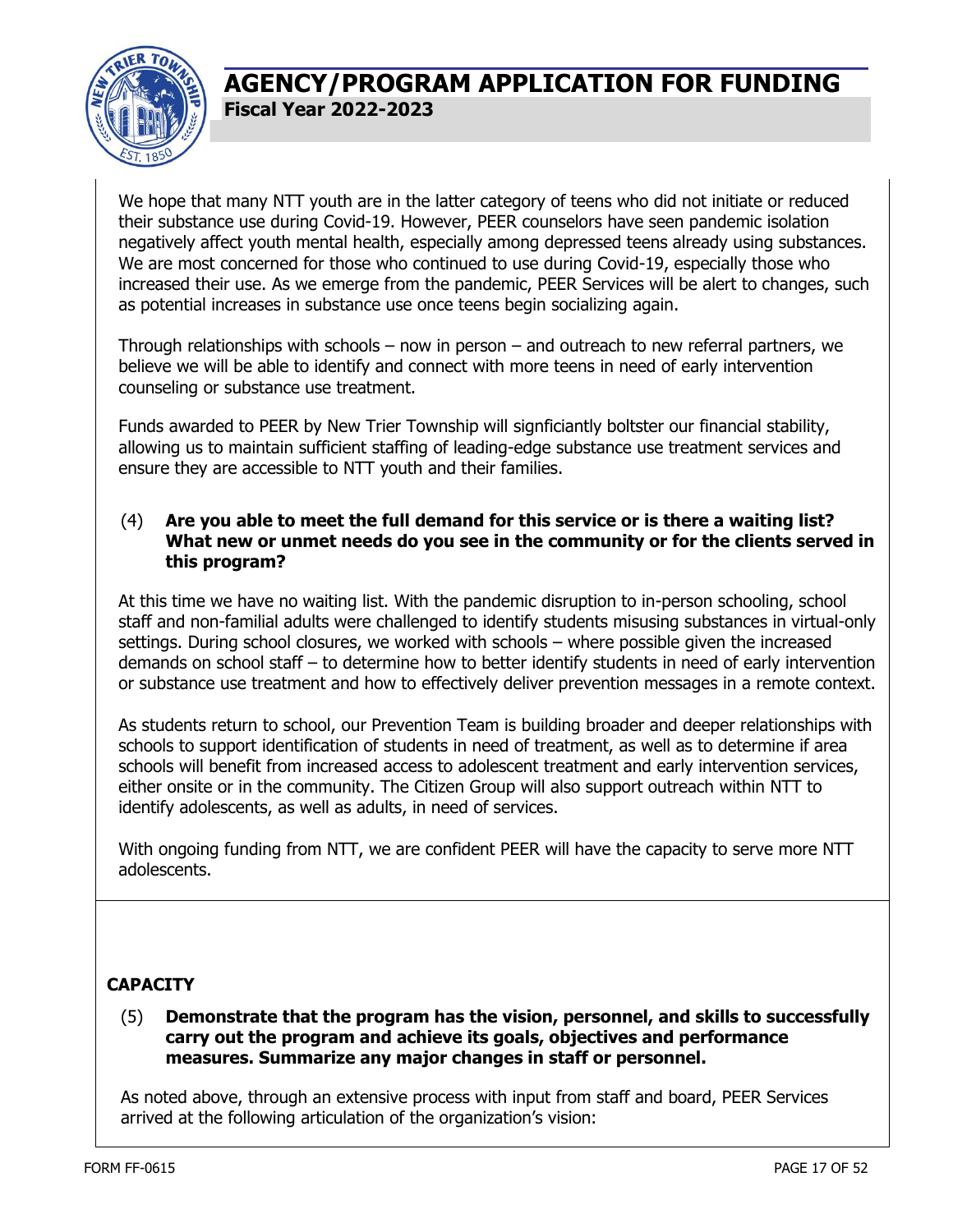

We strive toward a community free from harmful cycles of trauma, substance use, and addiction and from the stigma and systemic barriers that reinforce them. Our goal is to help people develop the skills and resilience to overcome challenges and to unleash their inner capacities to create the lives they want.

Unique among substance use disorder service providers, our Clincial Director and Master's-level counselors are responsible for shaping our programs and services, participating in outreach, engaging youth and families, and achieving positive client outcomes. Our agency leadership team includes the Executive Director, Clinical Director, and program managers. They frequently review outcomes data and suggests modifications. Counselors are encouraged to suggest improvements. The theoretical underpinnings for the program and the methods we employ are largely based on Treatment Protocols published by the National Center on Substance Abuse and Child Welfare under the federal Substance Abuse Mental Health Services Administration (SAMHSA).

Our therapists receive extensive training, supervision and support from our Cinical Director. In turn, they must demonstrate strong clinical skills, including client engagement, managing resistance, and enhancing motivation for change. Each client is directly involved in setting his/her goals and treatment plans. Group clients assist in shaping various group activities and establishing group rules and norms.

As noted in the challenges section below, several of our therapists departed PEER for private practice. We were able to hire excellent, Master's level therapists to replace them, but have increased salaries and added signing bonuses to attract therapists in an increasingly competitive job market.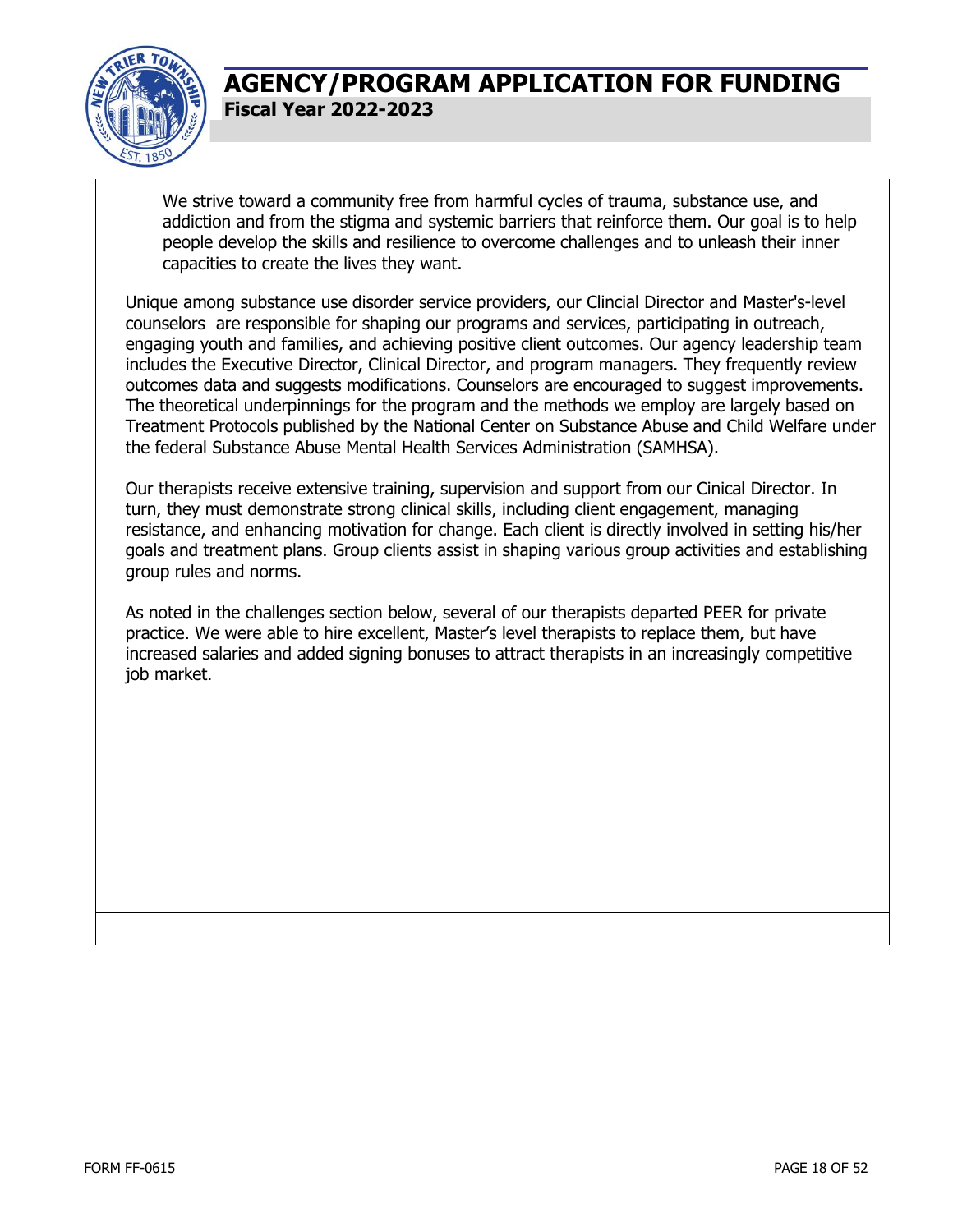

#### **SERVICE STATISTICS/DEMOGRAPHICS**

(6) **Who is being served by this program? Please provide a statistical breakdown of the number of clients served, the total units of service delivered, and costs per unit of service by filling in the chart below. Please state and define your unit of service for this program and why you chose it. To calculate cost per unit of service, divide the total number of units of service into the total budget for the program. (Suggestions for the appropriate unit of service are included in the proposal in the directions. For some programs you may wish to calculate cost per unit of service in more than one manner.)** 

**(6a) Unit of service definition** – Therapy Hours/Total Hours

| PLEASE INDICATE FISCAL<br>YEAR/DATES IN EACH COLUMN | Prior Year<br>$7/1/20 - 6/30/21$ | Present Year<br>$7/1/21 - 6/30/22$ | Proposed Year<br>$7/1/22 - 6/30/23$ |
|-----------------------------------------------------|----------------------------------|------------------------------------|-------------------------------------|
| Number of persons served<br>(unduplicated count)    | 52                               | 162                                | 225                                 |
| Number of units of service                          | 583/1,735                        | 1,816/5,405                        | 2,520/7,502                         |
| Cost per unit of service                            | \$335.61/\$112.78                | \$132.94/\$44.67                   | \$97.71/\$32.82                     |

(6b) SERVICE STATISTICS – Please indicate fiscal year dates for each column

(7) What are the demographics of New Trier clients served in the prior year? (breakdown by community).

Wilmette =  $27\%$ ; Winnetka =  $27\%$ ; Northfield =  $9\%$ ; Glencoe =  $18\%$ ; Kenilworth =  $0\%$ ; Glenview  $= 18%$ 

(8) Total from New Trier Township (unduplicated).

11

(9) New Trier Township clients are what % of total? 21%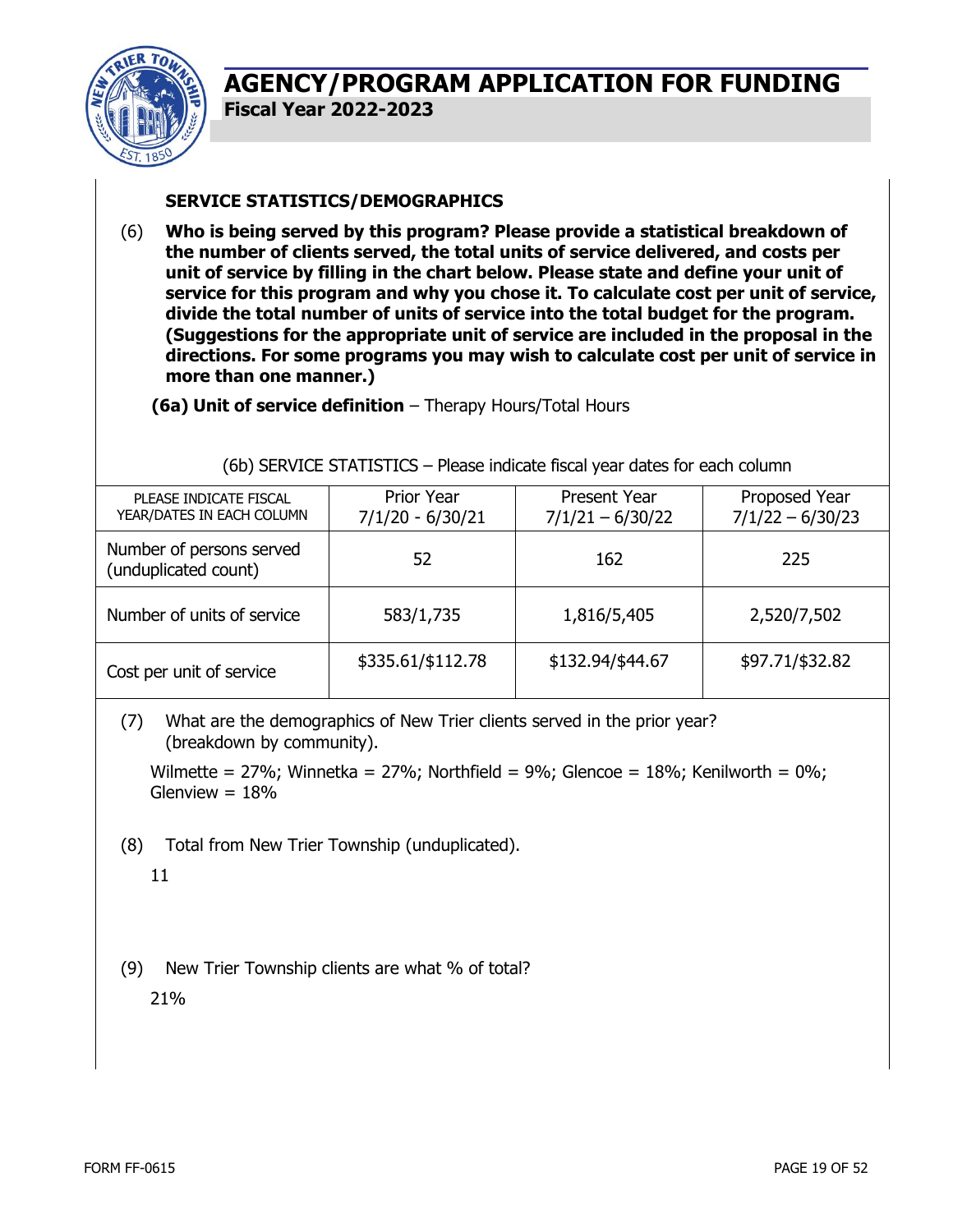

- (10) Units of Service to New Trier clients. 123 Therapy hours/367 Total hours
- (11) Units of Service to NTT clients are what % of total 19%
- (12) New Trier clients age breakdown Clients Age 14-17 = 11 (100%)
- 

#### **OUTCOMES/EVALUATION**

(13) **What outcomes did you achieve for your clients in the prior year? Results should be client-outcome based, specify a target level of achievement, the measurement tool that was used, the rationale for setting the target at a certain level, and a timeframe for accomplishment. Detail any changes made in the program as a result of these outcome results.** 

Objective #1: To have at least 50% of youth in the program achieve a drug free status and meet NIDA's CODAP criteria for successful completion of treatment.

Result #1: 88% of youth clients achieved a drug-free status at the time of reassessment.

Objective #2: At least 75% will develop a positive support network of at least three people they can seek support and drug-free companionship as documented in their Relapse Prevention Plan.

Result #2: 86% of youth clients developed a positive network of at least three people at the time of assessment.

Objective #3: At least 75% of youth will be employed, enrolled in an educational program and/or engaged in volunteer work at the time of discharge.

Result #3: 99% of youth clients achieved employment, educational, and/or volunteer work goals at the time of discharge.

Objective #4: Upon discharge, 75% of adolescents will have an increased knowledge of the harmful effects of substance use and brain development.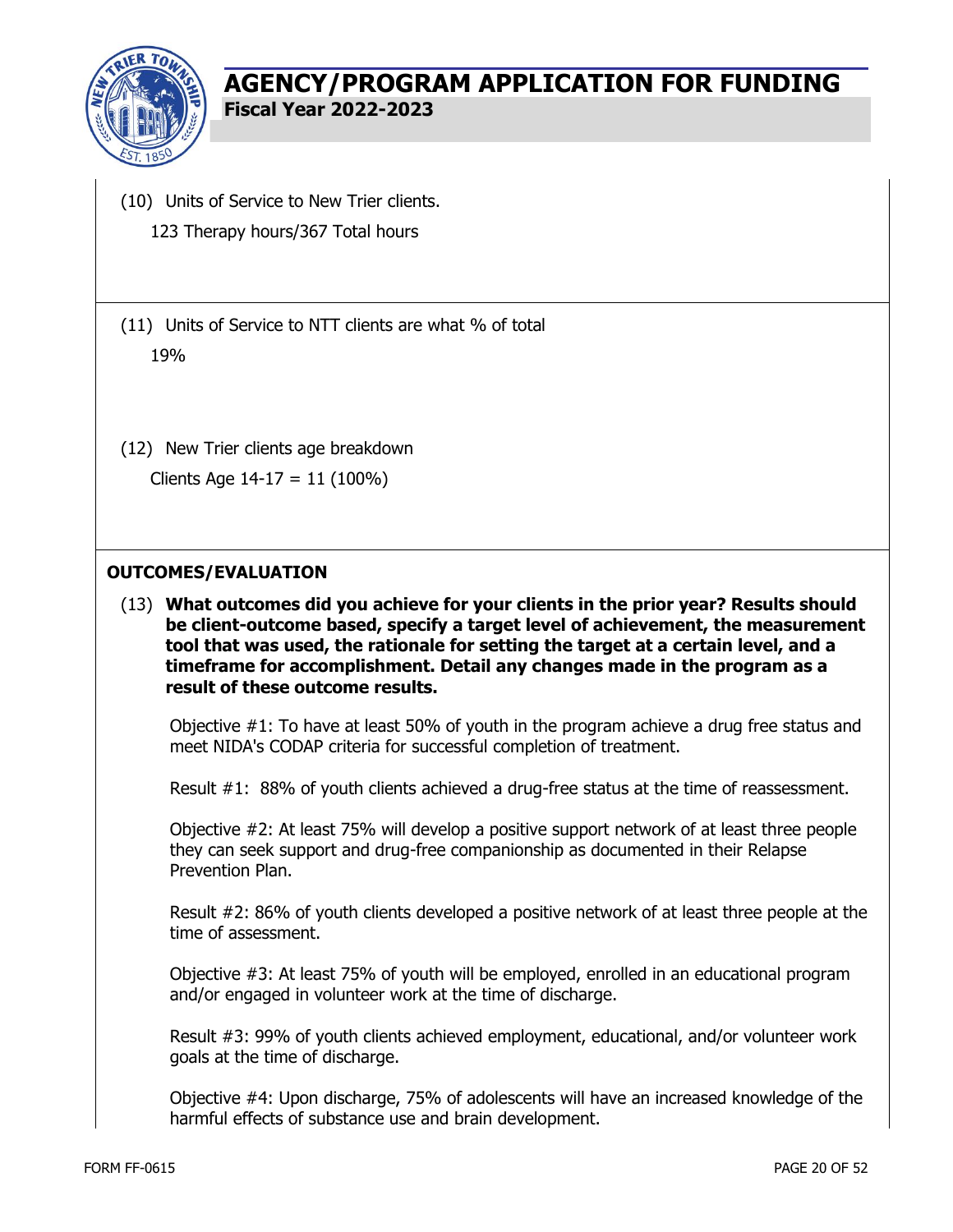

Result #4: 99% of youth clients demonstrated an increased knowledge of the harmful effects of substance use and brain development at the time of discharge.

#### (14) **What results are you committed to achieving in the present year? (If outcomes are the same as above, simply state that we hope to improve upon the past year's results)**

Through increased outreach, we seek to increase the number of adolescents we serve in the coming year. We strive to improve upon our results on the same outcomes described above.

#### (15) **Are there any other program effectiveness/evaluation measures you think are important, such as customer/client satisfaction surveys, quality of service measures, or other indicators? Please describe.**

We routinely conduct annual anonymous in-person client surveys on satisfaction and suggestions for improvement. We also provide a confidential client suggestion box. Client feedback has allowed us to make significant changes in group content and schedules.

In 2020, we did not survey counseling clients on our overall services, the vast majority receiving remote counseling services, but did survey them on how counseling was progressing during COVID. In 2021, we requested that clients complete a virtual survey about our services, including their telehealth experience, however, we did not receive responses from our adolescent clients.

We actively seek perspective from parents, schools, law enforcement, and other community agencies on emerging needs and areas for improvement. Our Leadership Team meets weekly and regularly explores these issues.

#### **CHANGES/CHALLENGES**

(16) **What changes or challenges (legal, socio-economic, demographic, financial, political or other) did the agency, program, and clients face in the prior year? How did you respond? What challenges or changes do you anticipate in the present year? (If changes/challenges were the same for all programs, do not repeat).** 

As an agency, we encountered challenges on numerous fronts over the past year:

• The closure of schools and courts significantly reduced new client referrals from those sources. In addition to the challenge of not being able to connect with more community members in need of treatment, decline in client census meant related revenue loss.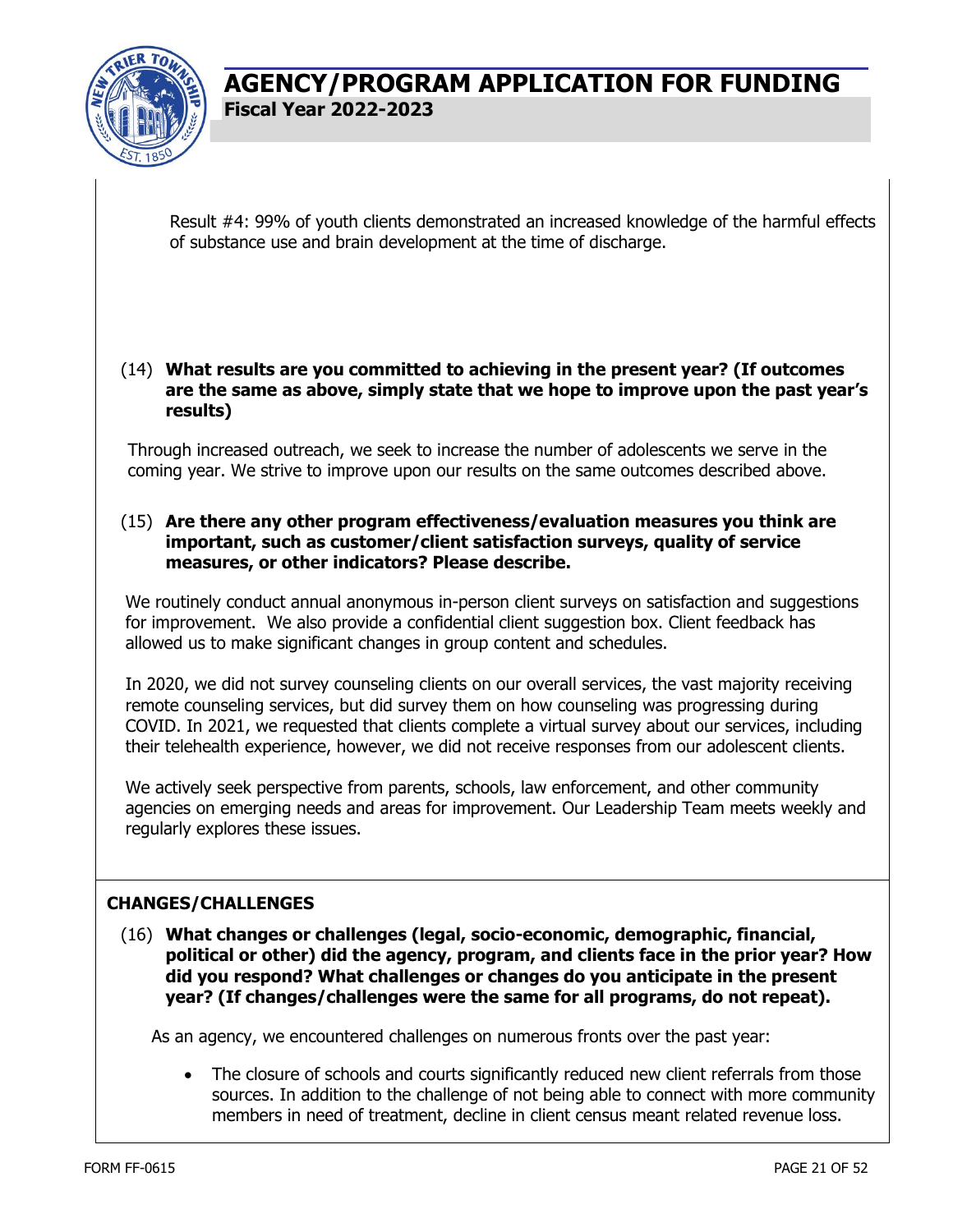

- We had to alter how we worked together as colleagues and providers, applying safety adaptations to any in-person work or meetings and conducting counseling via telehealth.
- Some of our therapists departed for private practice, their skills and experience in great demand. Consequently, we developed a new salary scale, increasing salaries and offering hiring bonuses for new clinical staff members. While this dramatically increased personnel costs, we believe it was imperative to attract and retain high-quality staff, and we shifted other expenses to adapt. Since then, we have been able to hire new Master's level therapists to replace those who left.
- We adopted costly but necessary updates of our technology infrastructure to support Electronic Health Records, telehealth, and insurance reimbursement compliance.
- We re-negotiated multiple contracts to save funds and postponed building repairs, where possible, which we will need to address and pay for in the coming year.
- We also experienced increased costs in the following areas:
	- $\circ$  personal protective equipment
	- $\circ$  supplies and services for disinfecting the entire Evanston facility, and
	- o hazard pay for staff working onsite.

On-going virus mitigation measures also impacted our clients, as follows:

- For clients already in recovery, the shutdown sharply limited their access to 12-step and other in-person meetings and support groups.
- Many clients lost their jobs, or friends and family, further increasing the instability and isolation that can lead to substance misuse.

We are extremely proud that PEER Services remained open throughout the pandemic. As noted above, we transitioned our Adult and Adolescent counseling to remote telehealth and provided virtual Prevention programming during the 2020-21 SY.

Last December, in spite of the pandemic, we also launched a partnership with AMITA St. Francis Hospital in Evanston for PEER to provide clinical support and guidance to patients presenting in their ER with substance use disorders and to connect with treatment following hospital release.

Through Covid-19 adaptations, we have learned that telehealth works. Our no-show rate decreased substantially for telehealth counseling compared to in-person. Clients have shared that with transportation, childcare or other barriers eliminated, telehealth was a satisfactory and often welcomed change, especially among adult clients. We added telehealth group services and open support groups for clients in recovery, which have also been well-attended, often with greater, more regular attendance than in-person sessions.

The personal connection between client and therapist has been more difficult to establish and maintain via telehealth for teens. Adult clients accepted telehealth therapy more readily than adolescents, who do not have the same level of privacy at home or other locations to feel fully open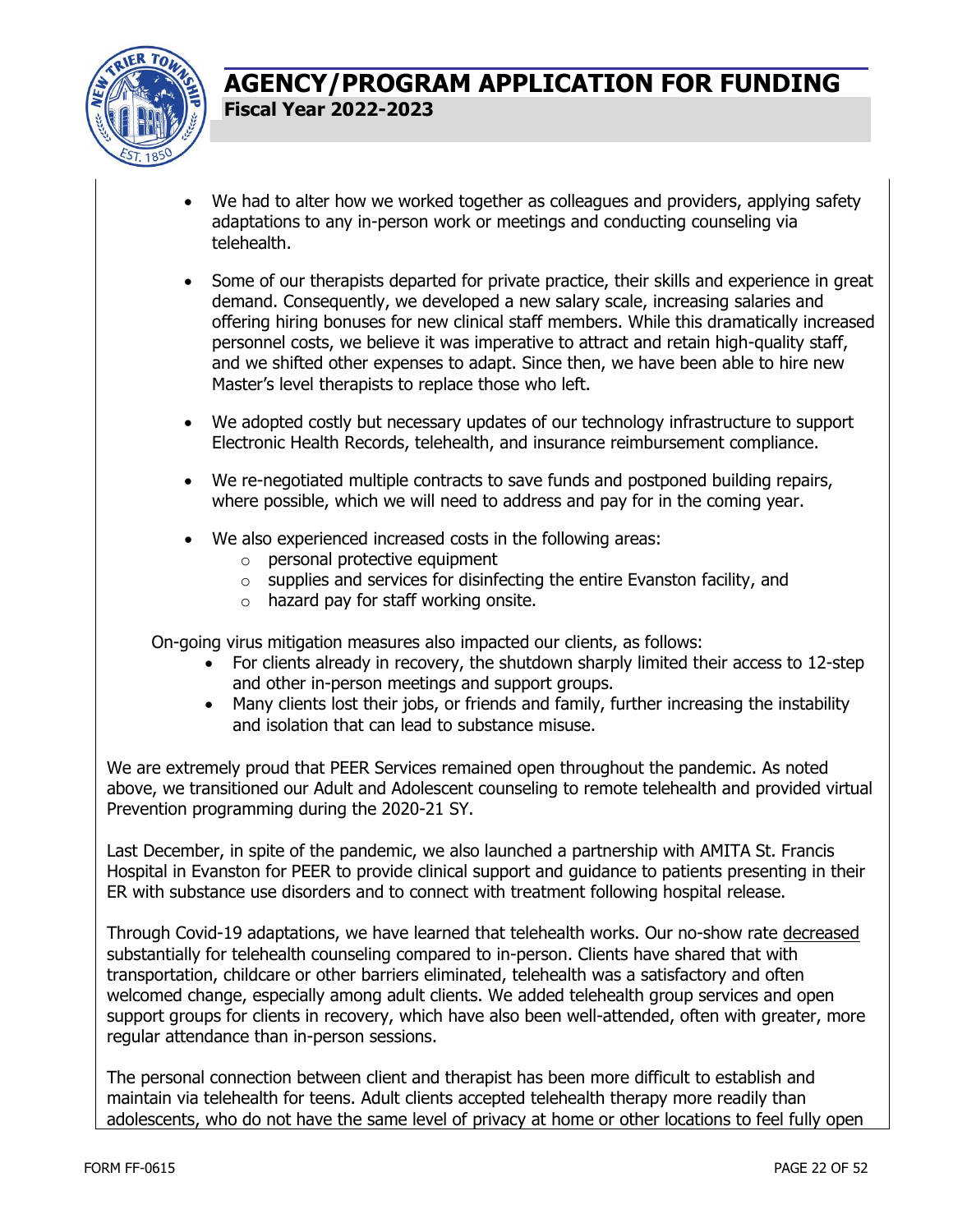

during remote counseling. Adolescent participation has grown over time after a slow acceptance, but we are now working to bring more adolescents back to safe in-person counseling, to address these challenges.

In May 2021 we restored in-person services for teens and adults at our Evanston facility, and we will begin offering in-person counseling at a new co-location with Turning Point in Skokie this September, to provide a second site in place of our closed Glenview office. We believe co-locating will assist us in achieving our goals for integrating and building more meaningful partnerships with other community service organizations. We are open to discussion of providing onsite services at one or more locations in NTT, as well.

While we are grateful to provide in-person treatment again, we will continue with a hybrid care model so that clients can receive services via telehealth if they prefer this option.

Finally, in June 2021, PEER's board and Executive Director announced a **Rebuilding Year for PEER** in FY 2022 (starting July 1), designed to further address the challenges outlined above through a focus on the following objectives:

- Rebuild our programs to full patient census and revenues
	- Increase referrals and identify clients in need of services through our Outreach **Project**
	- Provide more prevention support across our communities
- Expand reach and depth of services
	- Reach people sooner through our Outreach Project
	- Establish new service location (Skokie: Turning Point)
- Develop new referral streams (Outreach Project)
- Hire and retain high-quality clinical staff by setting salaries at competitive levels and offering signing bonuses
- Implement staff training to address the complex trauma we are seeing in clients now

We are proud of the adaptability shown by PEER staff, board members and clients over the past year and a half, and as an organization we are prepared to navigate additional challenges posed by any continuation of or changes in Covid protocols. We will adjust our services accordingly to continue meeting client needs.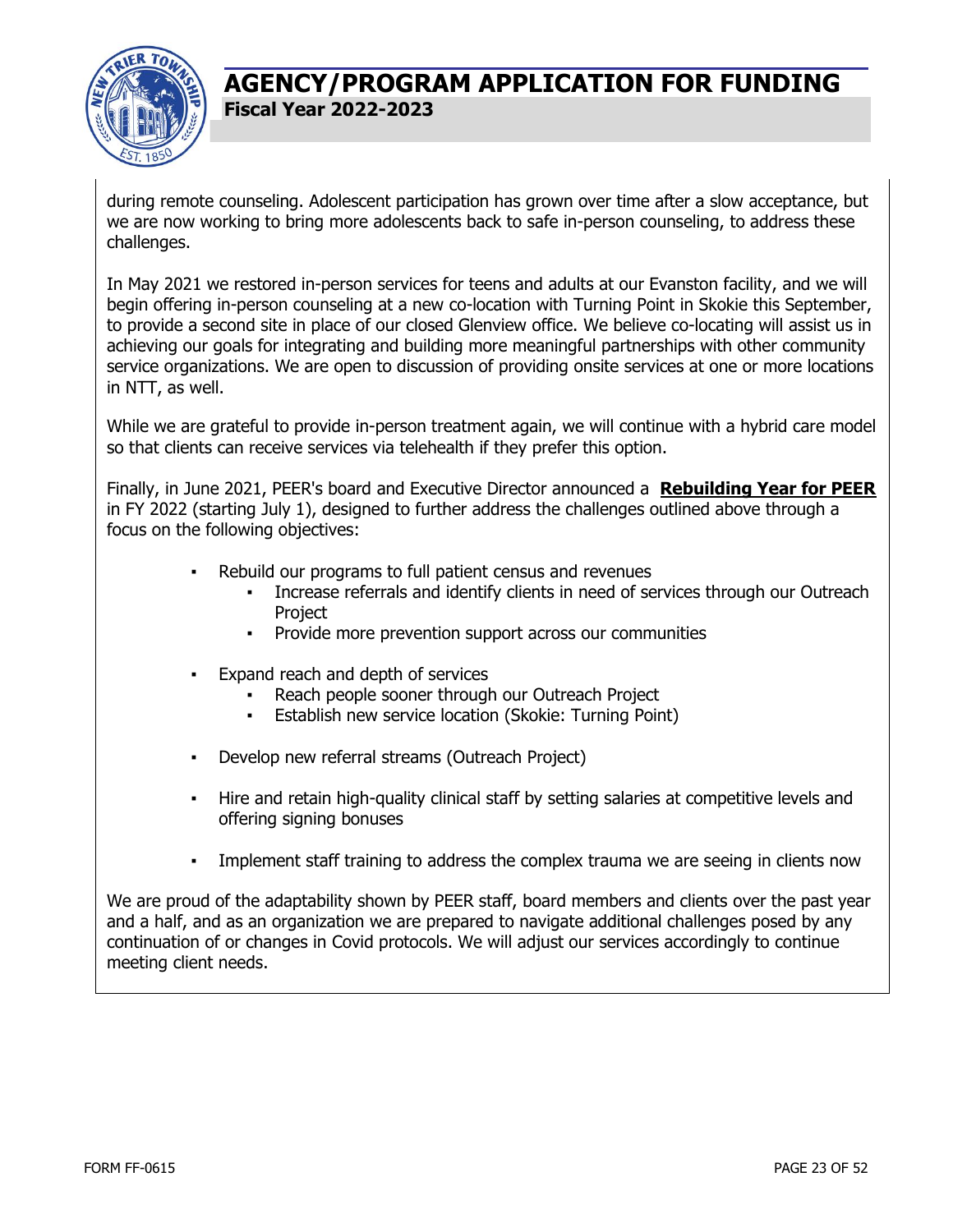

#### **RECOMMENDATION RESPONSES**

(17) **How did you respond to the recommendations made by New Trier Township, if any? Please describe in detail. (These are contained in the funding letter you received in June).** 

In our funding letter, you made the following requests and recommendations:

- **Continue prioritizing New Trier Township residents in treatment programs, especially when there is a waiting list.** We fully intend to do so. NTT clients will continue to be prioritized in treatment programs, especially when there is a waiting list.
- **We recommend you increase the size of your small board.** We are working diligently to increase the size of our board. In spring of 2021, our board established a Board Development Committee, developed and began implementing a board recruitment plan. We intend to identify and onboard 2-4 new board members over the next 12 months.
- **Continue to emphasize vaping as a prevention issue.** As noted in the Prevention section below, we will continue to emphasize vaping, along with binge drinking and marijuana use, as key prevention issues.
- **With the loss of many court referrals, outreach is also more important to publicize the availability of your services to potential clients.** We hired The Citizen Group, a firm with expertise in nonprofit outreach and communications, to renew relationships with current referral partners and identify new ones, including PCPs and pediatricians, faith-based and community-based organizations. This is our **Outreach Project.** Our participation in the North Shore **Coalition** for a Drug-free Community will also make our presence and services more familiar in the NTT communities.
- **We congratulate you on moving seamlessly to virtual services and trust that you will continue to offer them after the pandemic is over. With fewer clients appearing in-person, it makes sense that you closed the Glenview office and saved \$50k per year.** Thank you for acknowledging our swift move to virtual services. Yes, we will continue to offer and provide telehealth for counseling clients. Virtual counseling works less effectively with teens, so we will encourage in-person counseling for teens and their families. As noted above, we finalized a contract with Turning Point, a mental health provider, to launch a less-costly co-location in Skokie, which will provide a second location for onsite counseling.

#### **RESOURCES/BUDGET**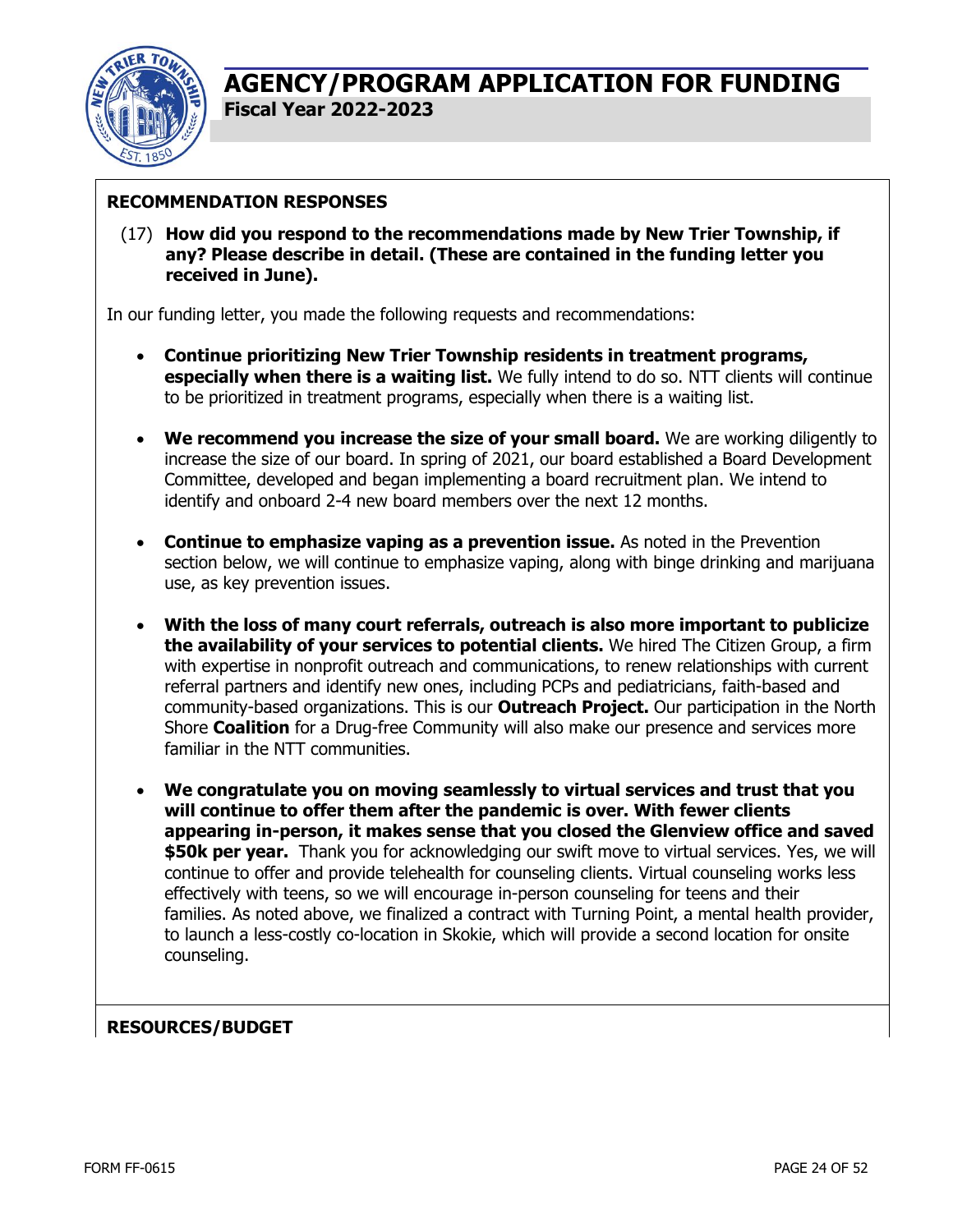

**18)What non-financial resources are required to deliver this service? Specify staffing/volunteer requirements, budgetary needs and other resources, inputs, and/or community partners that are needed for this program. If the Township is unable to fund this program at the desired level, what will the impact be on services? Describe how your program will or will not continue without investment by the Township. Complete the attached budget forms. Were any cost reduction measures implemented in the prior year? If there is a sliding fee scale for this program, please attach it and indicate how many clients paid each fee level.** 

The Adolescent Treatment Program program relies on an experienced Clinical Director and Master's-level counselors with strong clinical skills, particularly with adolescents, and experience working with addiction.

During Covid-19 our revenue was reduced considerably. Covid relief funding allowed us to avoid significant staff cuts, which paid off as clients began to return this spring. This funding will not be repeated, so we will rely on increasing client numbers through our Outreach Project and public and private funding to maintain sufficient staffing levels to avoid waiting lists and treat all clients in need. Sliding scale fee schedules are included at the end of this application. Additional budgetary needs are outlined on the program budget page.

If the Township is unable to fund the program, staffing levels may need to be adjusted; reduced staffing could delay access to treament services for NTT residents.

**19)If your program or agency budget request represents an increase from last year, please explain the reason for the change and what the increase will be used for.** 

N/A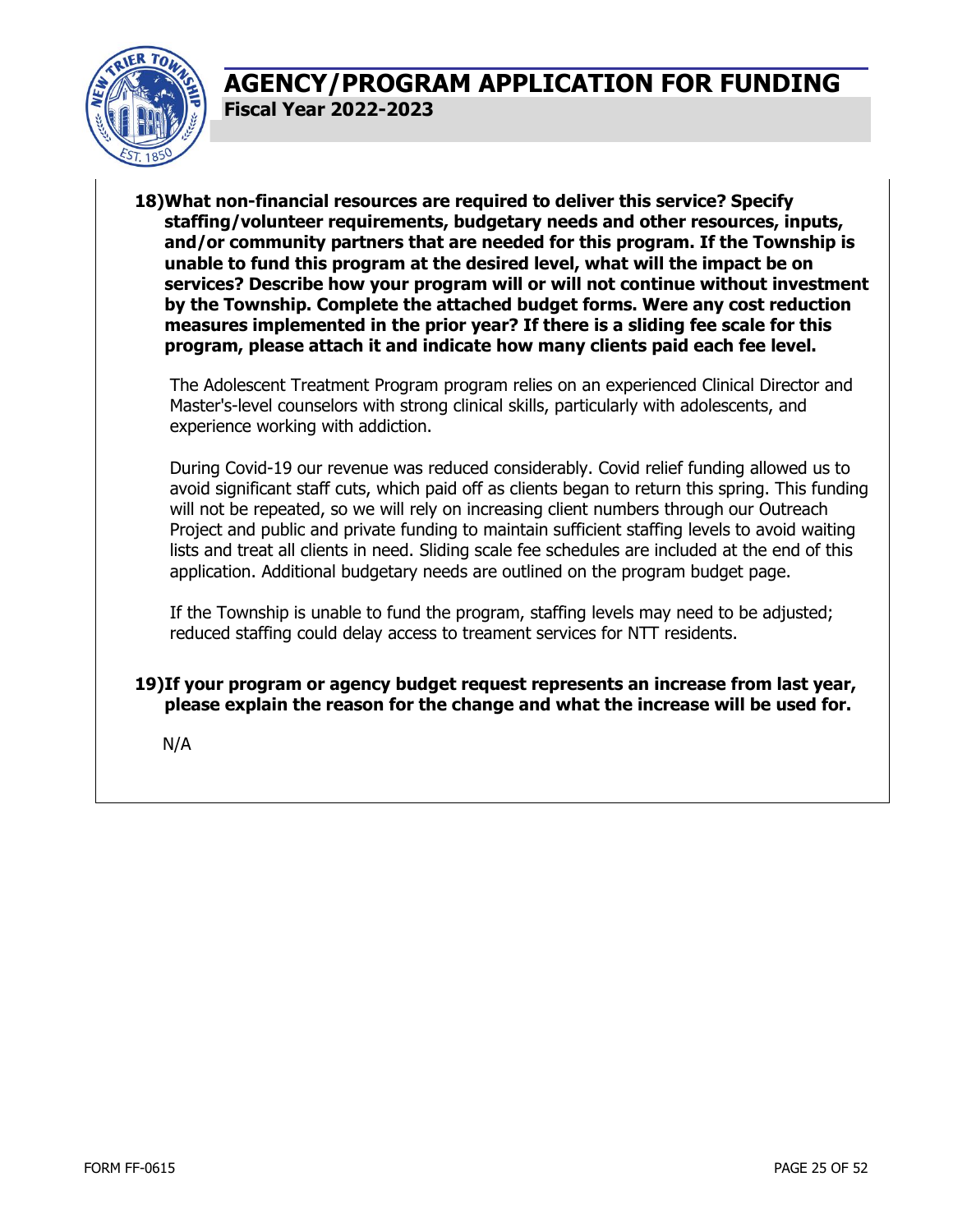

# **Adult Substance Use Treatment Program**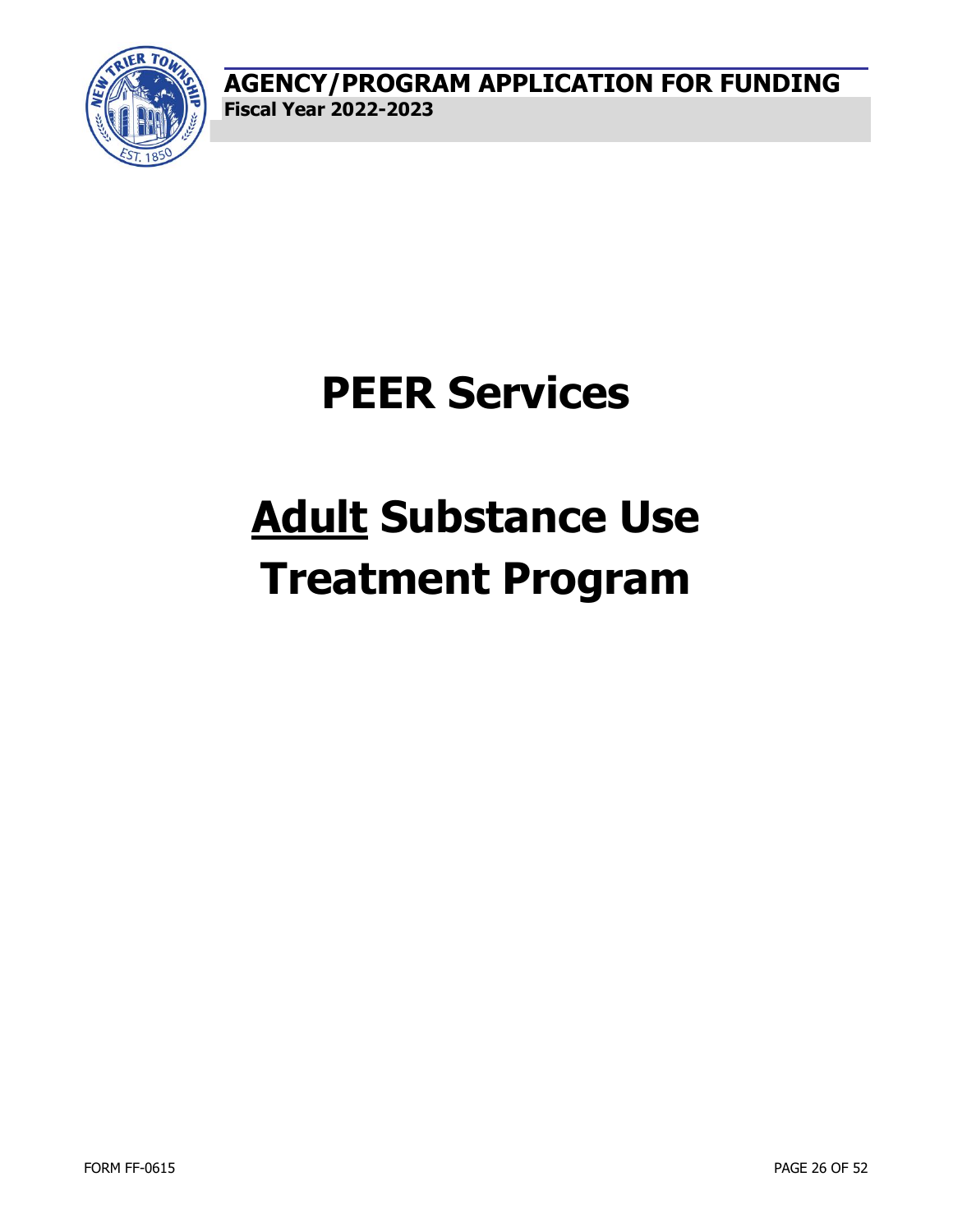

## **Agency/Program Funding Request Information**

#### **PROGRAM DESCRIPTION**

(1) Describe the services provided by this program, eligibility requirements, and the target population.

The target population for our adult treatment program is adults ages 18 and older whose use of alcohol and/or other drugs is problematic for them. The adult treatment program addresses the behavioral, psychological, social, and physical consequences of substance use and addiction, and prepares the foundation for recovery. Our professional treatment team includes Master'slevel counselors with certifications or expertise in substance use treatment, social work, individual and group counseling, art therapy and and family therapy.

#### We provide:

- o Assesment
- o One-on-one counseling
- o Group therapy
- o Family counseling
- o Individualized treatment plans
- o Drug education
- o Parenting training for parents in recovery
- o Specialized treatment for female survivors of trauma and abuse
- $\circ$  Medication to assist with opioid withdrawal
- o Home-based services for older adults
- o Support for families
- o Drug testing
- o Relapse Prevention Training/Aftercare
- o Psychiatric evaluations and short-term psychiatric care
- o Case management

Clients may receive services between one and six times per week. Clients in Level 1 treatment, also known as traditional outpatient services, typically attend one to three individual/group counseling appointments per week.

In our Intensive Outpatient Program (IOP), clients receive a minimum of nine hours of treatment services each week. The IOP goal is to reduce the likelihood that an individual whose substance use is highly problematic would need to leave the community and enter a residential treatment program.

We strongly believe that all clients should be served in the least restrictive environment that is viable based on the clinical assessment. We try to keep as many clients as possible within the community by providing providing extensive treatment and support services. At the same time,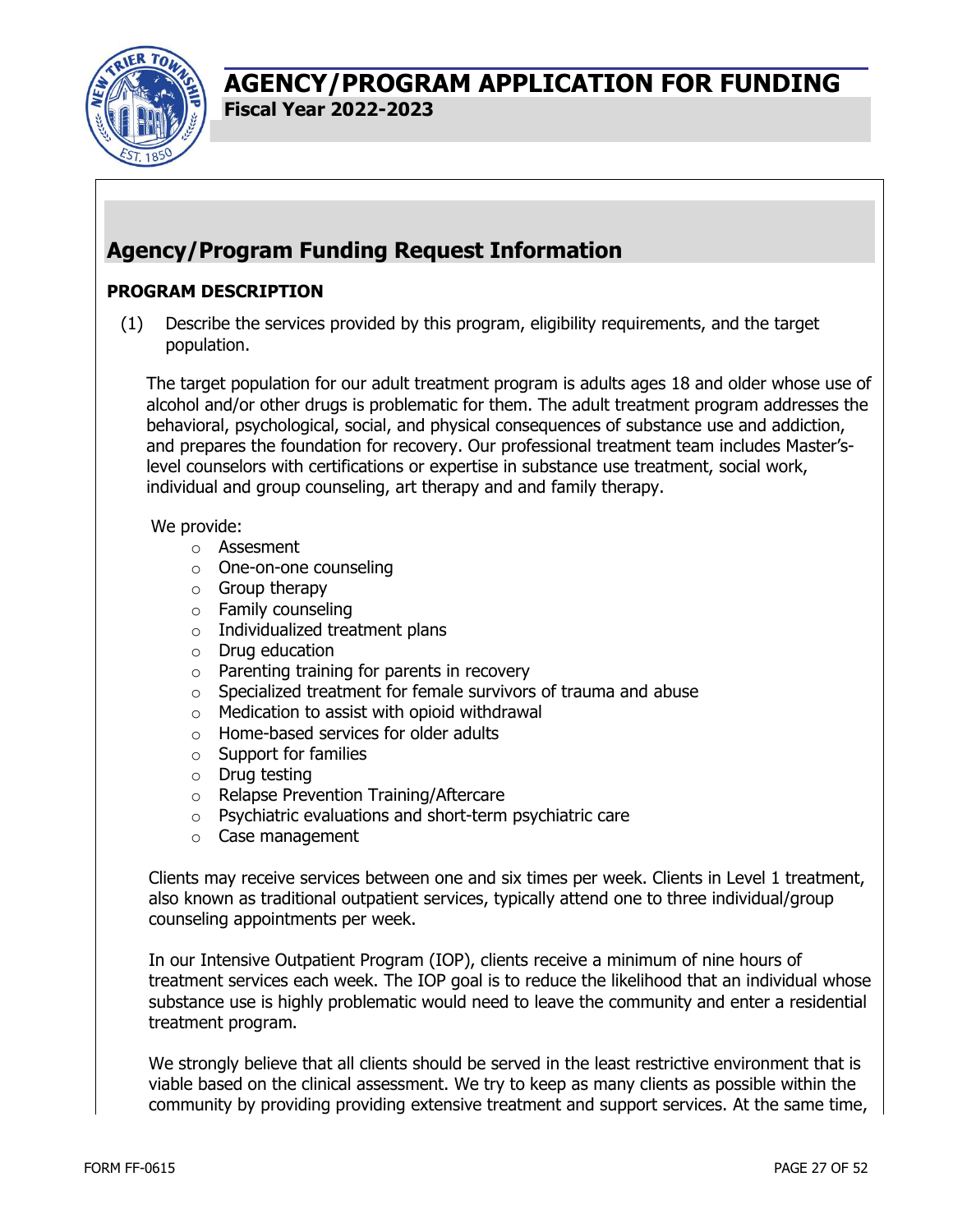

when we identify that residential treatment is needed, our counselors refer clients to residential providers.

We also provide services specifically designed for substance misuse among older adults. While some adult clients have struggled with addiction for a long time, others have developed problems with substances later in life. Their substance use is often connected to loss, isolation, and depression. For others, a struggle with substances is related to the unintended consequences of mixing certain prescription medications, over-the-counter medications, and/or alcohol.

Substance misuse among older adults has been well-documented by the Center for Substance Abuse Treatment,which has developed specialized treatment protocols that we follow closely to respond to the frequently unmet treatment needs of adult clients.

To be eligible for treatment services, an adult client must meet the DSM V diagnostic criteria for substance use disorders and be clinically assessed as appropriate for outpatient or intensive outpatient treatment according to the American Society of Addiction Medicine guidelines for levels of care. Adults who are experiencing problems with substances but do not meet the DSM V criteria for a substance use disorder may be seen by a PEER counselor for early intervention counseling.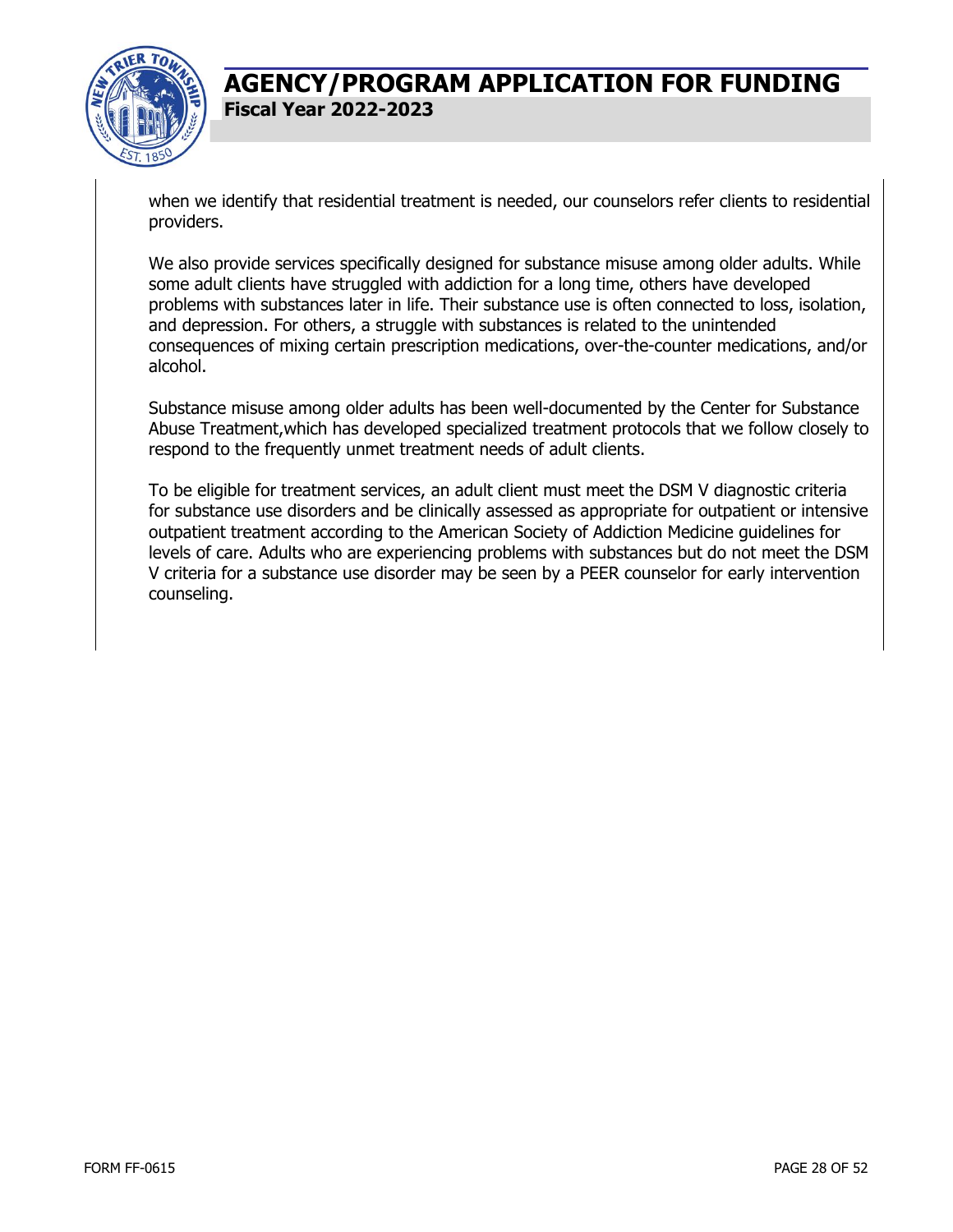

(2) **How does this program fit in with one or more of the priorities identified by New Trier Township in its strategic plan? Please explain.** 

Like our Adolescent Program, our Adult Treatment Program reflects NTT's focus on identifying and addressing community needs and NTT's 2007-2012 strategic priorities to:

- Encourage individual choice and the creation of more programs to support living and working in one's local community
- Provide leadership to increase awareness of those more vulnerable
- Expand NTT's ability to act as a clearing house to assist residents in finding appropriate services
- Foster collaborative partnerships with other organizations

In alignment with these priorities:

- Through our outpatient programs, PEER supports our clients to remain in the community while in treatment for substance use disorder.
- PEER serves all clients, regardless of their insurance status or ability to pay for treatment. We deliberately designed our Intensive Outpatient Program (IOP) as a community-based treatment program to assure our services are accessible to adults with severe substance misuse.
- We maintain collaborative relationships with organizations including North Shore Senior Center, the Council for Jewish Elderly, the Jewish Center for Addiction, Turning Point, Gateway, Rosecrance, the Family Service agencies, AMITA St. Francis Hospital, North Shore University Health System, and Evanston's Erie Family Health Center, among other organizations. We foster partnerships and are committed to referring clients to other service providers as needed.

Please check each priority you feel the program addresses. (Most programs will address only one or two priorities.)

See our website at www.newtriertownship.com for more information.

| $\boxtimes$ Aging in Place | $\boxtimes$ Low Income Families |
|----------------------------|---------------------------------|
| <b>Youth Services</b>      | Persons with Disabilities       |
| Other                      |                                 |
|                            |                                 |
|                            |                                 |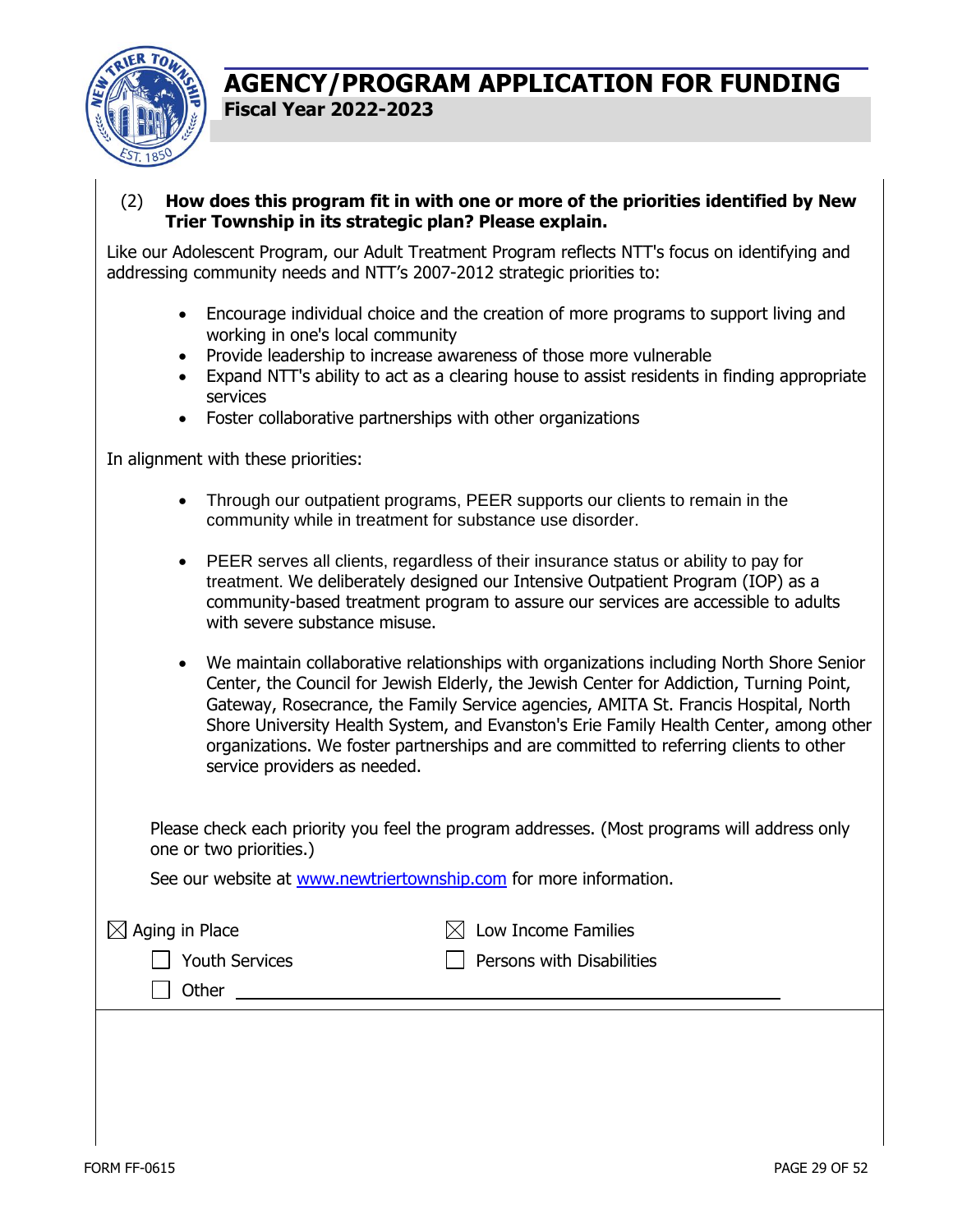

#### **NEED**

#### (3) **Describe the need and demand for this program in the community and justify that it deserves investment of Township funding. You may include both data and examples of individual clients.**

As highlighted in the Surgeon General's groundbreaking 2016 report, Facing Addiction in America, addiction to alcohol and other drugs is a major public health issue, impacting people from all backgrounds and all communities. One in seven Americans will develop a substance use disorder at some point in their life. However, as shown consistently in the National Survey on Drug Use and Health, only about 10% of people with substance use disorders receive help. In part, this is due to the stigma around addiction and lack of understanding that addiction is a chronic disease, not a character flaw.

While our client numbers overall decreased during the pandemic due to lower referral rates, isolation which allowed some individuals to hide their use from employers, friends and families, and other reasons, the need for substance use treatment remains acute across Northern Cook County, including in NTT. Through our Outreach Project we will work with current and new referral partners to better identify and connect with NTT residents struggling with addiction.

Addiction is not confined to the individual with a substance use disorder. It impacts all those close to them, including children, spouses and partners, employers, friends and the community at large. When we help parents enter into recovery, we can help to stabilize an entire family. Treatment also helps to reduce the chances of car crashes caused by driving under the influence and the lasting impacts of non-fatal and fatal overdoses on families.

According to national research and anecdotal evidence from our own clients, Covid-19 has increased mental health and substance use challenges for adults, adding to their need. A nationally representative survey conducted in June 2020 by the CDC found the percentage of respondents experiencing symptoms of anxiety was three times that of the same quarter in the previous year, and the percentage of respondents experiencing symptoms of depression had quadrupled compared to the same quarter in the previous year. The survey also found that one in ten respondents started or increased substance use because of Covid-19, and reported suicide ideation twice as high as the rate for the previous year.

The combination of the Covid-19 pandemic, related job losses and financial instability, personal losses sustained during the pandemic and ongoing mental health and substance use challenges push many adults into complex crises, best met with a multi-disciplinary response, which PEER provides. Many of our adult clients are in need of concrete services such as housing, food, employment, healthcare, dental care, day care for their children, and legal support. Our counselors provide extensive case management to our clients and work closely with other service providers to meet the needs identified in the assessment and treatment planning processes.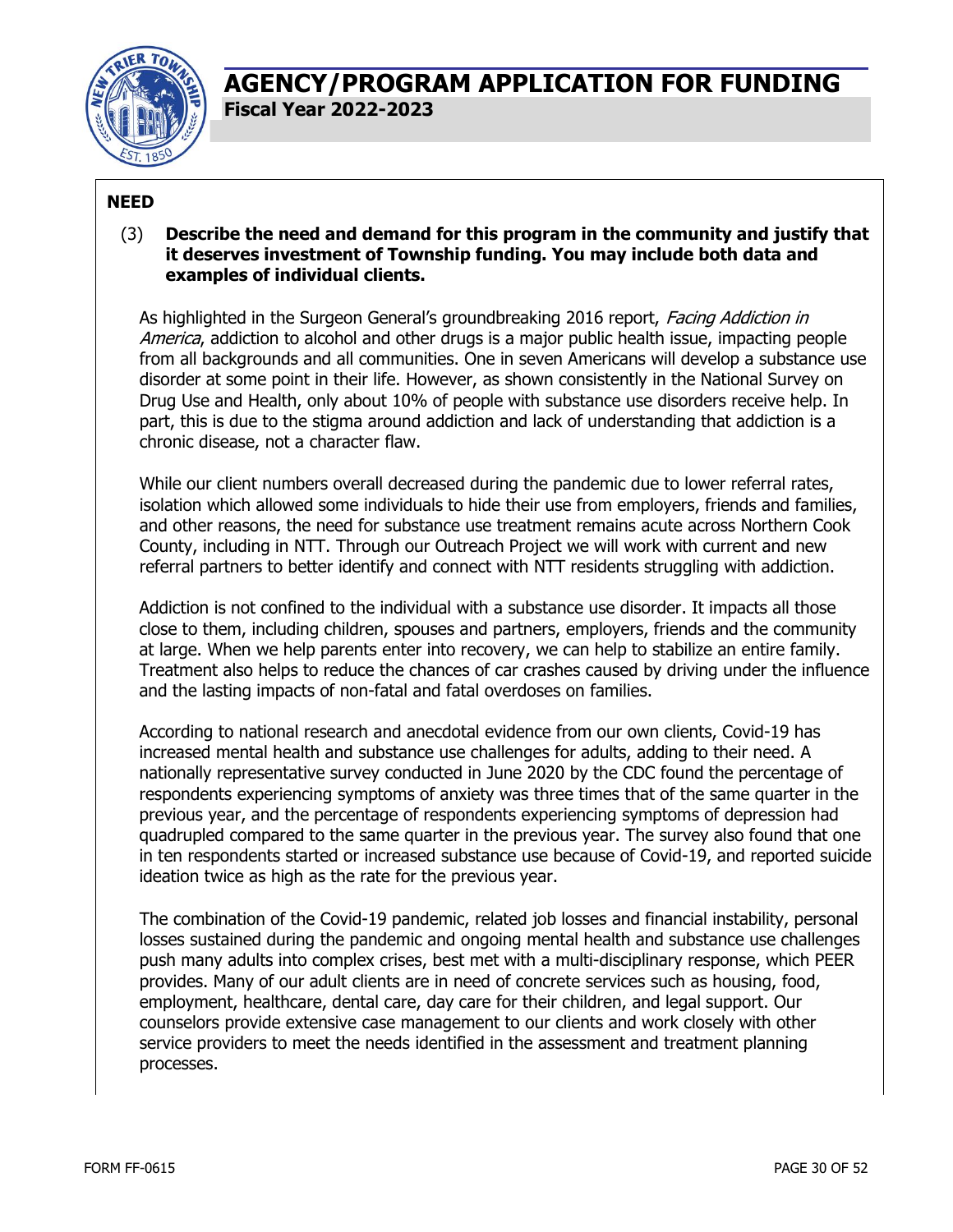

Our commitment to accepting clients regardless of insurance status or ability to pay is especially important in light of the financial challenges so many people, including in NTT, are experiencing related to the pandemic.

With treatment, NTT residents suffering from alcohol or drug addiction can attain lasting recovery and reclaim their lives. The Township's investment insures that each person in NTT can have access to community-based treatment services. This will ultimately enhance the overall quality of life for all NTT residents.

#### (4) **Are you able to meet the full demand for this service or is there a waiting list? What new or unmet needs do you see in the community or for the clients served in this program?**

At this time we have no waiting list and are prepared to meet the full demand for services to adolescent and adult residents of NTT. Through our Outreach Project and additional relationships resulting from our involvement in the North Shore Coalition for Drug Free Communities, discussed later, we are significantly increasing our connections to formal and informal referral partners who can help to identify and connect PEER with NTT residents struggling with substance use who are not currently seeking treatment. These relationships will also help us to better understand and be responsive to changes in the needs of NTT residents.

#### **CAPACITY**

#### (5) **Demonstrate that the program has the vision, personnel, and skills to successfully carry out the program and achieve its goals, objectives and performance measures. Summarize any major changes in staff or personnel.**

Please see our response to this question in the Adolescent Program section above for a full description of our vision to support clients in achieving recovery by treating the whole person, including addressing past trauma and personal goals.

There we also describe the quality of our Master's-level counselors who implement a range of evidence-based treatment practices to meet our clients where they are and help them set and meet individual treatment goals. Our therapists receive extensive training, supervision and support from our Cinical Director. In turn, they must demonstrate strong clinical skills, including client engagement, managing resistance, and enhancing motivation for change.

As noted in the challenges section below, several of our therapists departed PEER for private practice. We were able to hire excellent, Master's level therapists to replace them, but have increased salaries and added signing bonuses to attract therapists in an increasingly competitive job market.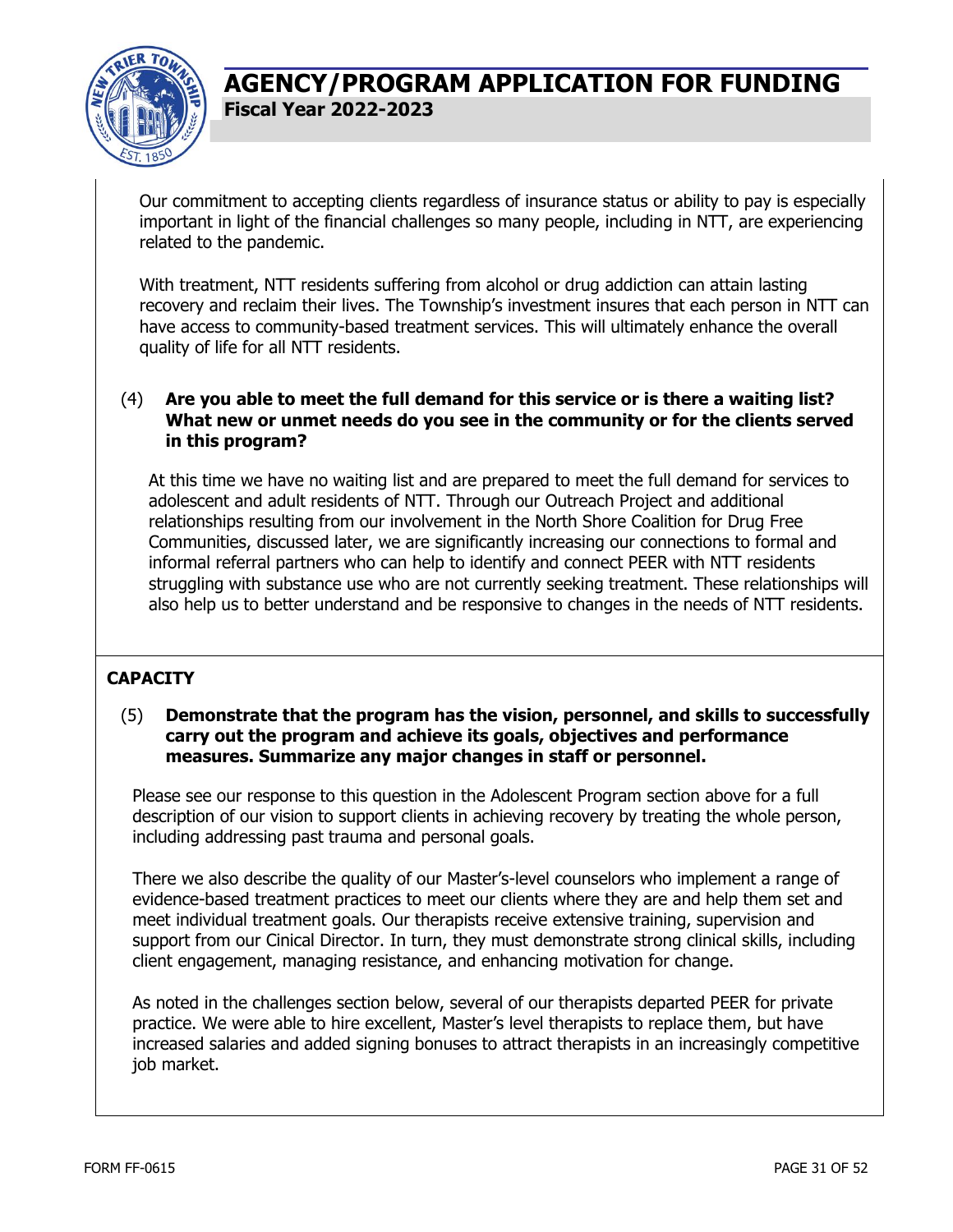

#### **SERVICE STATISTICS/DEMOGRAPHICS**

(6) Who is being served by this program? Please provide a statistical breakdown of the number of clients served, the total units of service delivered, and costs per unit of service by filling in the chart below. Please state and define your unit of service for this program and why you chose it. To calculate cost per unit of service, divide the total number of units of service into the total budget for the program. (Suggestions for the appropriate unit of service are included in the proposal in the directions. For some programs you may wish to calculate cost per unit of service in more than one manner.)

(6a) Unit of service definition – Therapy Hours/Total Hours

#### (6b) SERVICE STATISTICS – Please indicate fiscal year dates for each column

| PLEASE INDICATE FISCAL<br>YEAR/DATES IN EACH COLUMN | <b>Prior Year</b><br>$7/1/20 - 6/30/21$ | <b>Present Year</b><br>$7/1/21 - 6/30/22$ | Proposed Year<br>$7/1/22 - 6/30/23$ |
|-----------------------------------------------------|-----------------------------------------|-------------------------------------------|-------------------------------------|
| Number of persons served<br>(unduplicated count)    | 490                                     | 812                                       | 1,090                               |
| Number of units of service                          | 4,425/9,741                             | 7,332/16,142                              | 9,843/21,668                        |
| Cost per unit of service                            | \$170.12/\$77.28                        | \$116.51/\$52.92                          | \$88.51/\$40.21                     |

(7) What are the demographics of New Trier clients served in the prior year? (breakdown by community).

Wilmette =  $34\%$ ; Winnetka =  $29\%$ ; Northfield =  $13\%$ ; Glencoe =  $4\%$ ; Kenilworth =  $2\%$ ; Glenview = 18%

(8) Total from New Trier Township (unduplicated).

44

(9) New Trier Township clients are what % of total? 9%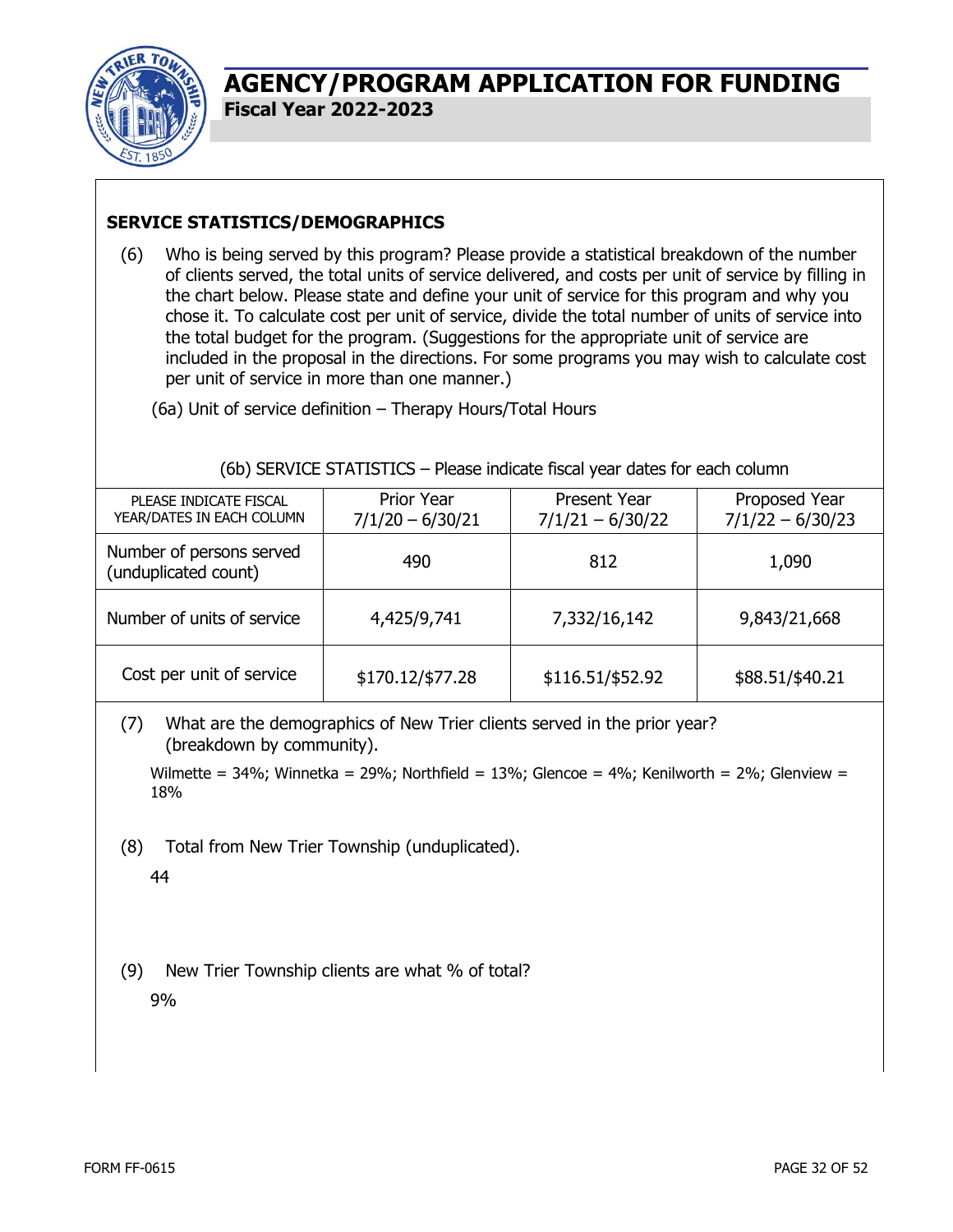

(10) Units of Service to New Trier clients. 398 Therapy hours/876 Total hours

(11) Units of Service to NTT clients are what % of total 8%

(12) New Trier clients age breakdown

18-24: 8 25-54: 23 55+: 13

#### **OUTCOMES/EVALUATION**

(13) **What outcomes did you achieve for your clients in the prior year? Results should be client-outcome based, specify a target level of achievement, the measurement tool that was used, the rationale for setting the target at a certain level, and a timeframe for accomplishment. Detail any changes made in the program as a result of these outcome results.** 

Objective #1: To have at least 33% of adults in the program achieve a drug free status and meet NIDA's CODAP criteria for successful completion of treatment.

Result #1: 85% of adults achieved a drug-free status at the time of reassessment.

Objective #2: At least 75% will develop a positive support network of at least three people they can seek support and drug-free companionship as documented in their Relapse Prevention Plan.

Result #2: 89% of adult clients developed at least three people in their positive network at the time of reassessment.

Objective #3: At least 75% of adults will be employed, enrolled in an educational program and/or engaged in volunteer work by the time of discharge.

Result #3: 85% of adult clients achieved employment, educational, and/or volunteer work at the time of discharge.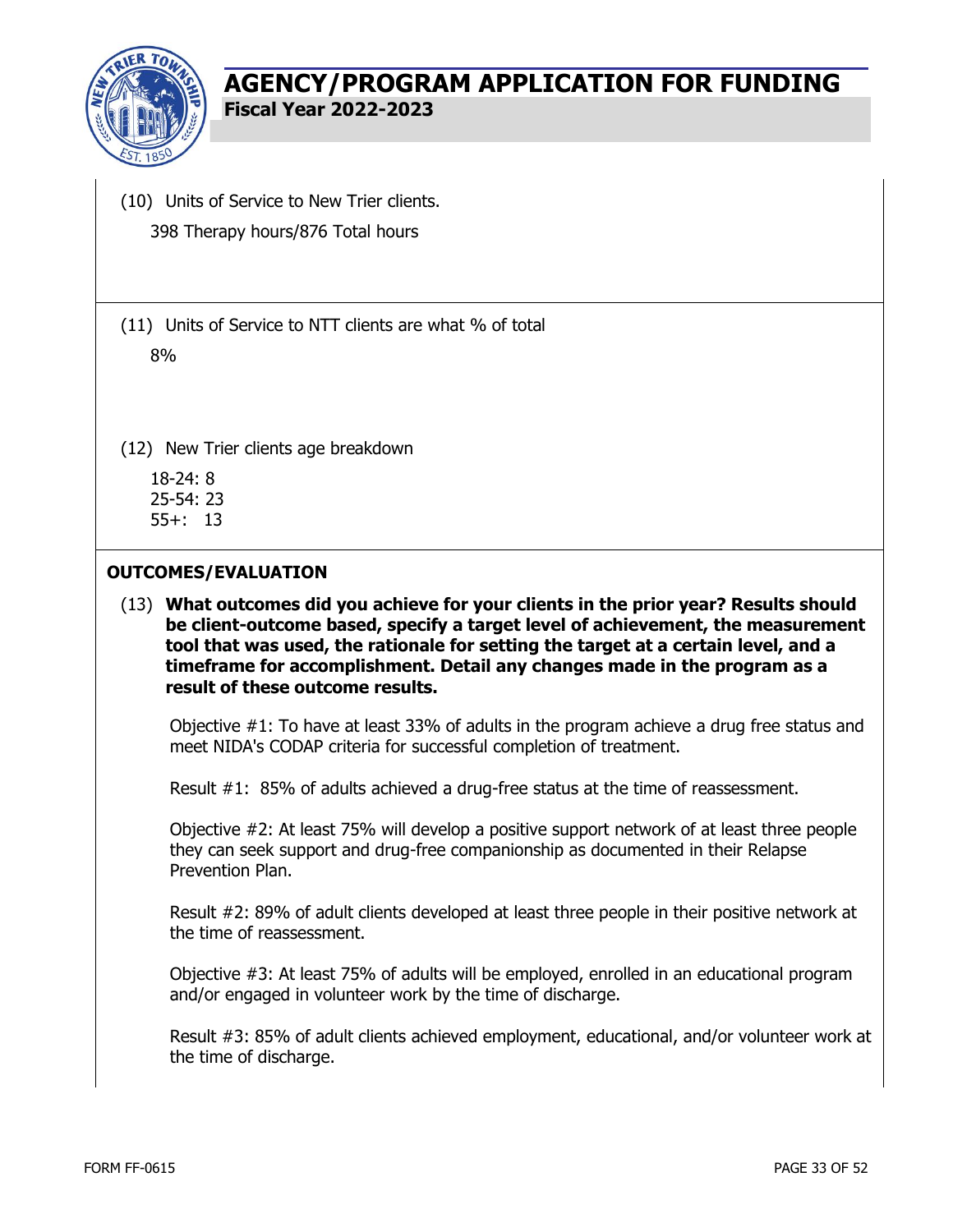

#### (14) **What results are you committed to achieving in the present year? (If outcomes are the same as above, simply state that we hope to improve upon the past year's results)**

Through increased outreach, we seek to increase the number of clients we serve in the coming year. We strive to improve upon our results on the same outcomes described above. Again, we continue to be heartened by adult clients' positive responses to individual counseling and group therapy telehealth.

#### (15) **Are there any other program effectiveness/evaluation measures you think are important, such as customer/client satisfaction surveys, quality of service measures, or other indicators? Please describe.**

We conduct annual anonymous client satisfaction surveys and provide a client confidential suggestion box to elicit their feedback. We have applied those data to add or modify groups, make changes to our facility, identify staff training needs, and prioritize the use of agency resources.

In 2020, due to Covid-19 we conducted a client satisfaction survey with on-site MAT clients, and surveyed all clients about our service adaptations in response to Covid-19. In 2021, we administered our client satisfaction survey online, which garnered significant participation from adult clients. The survey proposed eighteen questions to assess their opinion regarding PEER Services as an organization, and specifically, client's perception of the facility, agency staff, individual counselor, group counseling, level of sensitivity to each client's ethnicity and gender, and to gain the client's opinion of how well the treatment process is assisting them with recovery and life skills development.

PEER Services Leadership Team sets performance improvement priorities and provides the resources needed to achieve improvement. Additionally, our Leadership Team ensures that all individuals who work in the organization participate in performance improvement activities.

We are currently undergoing our triennual Joint Commission re-accreditation survey process; the surveyor interviews clients anonymously and provides us with aggregated feedback data. In addition to providing an important marker of compliance and service quality, the survey process helps us to reflect on our practice and identify areas for improvement, which we have found extremely beneficial.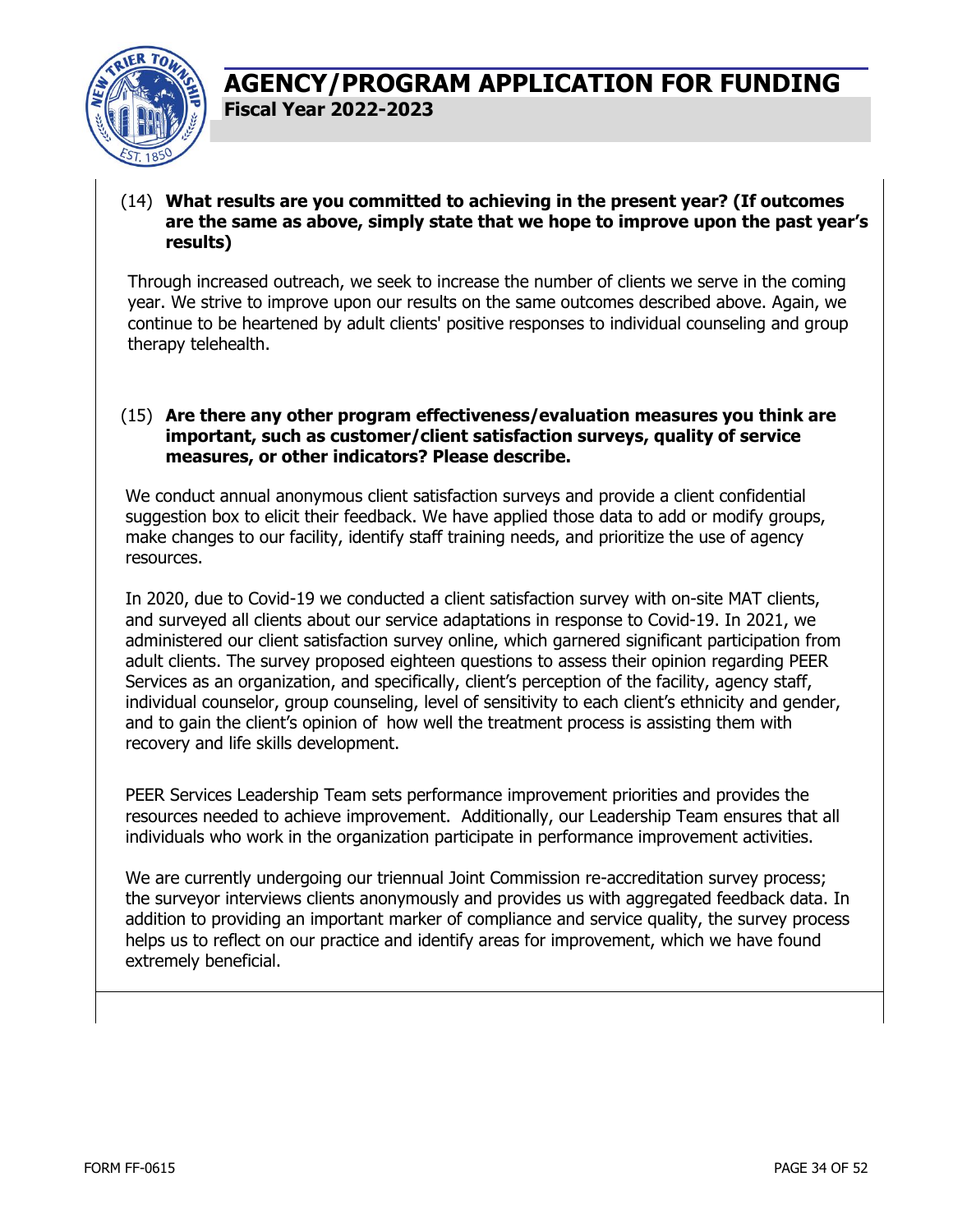

#### **CHANGES/CHALLENGES**

(16) **What changes or challenges (legal, socio-economic, demographic, financial, political or other) did the agency, program, and clients face in the prior year? How did you respond? What challenges or changes do you anticipate in the present year? (If changes/challenges were the same for all programs, do not repeat).** 

We have addressed major challenges in our response to Question 16 in the Adolescent Program section.

As noted elsewhere, we found that adult clients were more receptive and responsive than adolescents to virtual individual and group therapy sessions. Adult clients told PEER that transportation and childcare concerns, often obstacles to consistent in-person attendance, were reduced with remote access to their care.

Many of our clients continue to deal with a sense of isolation as well as increased family conflicts, especially while children were not in school, job losses, financial hardship and, for some, the loss of loved ones. There was a clearly disproportionate impact on under-resourced clients and families. In 2020, several communities in the Cook County Northern Suburbs experienced significant increases in alcohol and opioid-related deaths (IDPH, April 2021).

Through increased outreach, we hope to identify and be of service to more adult NTT residents in need of support.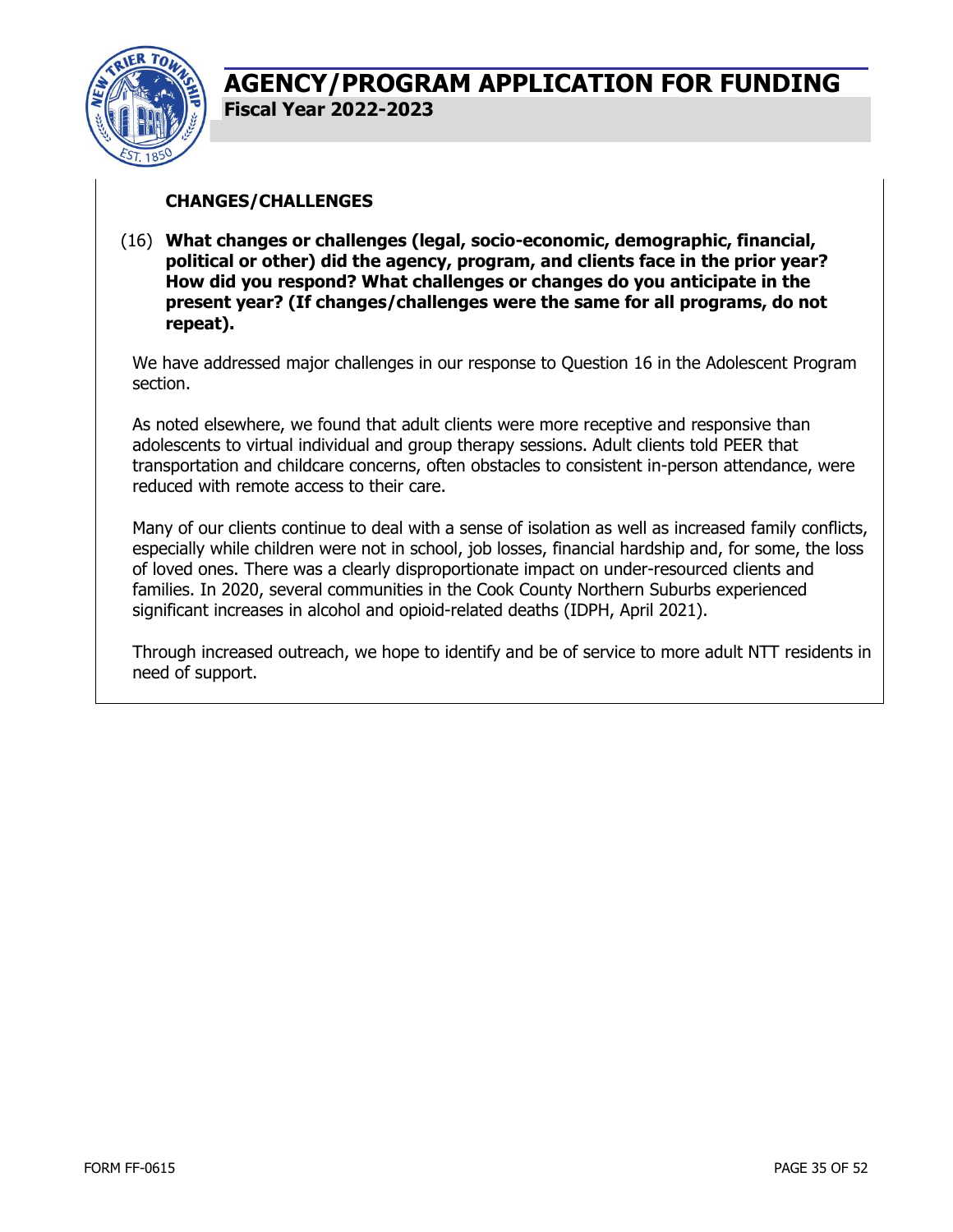

#### **RECOMMENDATION RESPONSES**

(17) **How did you respond to the recommendations made by New Trier Township, if any? Please describe in detail. (These are contained in the funding letter you received in June).** 

Please refer to our response to this question in the Adolescent Treatment section above.

#### **RESOURCES/BUDGET**

(18) **What non-financial resources are required to deliver this service? Specify staffing/volunteer requirements, budgetary needs and other resources, inputs, and/or community partners that are needed for this program. If the Township is unable to fund this program at the desired level, what will the impact be on services? Describe how your program will or will not continue without investment by the Township. Complete the attached budget forms. Were any cost reduction measures implemented in the prior year? If there is a sliding fee scale for this program, please attach it and indicate how many clients paid each fee level.** 

The program utilizes a treatment team that is comprised of a Clinical Director counselors, nurses, interns and a part-time consulting physician and part-time consulting psychiatrist. As noted in the Adolescent Treatment section, we have been able to maintain staffing levels during the pandemic with the help of Covid-19 relief funding. Going forward, we will rely on increasing our client numbers and the support of private and public funders to maintain services and to continue serving low-income clients, for whose services we do not receive full payment/reimbursement. Our budgetary needs are included on the program budget form. Please find our sliding fee scales at the end of this application.

(19) **If your program or agency budget request represents an increase from last year, please explain the reason for the change and what the increase will be used for.** 

N/A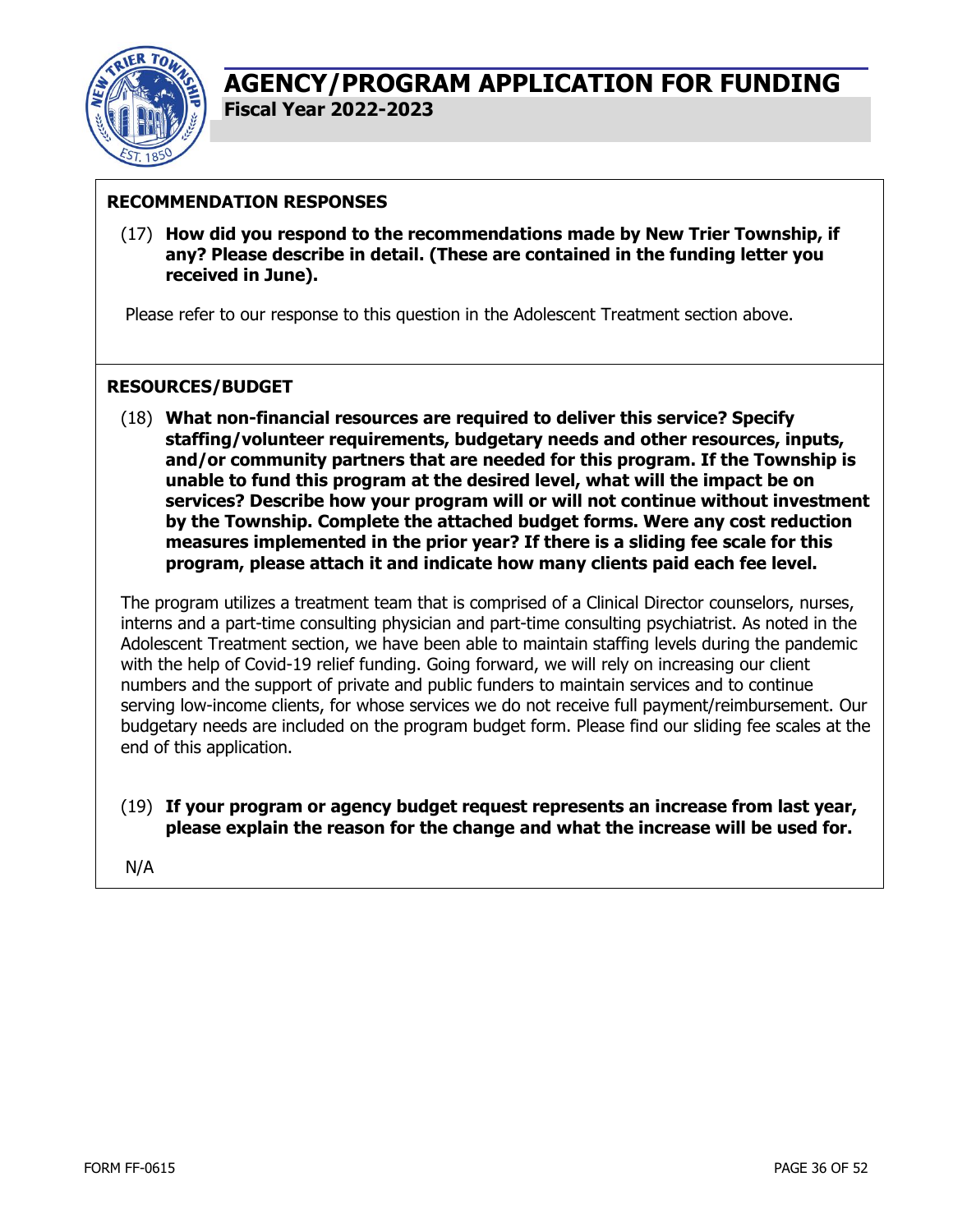

| <b>NEW TRIER TOWNSHIP</b>                                              |                                         |                                             |                                            |  |  |
|------------------------------------------------------------------------|-----------------------------------------|---------------------------------------------|--------------------------------------------|--|--|
| <b>ANNUAL FUNDING REQUEST FORM</b>                                     |                                         |                                             |                                            |  |  |
| 2022-2023 PROGRAM BUDGET FORM                                          |                                         |                                             |                                            |  |  |
| <b>PROGRAM NAME:</b><br><b>PEER Services ADULT</b><br><b>TREATMENT</b> |                                         |                                             |                                            |  |  |
| Indicate year in each column                                           | 7/1/2020 -<br>6/30/2021<br><b>PRIOR</b> | $7/1/2021 -$<br>6/30/2022<br><b>PRESENT</b> | 7/1/2022 -<br>6/30/2023<br><b>PROPOSED</b> |  |  |
|                                                                        | <b>YEAR</b>                             | <b>YEAR</b>                                 | <b>YEAR</b>                                |  |  |
|                                                                        |                                         |                                             |                                            |  |  |
| PROGRAM CLIENT FEES/REVENUE                                            | 307,801                                 | 451,472                                     | 455,000                                    |  |  |
| PROGRAM RESTRICTED REVENUE                                             | 72,438                                  | 164,962                                     | 165,000                                    |  |  |
| ALL OTHER REVENUES                                                     | 39,000                                  |                                             |                                            |  |  |
| <b>TOTAL REVENUES</b>                                                  | 419,238                                 | 616,434                                     | 620,000                                    |  |  |
| PROGRAM EXPENDITURES                                                   |                                         |                                             |                                            |  |  |
| Program Staff Salaries, Benefits, Taxes                                | 523,148                                 | 620,918                                     | 633,336                                    |  |  |
| Professional Fees/Contractual Services                                 | 71,958                                  | 73,106                                      | 74,568                                     |  |  |
| <b>General Operating Expenses</b>                                      | 12,907                                  | 17,505                                      | 17,855                                     |  |  |
| Occupancy and Utilities                                                | 37,410                                  | 37,926                                      | 38,685                                     |  |  |
| Specific Assistance to Individuals                                     |                                         |                                             |                                            |  |  |
| Administrative/Fundraising Costs                                       | 93,672                                  | 86,656                                      | 88,389                                     |  |  |
| Major and Minor Equipment                                              | 5,812                                   | 5,128                                       | 5,231                                      |  |  |
| <b>Major Capital Expenses</b>                                          | 7,785                                   | 8,006                                       | 8,167                                      |  |  |
| Other/Miscellaneous                                                    | 96                                      | 5,000                                       | 5,000                                      |  |  |
| <b>TOTAL EXPENDITURES</b>                                              | 752,787                                 | 854,244                                     | 871,229                                    |  |  |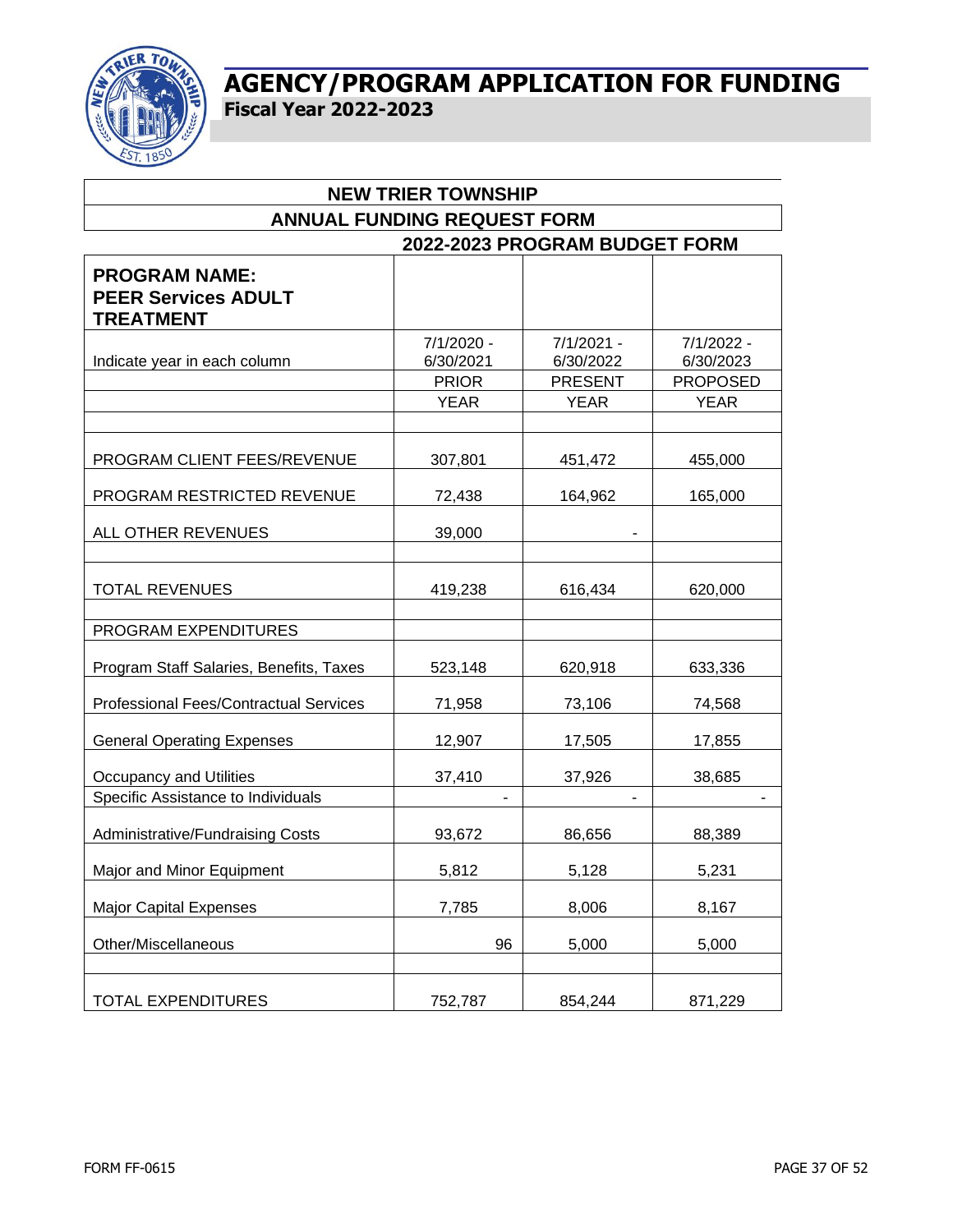

# **PEER Services Substance Use Prevention Program**

## **"Prevention is a conversation."**

Olivia Livingston, MHA PEER Services Prevention Coordinator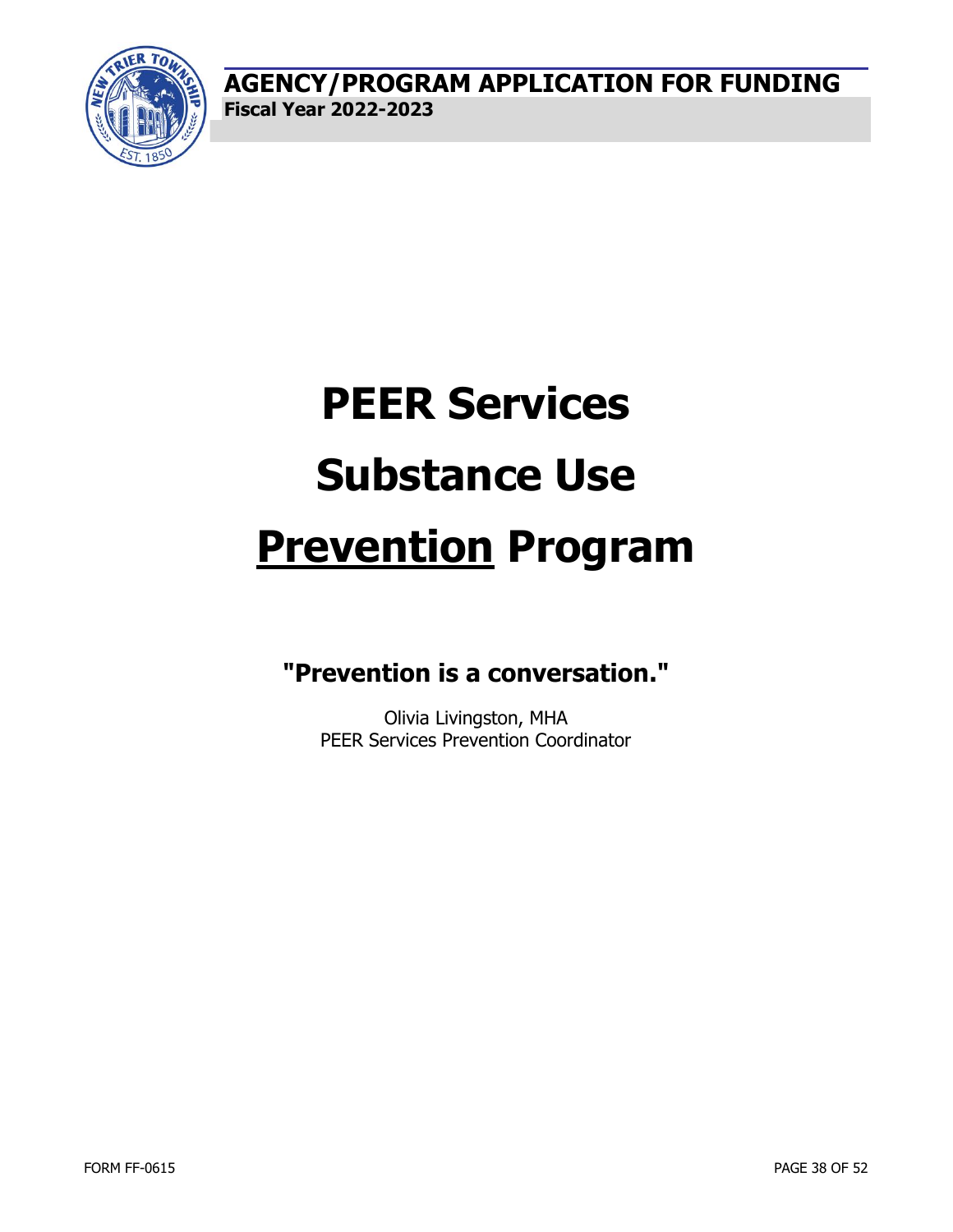

## **Agency/Program Funding Request Information**

#### **PROGRAM DESCRIPTION**

(1) **Describe the services provided by this program, eligibility requirements, and the target population.** 

#### **YOUTH**

PEER Services' provides substance use prevention education and awareness services to youth ages 11-18. The Prevention Team is planning for and looking forward to in-person prevention activities at NTHS this school year, but will remain ready to provide programming virtually if needed. During the 2020-21 school year, we provided Prevention Programming virtually to NTHS and Sunset Ridge Middle School and Christian Heritage Academy. We produced and distributed electronic materials, convened Zoom sessions, and provided Webinars in response to specific needs identified in collaboration with school staff and the Mental Health Advisory Board at NTHS.

The PEER Prevention team will continue to provide the following services to NTT youth:

- A PEER Prevention Specialist co-facilitates the student Mental Health Advisory Board, the student group guiding school prevention substance use and mental health efforts.
- Development and distribution of printed and virtual factual information about alcohol, marijuana, e-cigarettes, and prescription drug misuse in NTHS and NTT middle schools.
- Collaboration with NTHS staff and Student Assistance Program (SAP) to incorporate healthy decision-making, coping skills, and stress management into student advisory activities.
- Prevention workshops (focused on alcohol and drug education, coping skills, and a range of other prevention topics such as healthy relationships and future planning).
- Administration and analysis of Youth Behavior Risk Survey.
- Collaboration with school staff, SAP and student group to identify areas of focus, plan and evaluate prevention programming.
- Facilitation of in-person presentations or group discussions in the school and/or community setting. We want to emphasize faciliated small groups in physical spaces where students can feel free to express their thoughts and feelings about substance use related to peer pressure.
- Participation in NTT health fairs to promote drug-free activities for youth.
- Organizing focus groups in collaboration with SAP and Kinetic Wellness to receive student feedback and ideas on effective substance use school-based communication.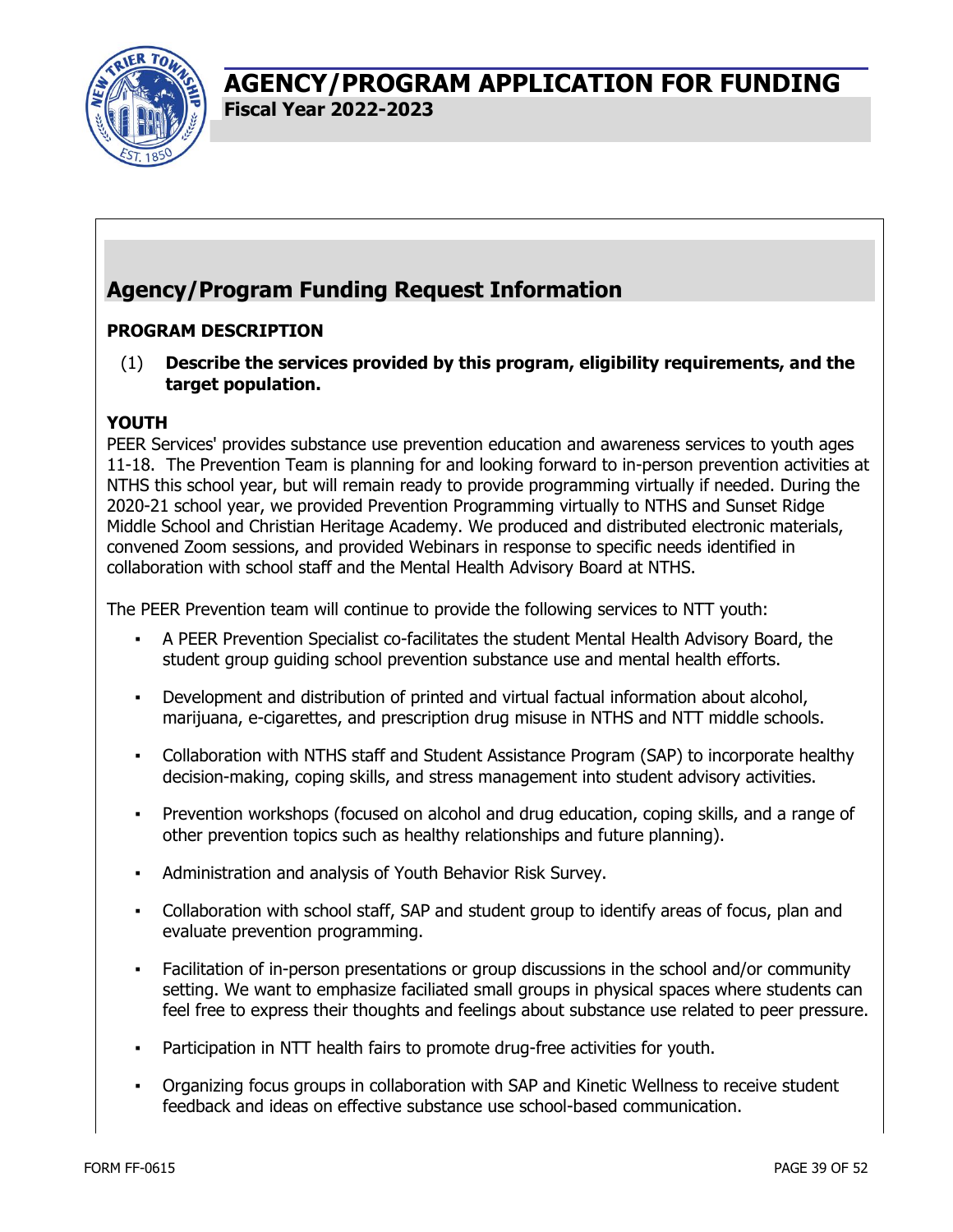

#### **PARENTS**

PEER Services provides substance use prevention education and awareness services to parents of youth ages 11-18. Services include:

- Coordination with NTHS on Parent Support Network newsletter. All parents receive a quarterly informational newsletter that includes adolescent substance use trends and where to seek treatments.
- Hosting parent discussion groups about crafting family conversations and setting and enforcing consistant family-appropriate rules on substance use. In 2021, we added a new Parent Webinar series, which we intend to continue.
- Provision of print/web-based information to parents about substance use with a focus on binge drinking, marijuana, and prescription drug misuse risks to youth. We print out or direct parents to the "What to Know as a Parent or Mentor" created by the IL Dept. of Health's "Let's Talk Cannabis Illinois" prevention and wellness campaign site.
- Distribution of a prevention newsletter to parents, educators, and community service providers about current substance use prevention news, policies, and local resources. The newsletter is distributed three times per year.
- Provision of education and materials about prescription drug misuse, proper monitoring, storage, and disposal in response to opiod misuse and how to talk with a medical professional if their teen is prescribed an opioid.

#### **SCHOOL STAFF**

PEER Services provides substance use prevention services to middle school and high school staff in New Trier Township. Services include:

- Participation NTHS's All-School Wellness and Prevention Teams. PEER Services assists in reviewing the school's intervention and prevention strategies and advises on best practices.
- Outreach to NTT Township middle and high school principals and social workers to offer professional development sessions for school staff on substance use prevention topics, guidance on selecting evidence-based youth prevention education curricula, and in promoting evaluation of local substance use behaviors and attitudes revealed in the Illinois Youth Survey.
- Distribution of prevention newsletter to parents, educators, and service providers about current substance use prevention news, policies, local resources The newsletter is distributed three times per year.
- Education of school staff and SAP team around identification and referral of adolescents in need of early intervention or substance use treatment services.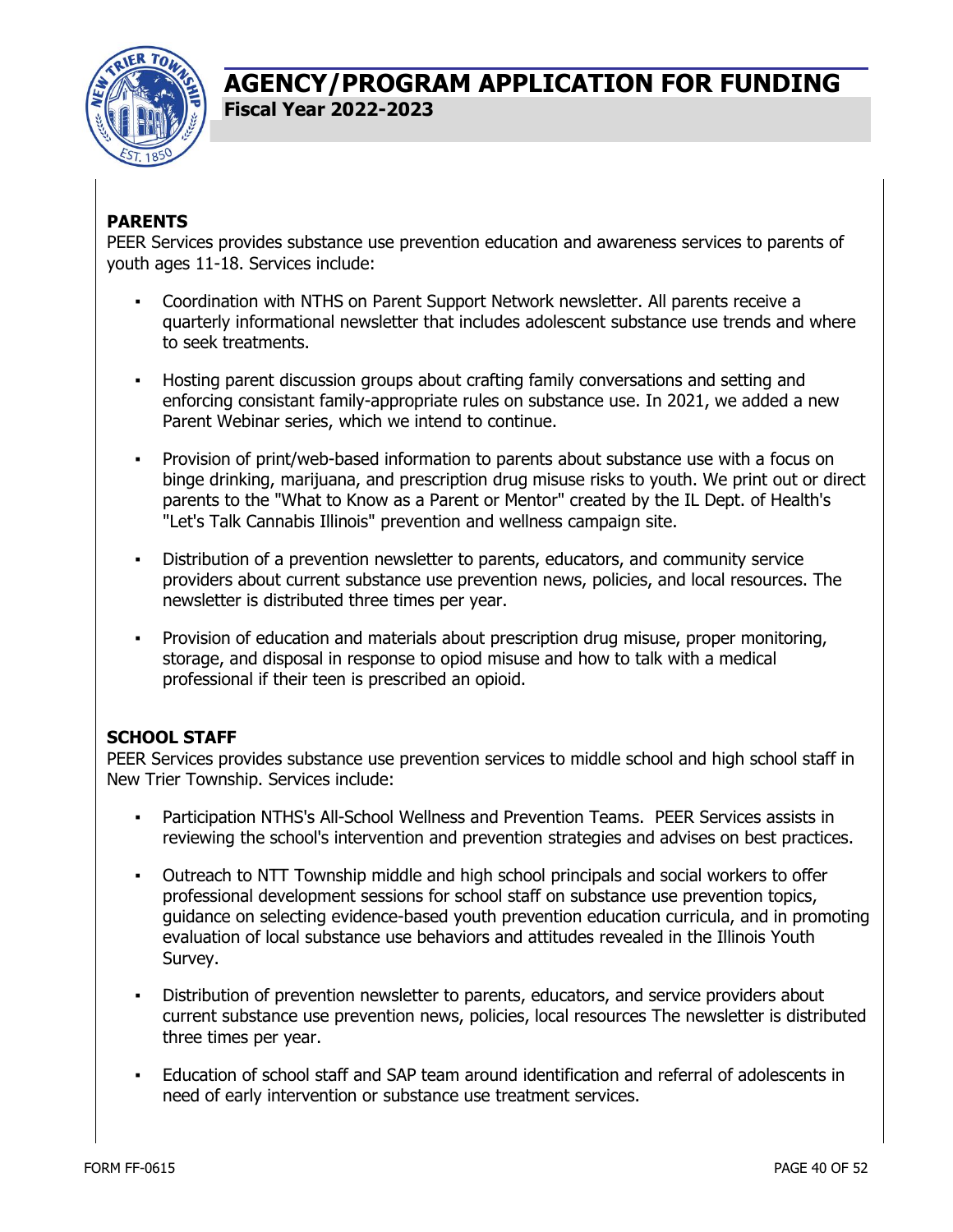

#### **COMMUNITY**

One path to community support PEER Services has provided to community members in 2020-21 is the nationally certified **Mental Health First Aid (MHFA)** courses. Free of charge, MHFA teaches participants how to identify, understand, and respond to signs of mental illness or substance use disorders. Employing step-by-step learning like CPR or First Aid training, MHFA gives adults and youth the tools to identify signs and symptoms of a mental health crisis, how to respond, interact, support, and assist. PEER Services now has two certified Mental Health First Aid Instructors (one dual-certified adult and youth program trainer and one youth program trainer) to lead this unique training in our communities. We provided four trainings last year, two focused on MHFA for adults, and two focused on MHFA for youth, and we plan to provide them again this year.

In 2019, PEER Services' staffed the formative stages, and is now the fiscal agent, of the **North Shore Coalition for Drug Free Communities (Coalition**)**,** a prevention iniative developed to address locally the factors that contribute to youth substance use and related risk factors. This is a voluntary collaborative prevention partnership among NTT, public and private schools, government agencies, community-based organizations, parents, residents, and fire and law enforcement departments.

The **Coalition** proudly announced in 2020 the receipt of a federal Drug-Free Communities grant of up to \$625,000 over 5 years to implement evidence-based substance use prevention programming throughout New Trier Township communities and the North Shore. While PEER Services serves as the fiscal agent of the **Coalition,** the funding is directed solely to **Coalition** activities and infrastructure, separate from PEER Prevention programming.

The **Coalition** mission is to reduce the use of e-cigarettes, alcohol, marijuana, and other substances among youth in the communities of Glenview, Kenilworth, Northbrook, Northfield, Wilmette, and Winnetka. The **Coalition** will accomplish this mission by building and sustaining a safe and drug-free community in which our youth feel protected, confident, and empowered to make healthy choices.

In recognitioin that local problems benefit from local solutions, **Coalition** committments came from Winnetka Youth Organization, Haven Youth and Family Services, Winnetka Police Deparment, Glencoe Youth and Family Services, and New Trier High School, all whose committment propelled the grant award, which now funds staff and resources for the Coalition. PEER Services hired a **Coalition** coordinator who began work in April 2021.

#### **ELIGIBILITY REQUIREMENTS:**

Our eligibility criteria are quite simple. To be eligible for substance use prevention services and/or to receive materials, a youth or adult must be a resident of New Trier Township or attend/work in a school located within the Township.

#### **TARGET POPULATION:**

The target populations for substance use prevention are NTT youth from 11 to 18 years old, school staff, and parents.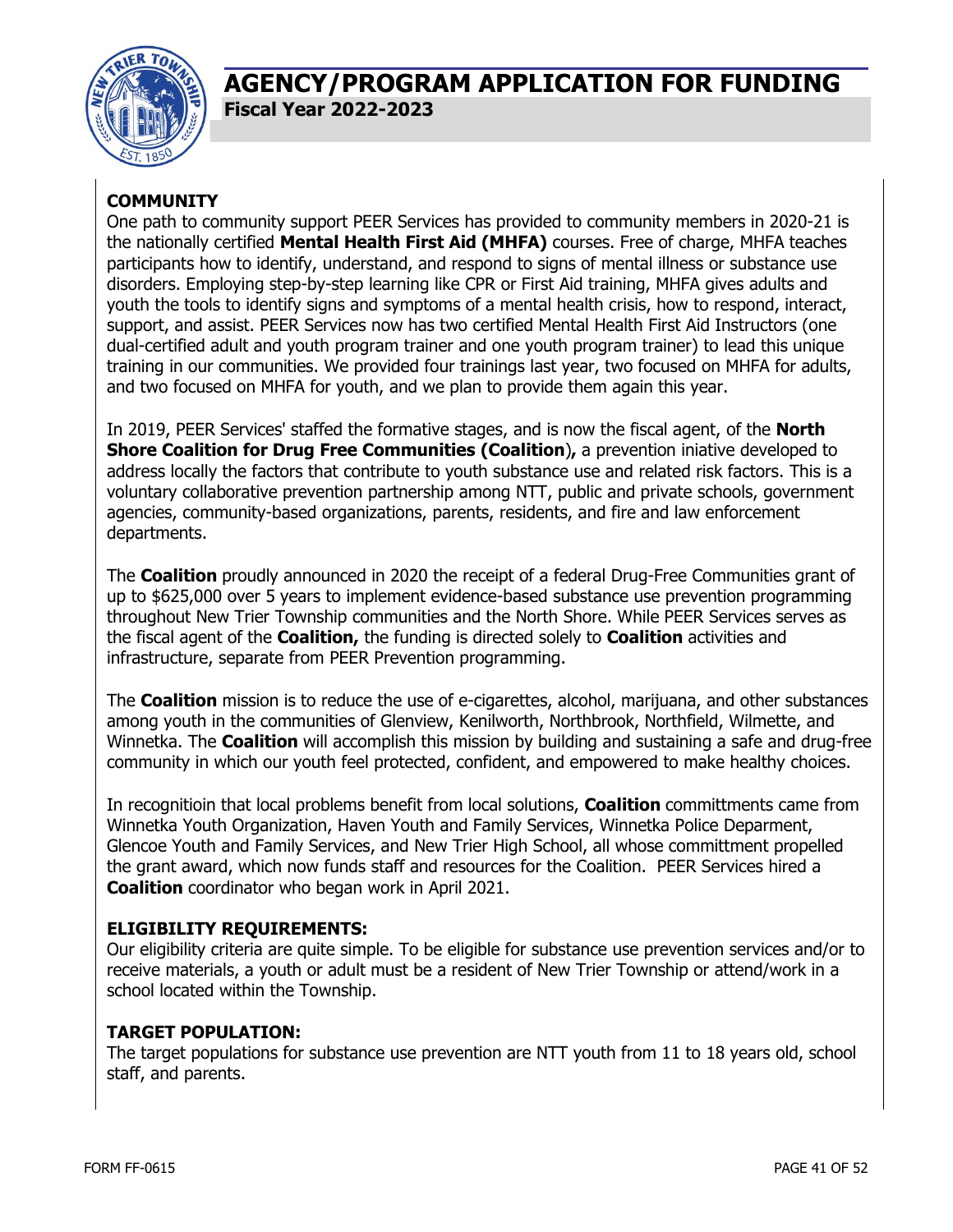

#### (2) **How does this program fit in with one or more of the priorities identified by New Trier Township in its strategic plan? Please explain.**

Our prevention services support key NTT priorities including stress reduction, engaging social service agencies in volunteer work in the community, and youth binge drinking prevention. We are also focused on reduction in youth cannabis use and vaping.

1.Stress Reduction : Multiple factors related to COVID-19 created additional and more intense stressors for students and families this year. The challenge of remote schooling required significant changes to our programming with virtrual materials aimed at students and at parents. PEER Prevention Team and the staff at NTHS told our Prevention team in 2020 that teens were experiencing increased stress during Covid-19. In response, Prevention focused much of their resources on general wellness and self-care. We anticipate learning NTHS substance use/pandemic trends when 2021 YRBS data is released in the NTT community.

PEER Services recognizes stress as a contributing factor to youth substance use. Confirmed in the 2019 YRBS, NTHS students reported experiencing high levels of stress on a regular basis, from several sources. We continue to work with NTHS administration and student groups to support student stress prevention and management and to promote positive coping skills.

 2.Engage Social Service Agencies in Volunteer Work in the Community: The North Shore **Coalition**  for Drug Free Communties, a voluntary partnership, embraces goals that support PEER Services' prevention program; it coordinates and broadens prevention goals with co-ordination of intentional, consistent messages across the community more effectively than one agency at a time.

3. Youth Binge Drinking Prevention: NTHS identified youth binge drinking prevention as a priority. We are collaborating with the NTHS Prevention Team and the **Coalition t**o bring an urgent focus on alcohol use with youth and parents through school and community-based outreach.

Please check each priority you feel the program addresses. (Most programs will address only one or two priorities.)

See our website at www.newtriertownship.com for more information.

| Aging in Place |  |  |
|----------------|--|--|
|----------------|--|--|

 $\Box$  Low Income Families

| $\boxtimes$ Youth Services |
|----------------------------|
|                            |

| <b>Youth Services</b> |
|-----------------------|
|                       |

 $\Box$  Persons with Disabilities

| J YOUTH SEIVICES |  |
|------------------|--|
|                  |  |

| Other

**NEED**

#### (3) Describe the need and demand for this program in the community and justify that it deserves investment of Township funding. You may include both data and examples of individual clients.

PEER Services has provided substance use prevention programs to the New Trier community for over 20 years. Prevention staff are continually engaged in efforts to modify services in response to new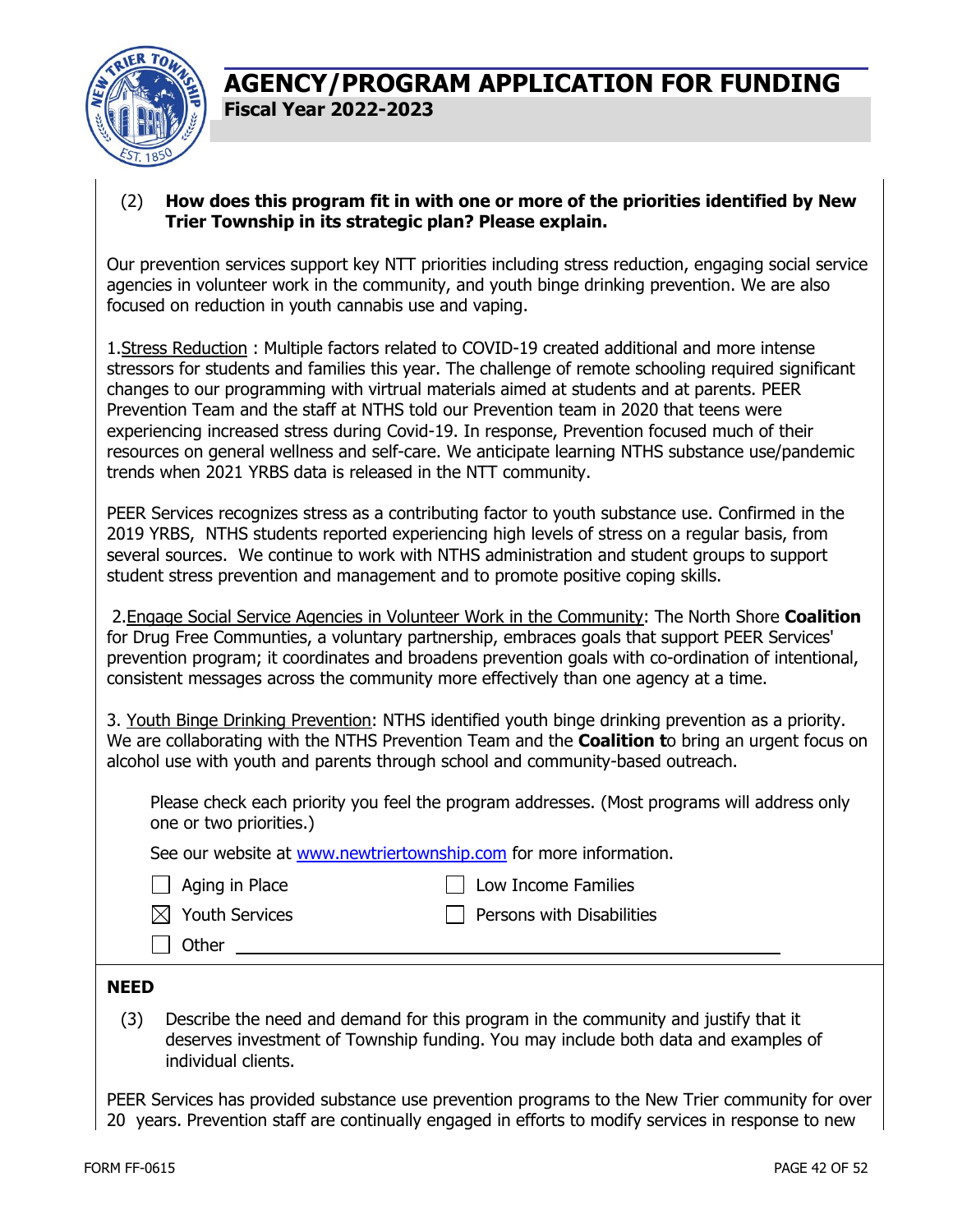

research in evidence-based practices as well as changing community needs, based on review of local data.

Effective prevention takes place on a community-wide scale, in schools, at home and in community settings. When a community comes together to support healthy decision-making among youth and has a collective culture that sends a no-use message, then prevention is effective.

PEER Services' prevention program coordinates with NTHS in the collecting student substance use data. Again, our major source of our prevention strategies is the CDC's biennial Youth Risk Behavior Survey, in which students report on substance use and mental health behaviors over the past 30 days. The 2019 survey found a decrease from 2017 in e-cigarette/vape use (from 42% to 33%, the 2019 national average) and small decreases in alcohol use, but binge drinking remained the same (33%). Marijuana use also remained consistent at 28%, 6 percentage points above the 2019 national average.

The 2019 survey also highlighted mental health needs. 95% of students reported some level of stress/anxiety and 21% reported feeling sad or hopeless almost every day for 2+ weeks in a row. Staff and students shared anecdotally that stress increased during the pandemic.

While some progress has been made in decreasing youth substance use in NTT, there is still much work to be done specifically around alcohol and binge drinking, e-cigarettes/vaping, and marijuana use and misuse**.** Input from community members has suggested that teens and parents do not fully understand the potential risks that binge drinking poses to teens or know how to appropriately handle possible alcohol poisoning.

An article on youth substance use throughout the pandemic called for attention to prevention and the value of working with place-based organizations – the type of programming we provide:

"Youth who are desperately in need of care may not get the services they need if no one identifies the problem early....We must empower and build the capacity of community mental health and addiction recovery organizations to respond to and prevent future youth substance use during the current pandemic." (Nov 2020 Journal of Behavioral Health Services and Research, "COVID-19 and Youth Substance Use: We Need More than Good Intentions")

#### **Needed Funding**

The funding PEER Services receives from the Illinois Department of Human Services has strict parameters and restrictions. Any work PEER does with parents, or includes parents, is not an eligible expense. The only parent education program approved for funding use is the "What to Know as a Parent or Mentor" created by the IL Dept. of Health's "Let's Talk Cannabis Illinois" prevention and wellness campaign site. This does not allow us the flexibilty to address local concerns that additional parent programming can provide.

While we strive to insure prevention is adequately staffed and resourced to serve the Township, without Township funding our ability to provide parent programming would be significantly limited. In addition, we might have to reduce staffing levels which would negatively impact our ability to provide comprehensive prevention programming to NTT youth.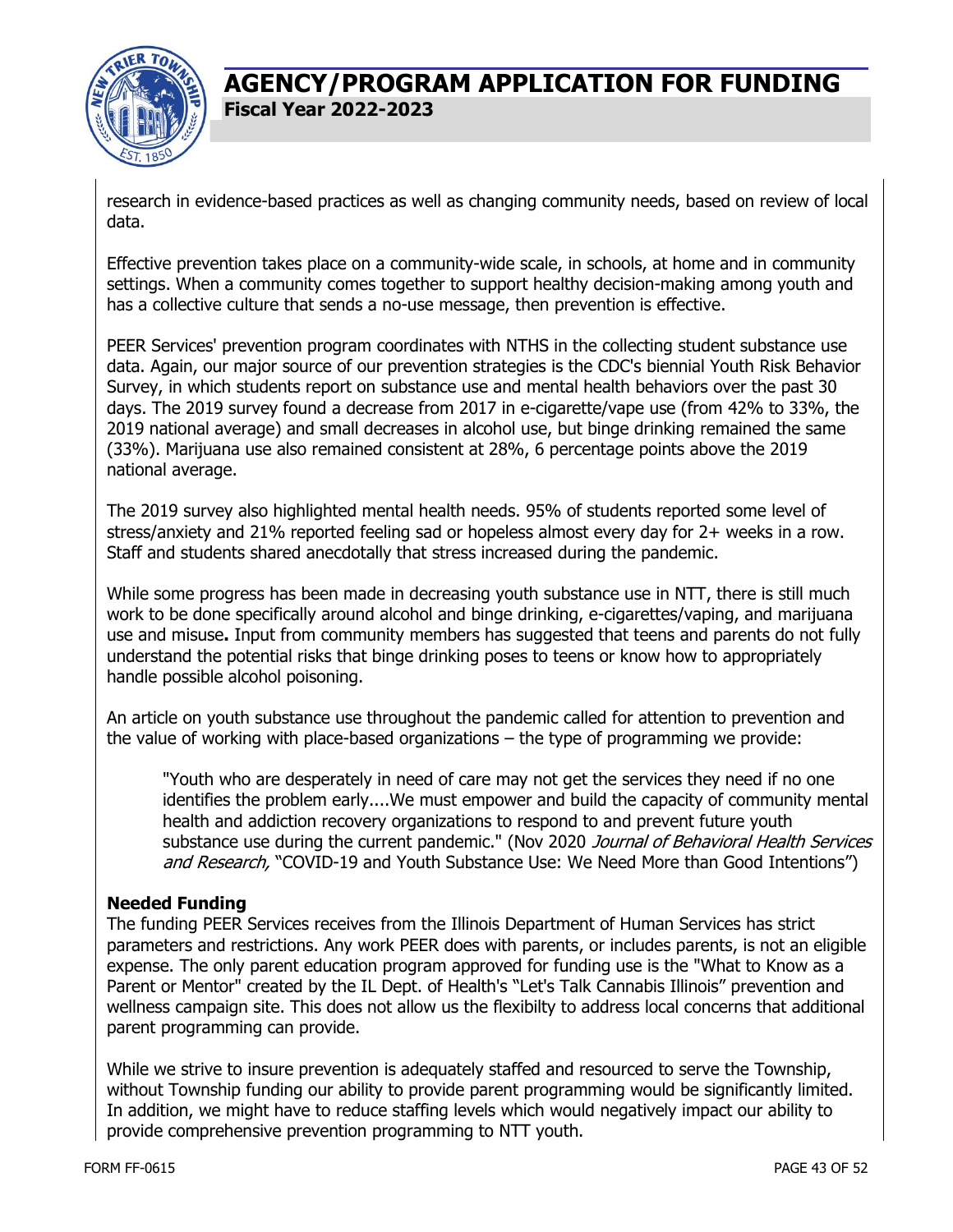

#### (4) **Are you able to meet the full demand for this service or is there a waiting list? What new or unmet needs do you see in the community or for the clients served in this program?**

With the continued support of NTT, PEER Services' prevention program is prepared to meet the full demand for this service with our current staffing. In prevention, there is no waiting list, but we are in active discussions with additional public middle schools and private schools in NTT to expand our services to more youth and their families.

Our prevention focus is on awareness and education through a universal public health outreach strategy: present throughout the communitiy a consistently articulated prevention and intervention message that becomes familiar. We will work with **Coalition** members to coordinate a consistant message all **Coalition** members can apply or display at their facilties, events, and public-facing presentations.

PEER Services' prevention program has identified more urgent education on binge drinking as a priority. Although binge drinking has long been a concern of our prevention program, community input gathered in the past year suggests that significant education and awareness should be heightened among youth and parents about the risks of underage binge drinking. Our programming will also continue to address e-cigarrette use/vaping and marijuana use.

#### **CAPACITY**

#### (5) **Demonstrate that the program has the vision, personnel, and skills to successfully carry out the program and achieve its goals, objectives and performance measures. Summarize any major changes in staff or personnel.**

PEER Services' prevention program has a clear vision for our work in the Township - to prevent or delay youth (ages 11-18) substance use in New Trier Township. Based on research in the prevention field and extensive experience in public health, we believe that the combination of programs described above will lead to the achievement of this vision. We are motivated to implement this vision with comprehensive community- and school-wide prevention messages that address youth and the persuasive adults in their lives: parents and school personnel.

Our partnership in the **Coalition** will boost our prevention capacity to reduce the use of e-cigarettes, alcohol, marijuana, and other substances among youth in the North Shore communities of communities of Glencoe, Glenview, Kenilworth, Northbrook, Northfield, Wilmette, and Winnetka.

PEER Services assigns one full-time staff equivalent to deliver prevention services in the Township. Our Prevention Coordinator Olivia Livingston, MHA, oversees all PEER Prevention work in NTT. Direct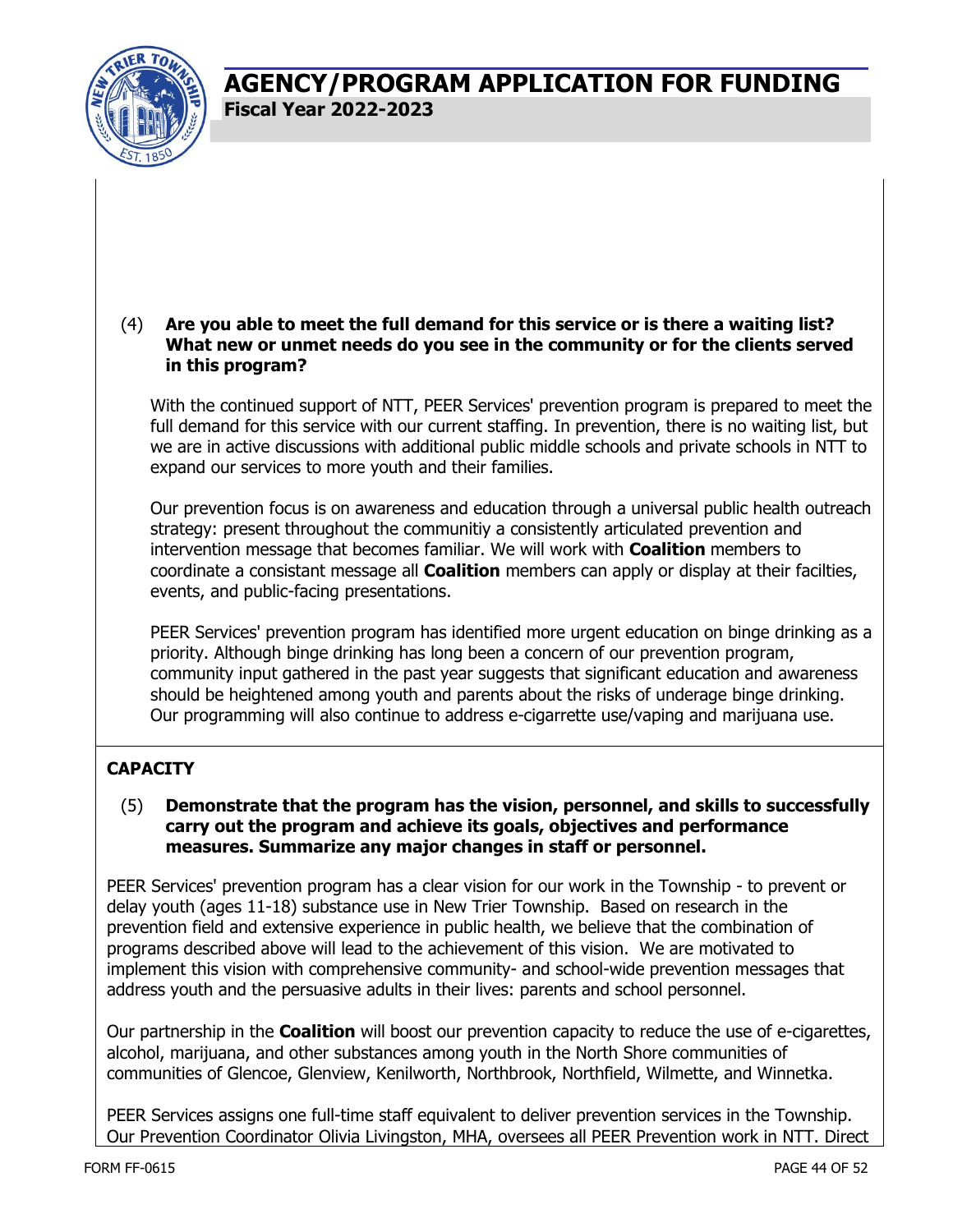

services are delivered by Olivia Livingston, Erin Tegge, MA, LSW, and Greg Nelson, MPH. As noted above, PEER Services also hired the Coalition Coordinator under the DFC grant.

Our prevention program relies on credible data-based resources to shape all of our services. We have significant experience in developing objectives, designing measurement tools, and applying evaluation data to performance. We collect NTT metrics, opinions, and client experiences though focus groups, informal hardcopy or on-line surveys, post-program evaluations, and the bi-annual high school CDC survey Youth Risk Behavior Survey.

#### **SERVICE STATISTICS/DEMOGRAPHICS**

(6) Who is being served by this program? Please provide a statistical breakdown of the number of clients served, the total units of service delivered, and costs per unit of service by filling in the chart below. Please state and define your unit of service for this program and why you chose it. To calculate cost per unit of service, divide the total number of units of service into the total budget for the program. (Suggestions for the appropriate unit of service are included in the proposal in the directions. For some programs you may wish to calculate cost per unit of service in more than one manner.)

(6a) Unit of service definition – Staff Hours/All Hours (Includes Administrative Hours)

| PLEASE INDICATE FISCAL<br>YEAR/DATES IN EACH COLUMN | <b>Prior Year</b><br>$7/1/20 - 6/30/21$ | <b>Present Year</b><br>$7/1/21 - 6/30/22$ | Proposed Year<br>$7/1/22 - 6/30/23$ |  |  |
|-----------------------------------------------------|-----------------------------------------|-------------------------------------------|-------------------------------------|--|--|
| Number of persons served<br>(unduplicated count)    | 11000                                   | 11000                                     | 12000                               |  |  |
| Number of units of service                          | 8900/9500                               | 8900/9500                                 | 9500/10500                          |  |  |
| Cost per unit of service                            | \$31.34/\$29.36                         | \$30.83/\$28.88                           | \$29.46/26.65                       |  |  |

#### (6b) SERVICE STATISTICS – Please indicate fiscal year dates for each column

#### (7) **What are the demographics of New Trier clients served in the prior year? (breakdown by community).**

Our Prevention programs are universal and currently serve all the students and parents in New Trier Township High School, Sunset Ridge Middle School and Christian Heritage Academy. Due to the nature of the services we provide, we do not collect specific demographic information on service recipients.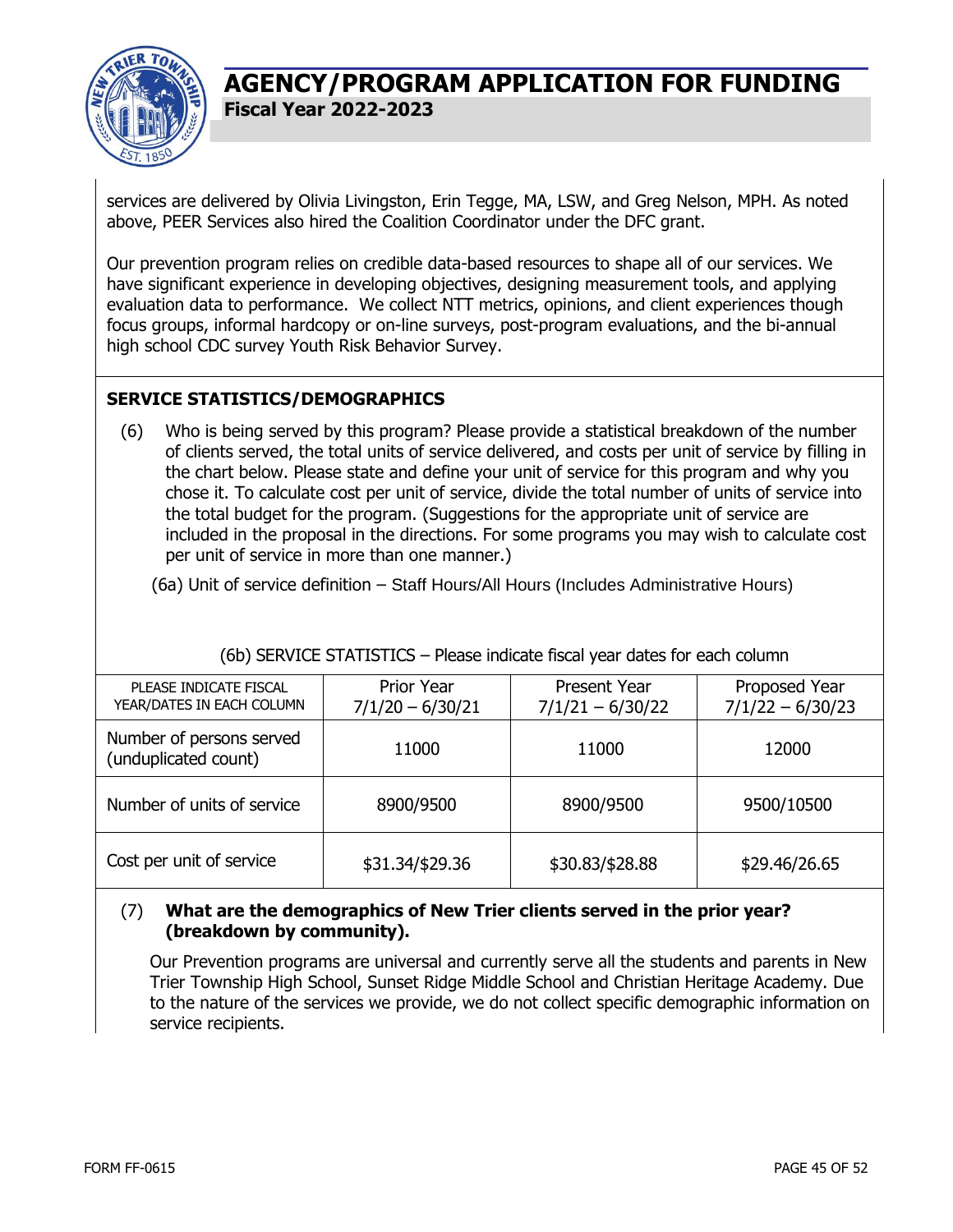

(8) Total from New Trier Township (unduplicated).

5,855

(9) New Trier Township clients are what % of total?

53%

(10) Units of Service to New Trier clients.

3,744

- (11) Units of Service to NTT clients are what % of total 39%
- (12) New Trier clients age breakdown

70% were students ages 11-18. The remaining 30% were adults who impact youth including parents, school staff, and the staff of youth-serving agencies.

#### **OUTCOMES/EVALUATION**

(13) **What outcomes did you achieve for your clients in the prior year? Results should be client-outcome based, specify a target level of achievement, the measurement tool that was used, the rationale for setting the target at a certain level, and a timeframe for accomplishment. Detail any changes made in the program as a result of these outcome results.** 

In the 2020-2021 school year our outcomes looked a bit different than normal. Between fully remote learning and the then the choice of a hybrid model at NTHS, prevention had fewer opportunities to engage with students and provide direct services.

At NTHS, we provided all our customary prevention campaign materials electronically, utilized emails, social media, and other school electronic platforms to deliver those messages/materials. Our parent materials, including the parent guide, were made available on NTHS's website, and emailed to the school community. We were able to reach the entire student population and parents using virtual methods.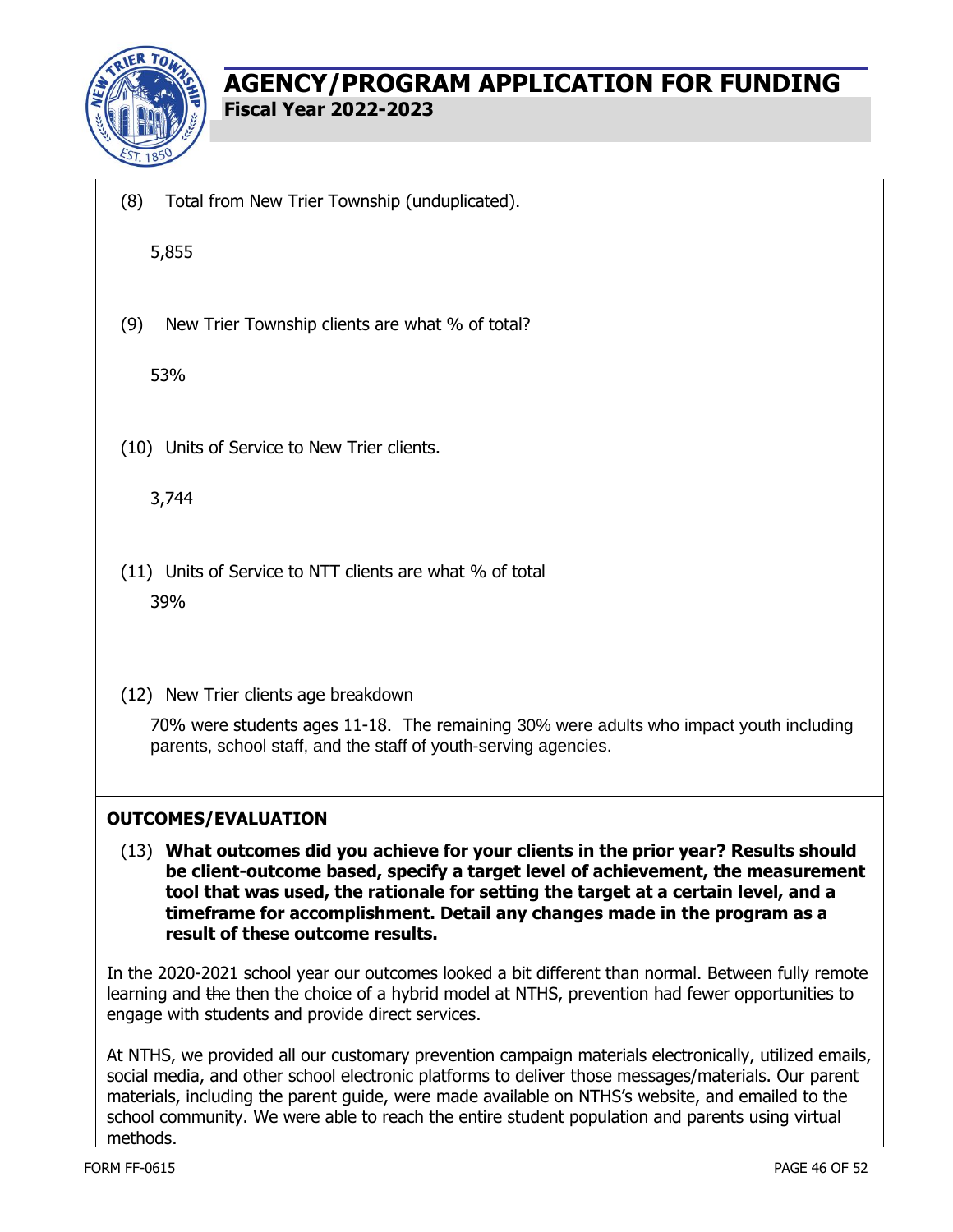

We were also provided live, virtual prevention education workshops to the Sunset Ridge 8<sup>th</sup> graders.

We are still in the process of evaluating the specific topics we shared with students this year. While we still provided information on alcohol, cannabis, and e-cigarettes, we also emphasized student social-emotional protective factors to support the management of pandemic-related mental health and stress. In these many months of isolation and uncertainty, our intent was to prevent the initiation of substance use.

In the substance use prevention sector, we measure outcomes through changing community-wide youth behaviors and attitudes towards alcohol and drug use. We look at actual 30-day use among students but also the perception of risk, social norms, and perception of approval from both parents and other peers. Currently, we do not have updated data on prevention efforts in the community this past year. Also, any data collected during the time of COVID-19 will need to be analyzed carefully as this is an unprecedented time in our community.

We will have more definitive data, as well as a direction to proceed, once the March 2021 YRBS results are announced.

#### (14) **What results are you committed to achieving in the present year? (If outcomes are the same as above, simply state that we hope to improve upon the past year's results)**

We look forward to meeting students live, itself an improvement over last year, and implementing the programming described in question 1, above, for students, staff, parents and the community as a whole.

In addition, we look forward to expanding our work in the following ways:

- Expanding our prevention efforts to include Loyola Academy and additional NTT middle schools.
- Expanding the reach of our program to K-8 schools to support the use of evidence-based classroom curricula. We are currently reaching out to NTT public and private elementary and middle schools to obtain invitations to include grade-appropriate prevention services remotely or in-person.
- Deepening our data collection so we have a more thorough understanding of the substance use attitudes and behaviors among NTT youth.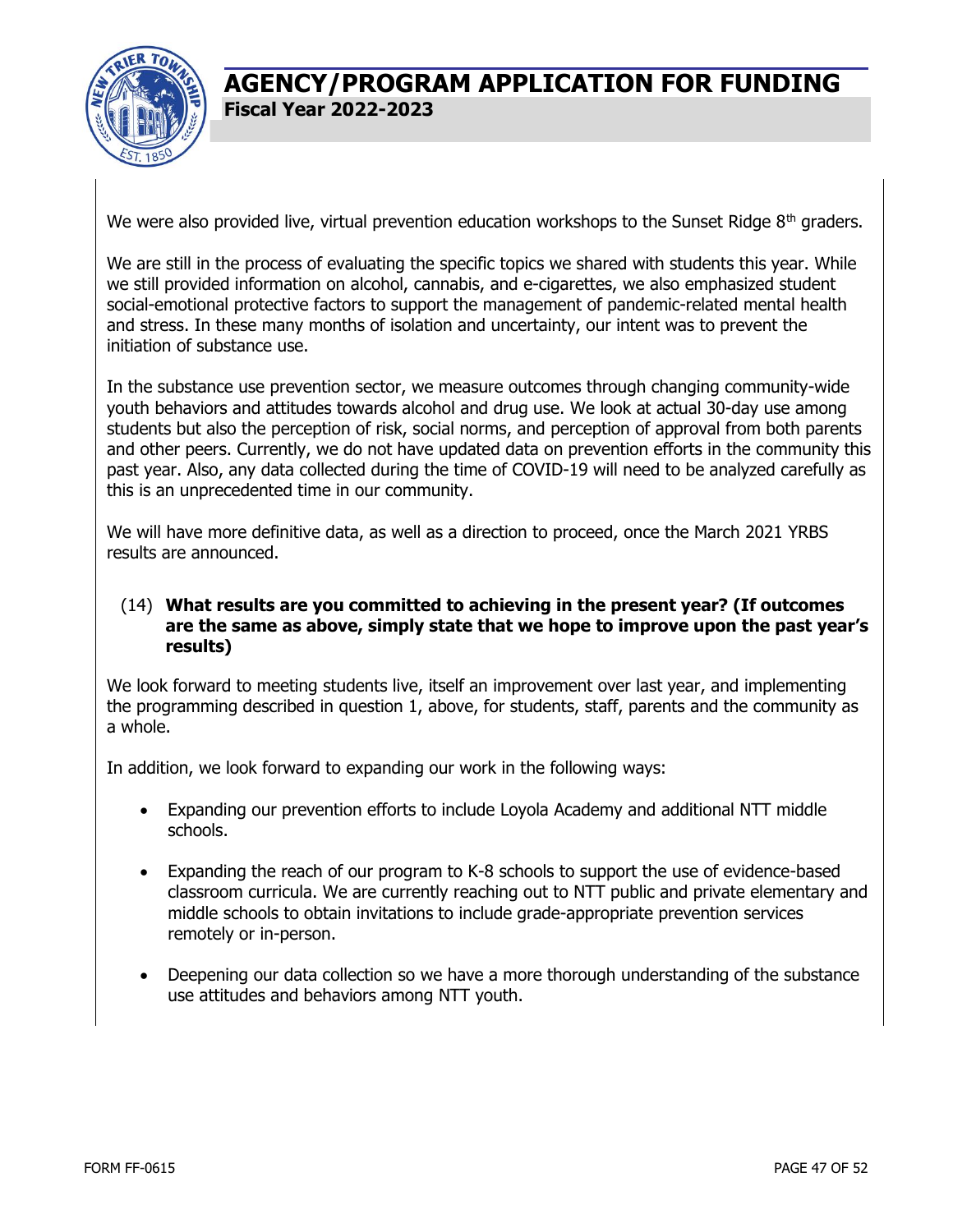

#### (15) **Are there any other program effectiveness/evaluation measures you think are important, such as customer/client satisfaction surveys, quality of service measures, or other indicators? Please describe.**

Our program effectiveness and evaluation measures include:

PEER Services' prevention staff work with New Trier Township High School to revise, administer, and analyze results of a biennial health survey modeled after the CDC's Youth Risk Behavior Survey, last administered in March 2021.

We conduct student focus groups to gain feedback and information on campaign materials, we conduct an annual intercept survey to gain information on effective delivery of our campaign materials and believable sources of information. For parent/community webinars and in-person workshops, we administer evaluations to determine program quality and opportunities for the future.

#### **CHANGES/CHALLENGES**

(16) **What changes or challenges (legal, socio-economic, demographic, financial, political or other) did the agency, program, and clients face in the prior year? How did you respond? What challenges or changes do you anticipate in the present year? (If changes/challenges were the same for all programs, do not repeat).** 

We addressed many of the major challenges facing the organization in question 16 of the Adolescent Substance Use Program section above.

Specific to Prevention:

As always, the central challenge of Prevention work is how to better educate students and parents about the risk factors related to substance use, how to teach healthy decision-making and coping skills, and how to change student, parent and community attitudes regarding youth substance use. We continue to work closely with students and staff at NTT schools to refine our Prevention programming to better address these concerns, and now have an opportunity to work communitywide through the **Coalition.** 

School closures and remote schooling challenged our ideal model of prevention services provided in-person or on school premises. We put a great deal of thought and planning into how to adapt our services to achieve the same goals in a virtual setting.

In 2020, our Prevention team successfully transitioned prevention programming for students and parents to virtual formats, including our prevention education and information campaigns at local high schools, prevention workshops for middle and high school students, and prevention webinars for parents and families of teens.

In SY 2021-22, NTHS' board plans a return to all-in-person classes in revised longer class blocks to reduce student circulation within the school. This is welcome news for the return of our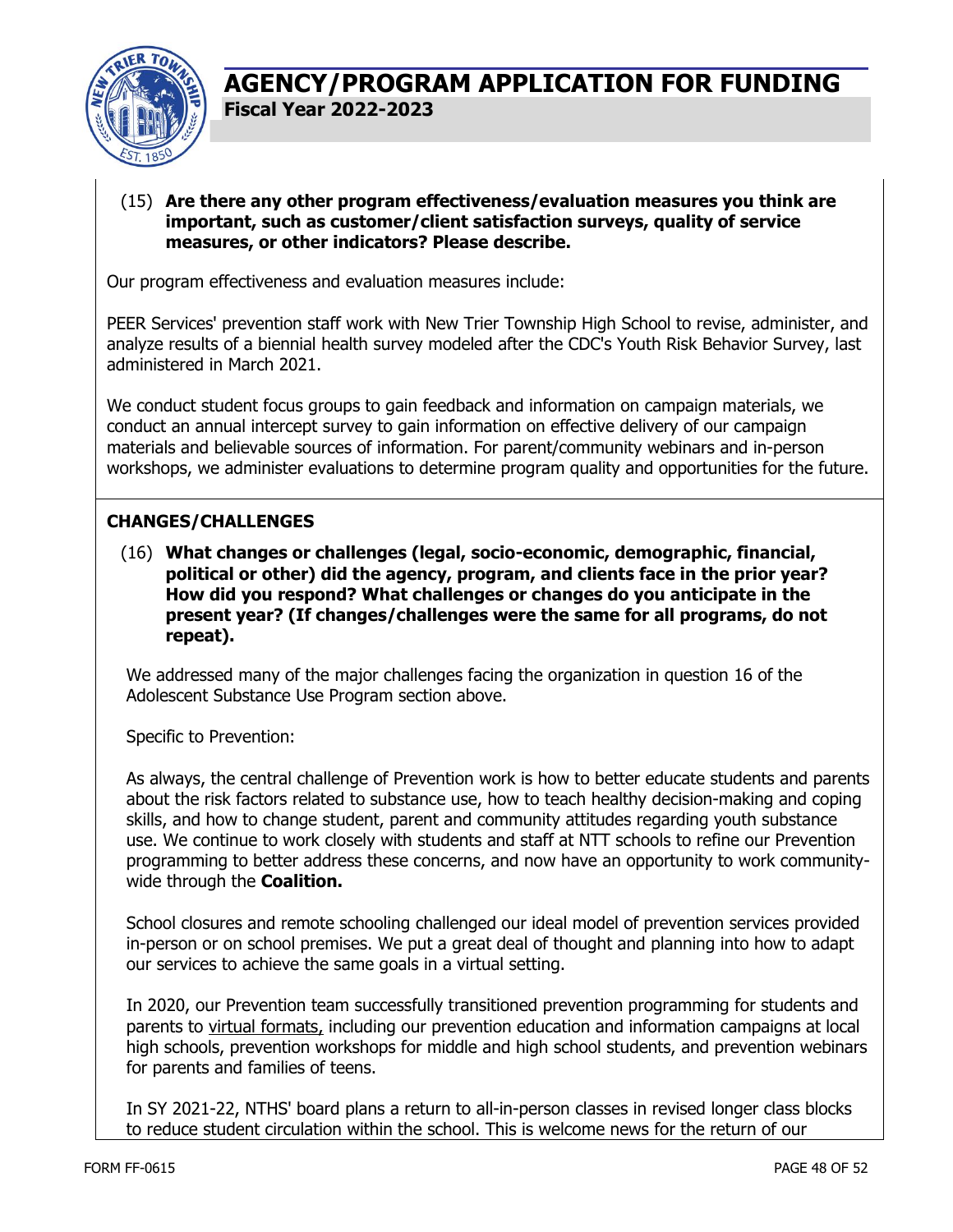

Prevention Team's in-person presence and coordination with Kinetic Wellness, Student Assistance Program, and the All-School Wellness Team.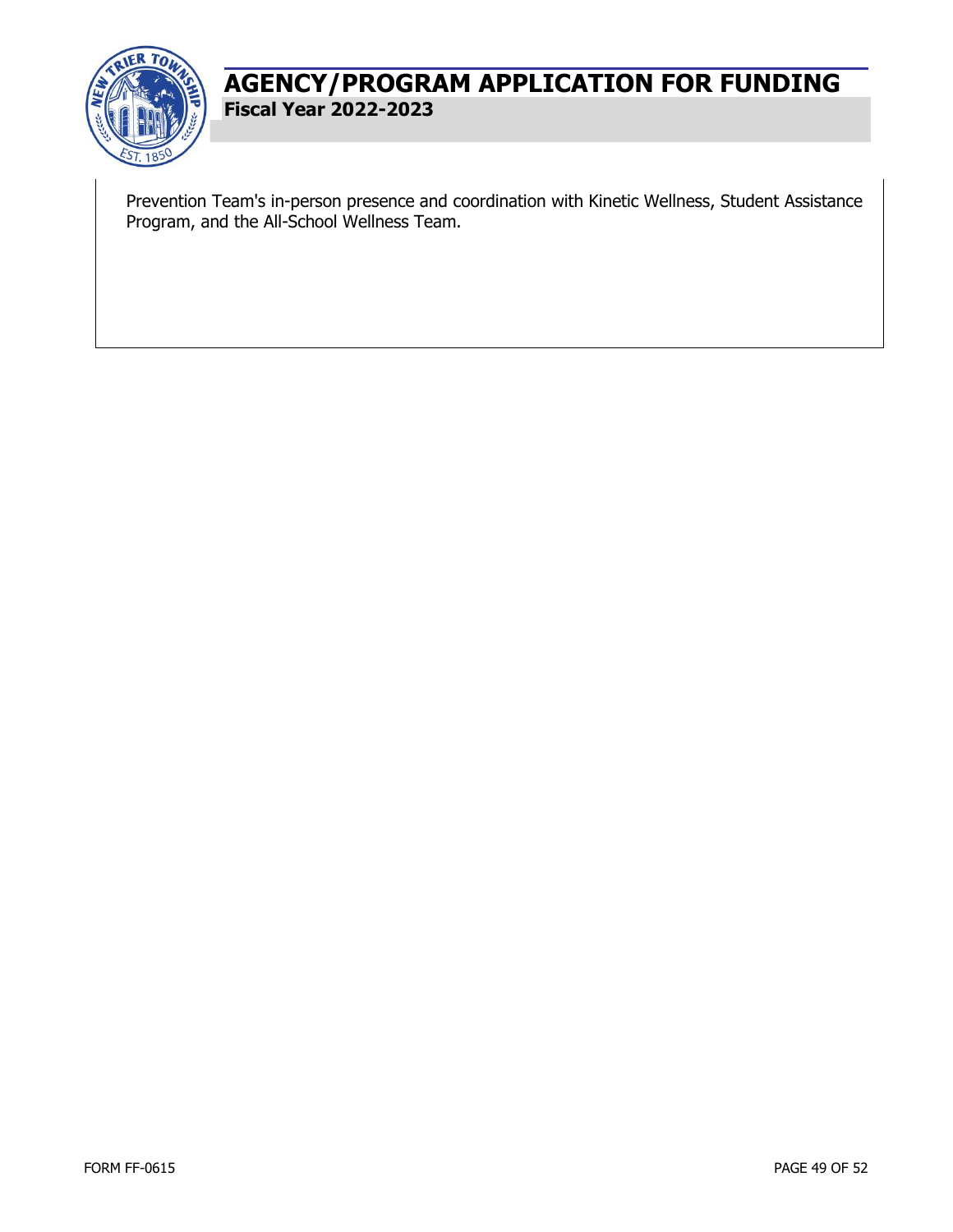

#### **RECOMMENDATION RESPONSES**

(17) **How did you respond to the recommendations made by New Trier Township, if any? Please describe in detail. (These are contained in the funding letter you received in June).** 

In line with your recommendation, we will continue to emphasize vaping prevention within our prevention programming in NTT.

#### **RESOURCES/BUDGET**

(18) **What non-financial resources are required to deliver this service? Specify staffing/volunteer requirements, budgetary needs and other resources, inputs, and/or community partners that are needed for this program. If the Township is unable to fund this program at the desired level, what will the impact be on services? Describe how your program will or will not continue without investment by the Township. Complete the attached budget forms. Were any cost reduction measures implemented in the prior year? If there is a sliding fee scale for this program, please attach it and indicate how many clients paid each fee level.** 

Our Prevention programming relies on staffing by skilled Prevention Specialists and our Prevention Coordinator, along with resources to produce print and/or electronic materials and, in the past year, a Zoom webinar account to deliver workshops virtually.

Typical Prevention expenses decreased during our transition to virtual-only prevention service delivery due to a significant reduction in high-cost print materials, and no travel costs to appear in-person at communties' schools. We invested these savings in professional development for our Prevention staff to build their capacity to provide quality programming to youth, families and the community.

PEER Services relies on local partnerships to deliver prevention services. PEER Services' prevention program has developed enduring partnerships with New Trier High School that result in greater access to youth, parents, and staff. Without continued support from NTT, we may need to reduce staff, which would limit the number of schools in which we could work and could hinder our ability to provide a full suite of Prevention services.

(19) **If your program or agency budget request represents an increase from last year, please explain the reason for the change and what the increase will be used for.** 

N/A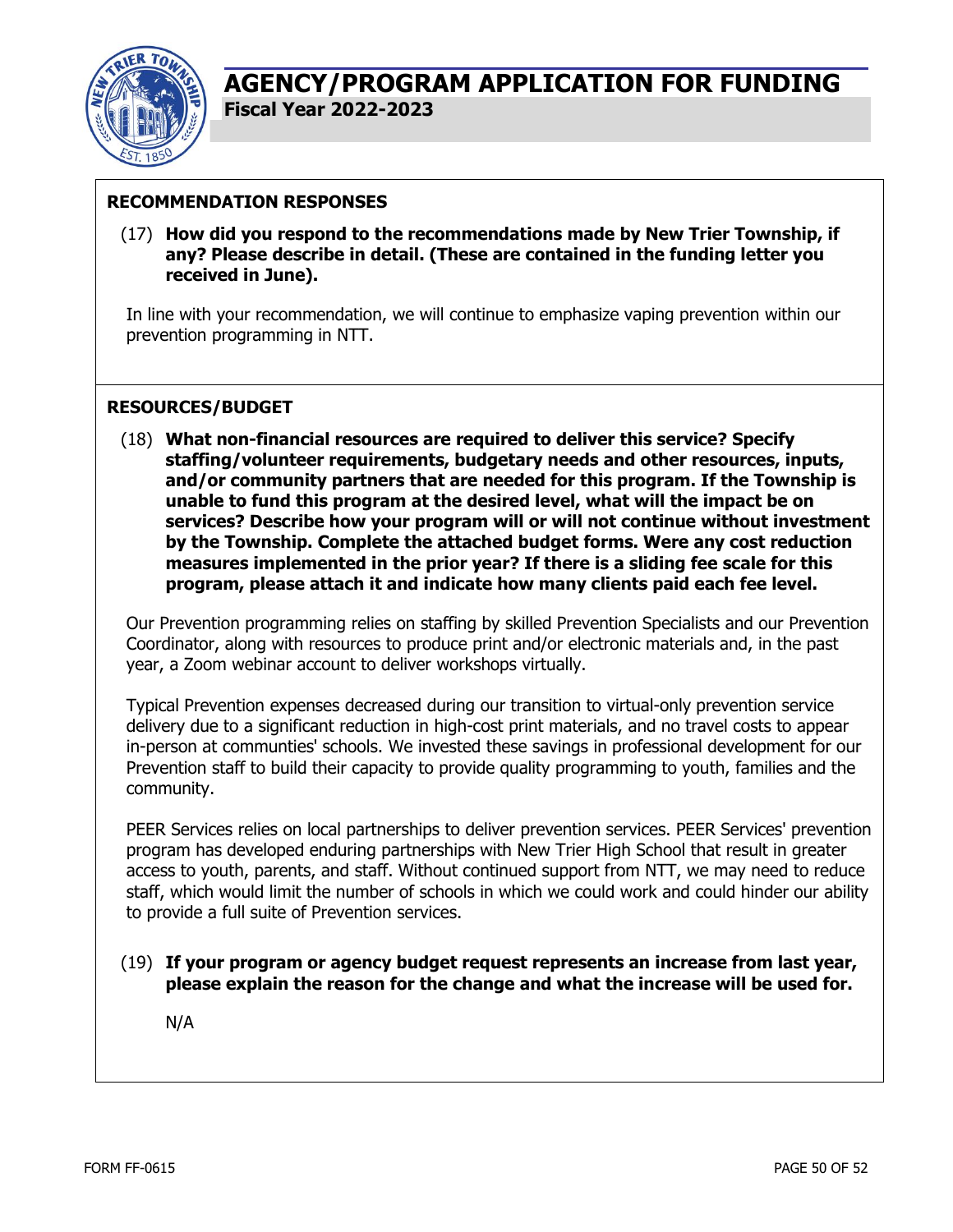

| <b>NEW TRIER TOWNSHIP</b>               |                         |                         |                         |  |  |  |  |  |  |  |
|-----------------------------------------|-------------------------|-------------------------|-------------------------|--|--|--|--|--|--|--|
| <b>ANNUAL FUNDING REQUEST FORM</b>      |                         |                         |                         |  |  |  |  |  |  |  |
| 2022-2023 PROGRAM BUDGET FORM           |                         |                         |                         |  |  |  |  |  |  |  |
| <b>PROGRAM NAME:</b>                    |                         |                         |                         |  |  |  |  |  |  |  |
| <b>PEER Services PREVENTION</b>         |                         |                         |                         |  |  |  |  |  |  |  |
| Indicate year in each column            | 7/1/2020 -<br>6/30/2021 | 7/1/2021 -<br>6/30/2022 | 7/1/2022 -<br>6/30/2023 |  |  |  |  |  |  |  |
|                                         | <b>PRIOR</b>            | <b>PRESENT</b>          | <b>PROPOSED</b>         |  |  |  |  |  |  |  |
|                                         | <b>YEAR</b>             | <b>YEAR</b>             | <b>YEAR</b>             |  |  |  |  |  |  |  |
|                                         |                         |                         |                         |  |  |  |  |  |  |  |
| PROGRAM CLIENT FEES/REVENUE             | 18,071                  |                         |                         |  |  |  |  |  |  |  |
| PROGRAM RESTRICTED REVENUE              | 281,663                 | 236,663                 | 240,000                 |  |  |  |  |  |  |  |
| ALL OTHER REVENUES                      | 1,150                   |                         |                         |  |  |  |  |  |  |  |
| <b>TOTAL REVENUES</b>                   | 300,884                 | 236,663                 | 240,000                 |  |  |  |  |  |  |  |
| PROGRAM EXPENDITURES                    |                         |                         |                         |  |  |  |  |  |  |  |
| Program Staff Salaries, Benefits, Taxes | 200,616                 | 213,283                 | 217,549                 |  |  |  |  |  |  |  |
| Professional Fees/Contractual Services  | 7,721                   | 5,414                   | 5,522                   |  |  |  |  |  |  |  |
| <b>General Operating Expenses</b>       | 11,812                  | 3,842                   | 3,919                   |  |  |  |  |  |  |  |
| <b>Occupancy and Utilities</b>          | 12,777                  | 13,599                  | 13,871                  |  |  |  |  |  |  |  |
| Specific Assistance to Individuals      | $\overline{a}$          |                         |                         |  |  |  |  |  |  |  |
| Administrative/Fundraising Costs        | 41,012                  | 33,269                  | 33,934                  |  |  |  |  |  |  |  |
| Major and Minor Equipment               | 2,270                   | 2,072                   | 2,114                   |  |  |  |  |  |  |  |
| <b>Major Capital Expenses</b>           | 2,710                   | 2,871                   | 2,928                   |  |  |  |  |  |  |  |
| Other/Miscellaneous                     | $\overline{a}$          |                         |                         |  |  |  |  |  |  |  |
| <b>TOTAL EXPENDITURES</b>               | 278,917                 | 274,350                 | 279,837                 |  |  |  |  |  |  |  |